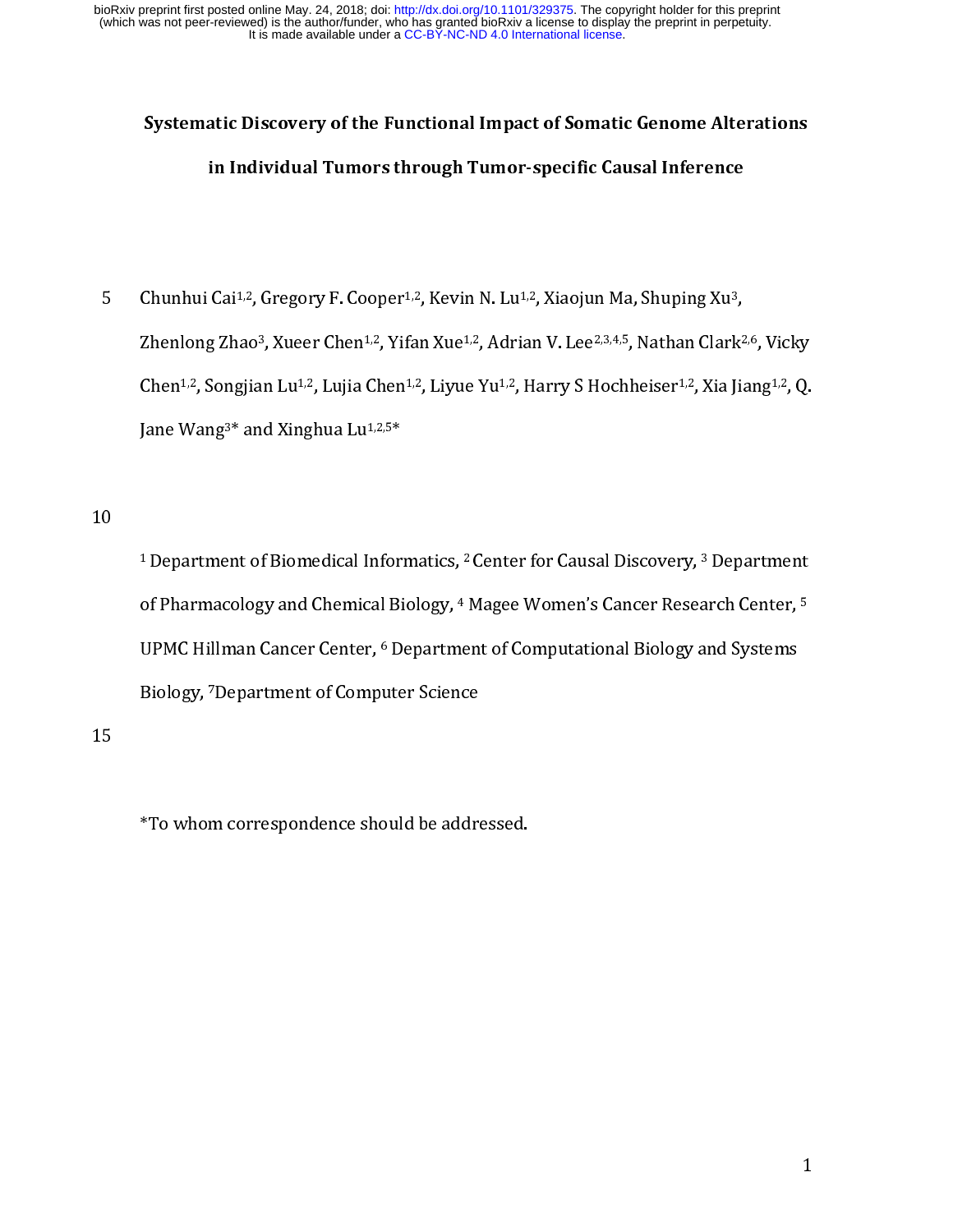Abstract

We report a tumor-specific causal inference (TCI) framework, which discovers causative somatic genome alterations (SGAs) through inferring causal relationships between SGAs and molecular phenotypes (e.g., transcriptomic,

- Froteomic, or metabolomic changes) within an individual tumor. We applied<br>the TCI algorithm to tumors from The Cancer Genome Atlas (TCGA) and<br>identified those SGAs that causally regulate the differentially expressed genes<br> the TCI algorithm to tumors from The Cancer Genome Atlas (TCGA) and identified those SGAs that causally regulate the differentially expressed genes (DEGs) within each tumor. Overall, TCI identified 634 SGAs that cause cancerrelated DEGs in a significant number of tumors, including most of the
- 10 previously known drivers and many nover candidate cancer drivers. The<br>inferred causal relationships are statistically robust and biologically sens<br>and multiple lines of experimental evidence support the predicted functi inferred causal relationships are statistically robust and biologically sensible, and multiple lines of experimental evidence support the predicted functional impact of both well-known and novel candidate drivers. By identifying major candidate drivers and revealing their functional impact in a tumor, TCI shed
- advancing cancer biology and precision oncology.

15 light on disease incenditisms of each tumor, providing useful information for<br>advancing cancer biology and precision oncology.<br>Keywords: Tumor-specific causal inference, Instance-based Bayesian causal<br>inference, Cancer  $\frac{1}{2}$ Inference, Cancer drivers, Somatic genome alterations, Pan-cancer analysis.<br>Inference, Cancer drivers, Somatic genome alterations, Pan-cancer analysis. inference, Cancer drivers, Somatic genome alterations, Pan-cancer analysis.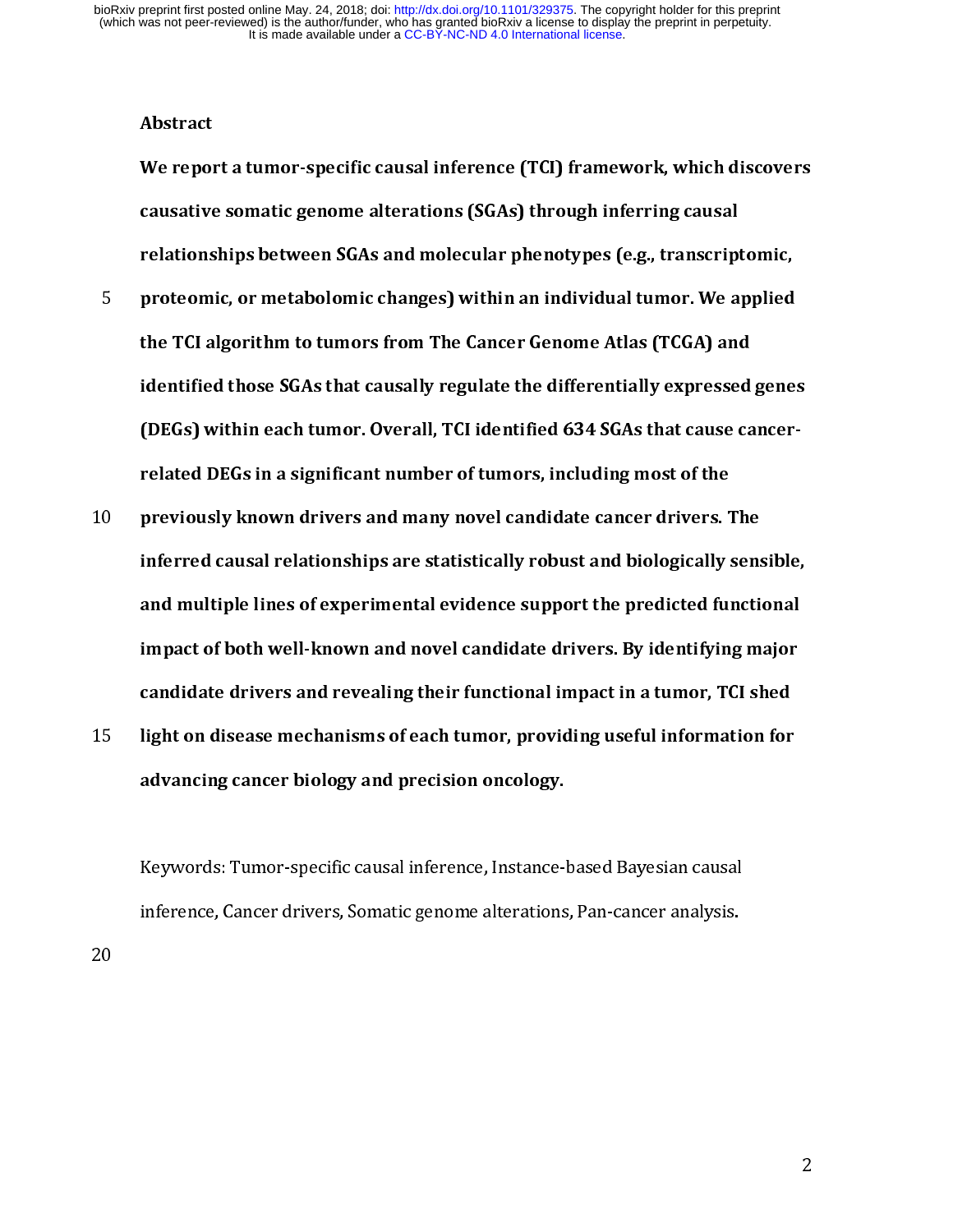#### Significance statements

targeting tumor-specific aberrations resulting from causative SGAs. TCI is a no<br>computational framework for discovering the causative SGAs and their impac<br>oncogenic processes, thus revealing tumor-specific disease mechanis

computational framework for discovering the causative SGAs and their impact on<br>oncogenic processes, thus revealing tumor-specific disease mechanisms. This<br>information can be used to guide precision oncology.<br>Intr**oduction** 

#### Introduction

compute processes, thus revealing tumor-specific disease mechanisms. This<br>information can be used to guide precision oncology.<br>Introduction<br>Cancer is mainly caused by a variety of SGAs, including, but not limited to,<br>somat information can be used to guide precision oncology.<br> **Introduction**<br>
Cancer is mainly caused by a variety of SGAs, including, but not limited<br>
somatic mutations (SMs)(1,2), somatic DNA copy number alterations (SCNAs)<br>
ch Introduction<br>Cancer is mainly caused by a variety of SGAs, is<br>somatic mutations (SMs)(1,2), somatic DNA copy nun<br>chromosome structure variations (5-7), and epigenet<br>hosts a unique combination of SGAs ranging in numbe<br>of wh  $\begin{bmatrix} 1 & 1 \\ 1 & 1 \end{bmatrix}$ C mutations (SMs)(1,2), somatic DNA copy number alterations (SCNAs)(3,4<br>osome structure variations (5-7), and epigenetic changes (8-10). Each tum<br>unique combination of SGAs ranging in number from hundreds to thousar<br>th onl 21 Framer mutations (S-1), Cramer Error F) and extended (S-10). Each tumor<br>chromosome structure variations (S-7), and epigenetic changes (8-10). Each tumor<br>hosts a unique combination of SGAs ranging in number from hundreds chromosomethical combination of SGAs ranging in number from hundreds to thousands<br>of which only a small fraction contributes to tumorigenesis (drivers), while the rest<br>are non-consequential (passengers). Identifying causat of which only a small fraction contributes to tumorigenesis (drivers), while the rest<br>are non-consequential (passengers). Identifying causative SGAs that underlie<br>different oncogenic processes (11), such as metastasis or i of which only a small fraction contribution control of the rest of the different oncogenic processes (11), such as metastasis or immune evasion, in an individual tumor is of fundamental importance in cancer biology and pre

different oncogenic processes (11), such as metastasis or immune evasion, in<br>individual tumor is of fundamental importance in cancer biology and precisio<br>oncology (12-14).<br>Current methods for identifying cancer driver gene 15 individual tumor is of fundamental importance in cancer biology and precision<br>
15 oncology (12-14).<br>
Current methods for identifying cancer driver genes concentrate on findir<br>
15 those that have a higher than expected individual tumor is of fundamental importance in cancer driver series, and protected<br>oncology (12-14).<br>Current methods for identifying cancer driver genes concentrate on find<br>those that have a higher than expected mutation Current me<br>those that have a h<br>(15-17). Some met<br>specific amino acid<br>the function of tho<br>mutation-centered Experiment methods for internating and the total of the in-a cohort of tumor samples<br>about have a higher than expected mutation rate in a cohort of tumor samples<br>of tamino acids or within a 3D functional domain of a protei (15-17). Some methods focus on specific mutation sites (e.g., mutation hotspots at specific amino acids or within a 3D functional domain of a protein) that likely affect<br>the function of those proteins encoded by the mutan 20 (20 2). These specific amino acids or within a 3D functional domain of a protein) that likely affect<br>the function of those proteins encoded by the mutant genes (17-22). These<br>mutation-centered, frequency-based models ha specific and the continuum and the continuum of a protein or proteins or a protein of those proteins encoded by the mutant genes (17-22). These mutation-centered, frequency-based models have successfully identified many the function-centered, frequency-based models have successfully identified materials.  $\mathbf{m}$ mutation-centered, frequency-based models have successfully identified many successfully identified many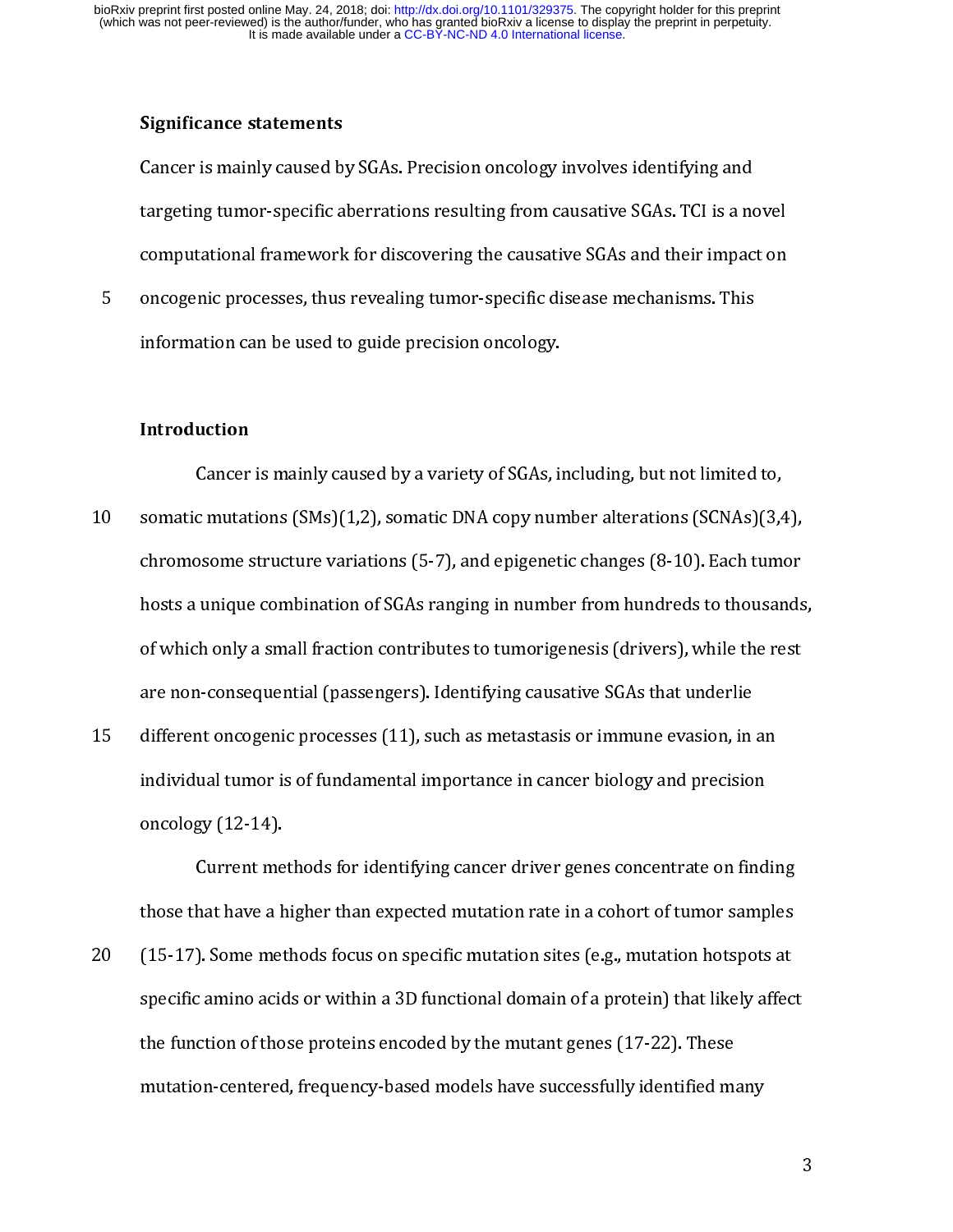mutation frequency of a gene (either at the gene or at the specific amino acid lever<br>mutation frequency of a gene (either at the gene or at the specific amino acid lever<br>does not directly reflect which molecular or cellula

mutation frequency of a gene (either at the gene or at the specific amino acid<br>does not directly reflect which molecular or cellular processes will be affecte<br>the mutant gene product.<br>In addition to mutation-frequency-cent does not directly reflect which molecular or cellular processes will be affected by<br>the mutant gene product.<br>In addition to mutation-frequency-centered methods, researchers have also<br>explored combining mutation data with the mutant gene product.<br>
In addition to mutation-frequency-centered methods, researchers have als<br>
explored combining mutation data with transcriptomic data to detect candidate<br>
drivers. Bertrand et al. (23) and Hou et al In addition to muta<br>explored combining muta<br>drivers. Bertrand et al. (23<br>mutation events that are a<br>biological network (e.g., a<br>assumption that such chan<br>response to changed funct

- In addition to mutation data with transcriptomic data to detect candidate<br>I. Bertrand et al. (23) and Hou et al. (24) reported methods to identify<br>Don events that are associated changed expression of neighboring genes in a explorers. Bertrand et al. (23) and Hou et al. (24) reported methods to identify<br>mutation events that are associated changed expression of neighboring genes in<br>biological network (e.g., a protein-protein interaction networ mutation events that are associated changed expression of neighboring gene-<br>biological network (e.g., a protein-protein interaction network), based on the<br>assumption that such changed expression can be induced by a feedbac mutation events that are assumed changed expression retwork), based on the<br>assumption that such changed expression can be induced by a feedback loop in<br>response to changed function of mutated gene, and as such, the mutatio 11 biological network (e.g., a) protein interaction at the interaction and assumption that such changed expression can be induced by a feedback loop is response to changed function of mutated gene, and as such, the mutatio
- response to changed function of mutated gene, and as such, the mutation is likel<br>functional. However, these methods cannot detect direct downstream effects (o<br>than feedback) of a mutant gene.<br>Besides mutations, other SGA e functional. However, these methods cannot detect direct downstream effects (oth<br>than feedback) of a mutant gene.<br>Besides mutations, other SGA events affecting driver genes also contribute<br>cancer development, such as SCNAs functional. However, these methods cannot direct direct direct direct down these cannot detect direct direct direct direct direct direct direct direct direct direct direct direct direct direct direct direct direct direct d Besides mutations, other Scancer development, such as SCN<br>and epigenetic changes (8-10). Cu<br>variation, and epigenetic data are<br>statistical models for different typ<br>largely due to the lack of a unifyir<br>integrating diverse d cancer development, such as SCNAs (3,4,25), chromosome structure variation (5-7),<br>and epigenetic changes (8-10). Currently, analyses of SMs, SCNAs, structure<br>variation, and epigenetic data are usually carried out separatel cancer development, such as SCNAs (3-10). Currently, analyses of SMs, SCNAs, structure<br>variation, and epigenetic data are usually carried out separately, with distinct<br>statistical models for different types of data (1,2,16
- variation, and epigenetic data are usually carried out separately, with distingulation, and epigenetic data are usually carried out separately, with distingulations and epigenetic data are usually carried out separately, w statistical models for different types of data (1,2,16,26,27). Such disconnectior<br>largely due to the lack of a unifying statistical framework that is capable of<br>integrating diverse data. The failure of integrating diverse largely due to the lack of a unifying statistical framework that is capable of<br>integrating diverse data. The failure of integrating diverse SGA data foregoes the<br>advantages in terms of both statistical power and biological 20 largely and to the latter continging statistical framework that is integrating diverse SGA data foregoed advantages in terms of both statistical power and biological insights that capability that is capable of the stati integrating diverse data. The failure of integrating diverse of integrating diverse  $\frac{1}{2}$  and  $\frac{1}{2}$  and  $\frac{1}{2}$  and  $\frac{1}{2}$  and  $\frac{1}{2}$  and  $\frac{1}{2}$  and  $\frac{1}{2}$  and  $\frac{1}{2}$  and  $\frac{1}{2}$  and  $\frac{1}{2}$  an advantages in terms of both statistical power and biological insights that can be

 $\overline{4}$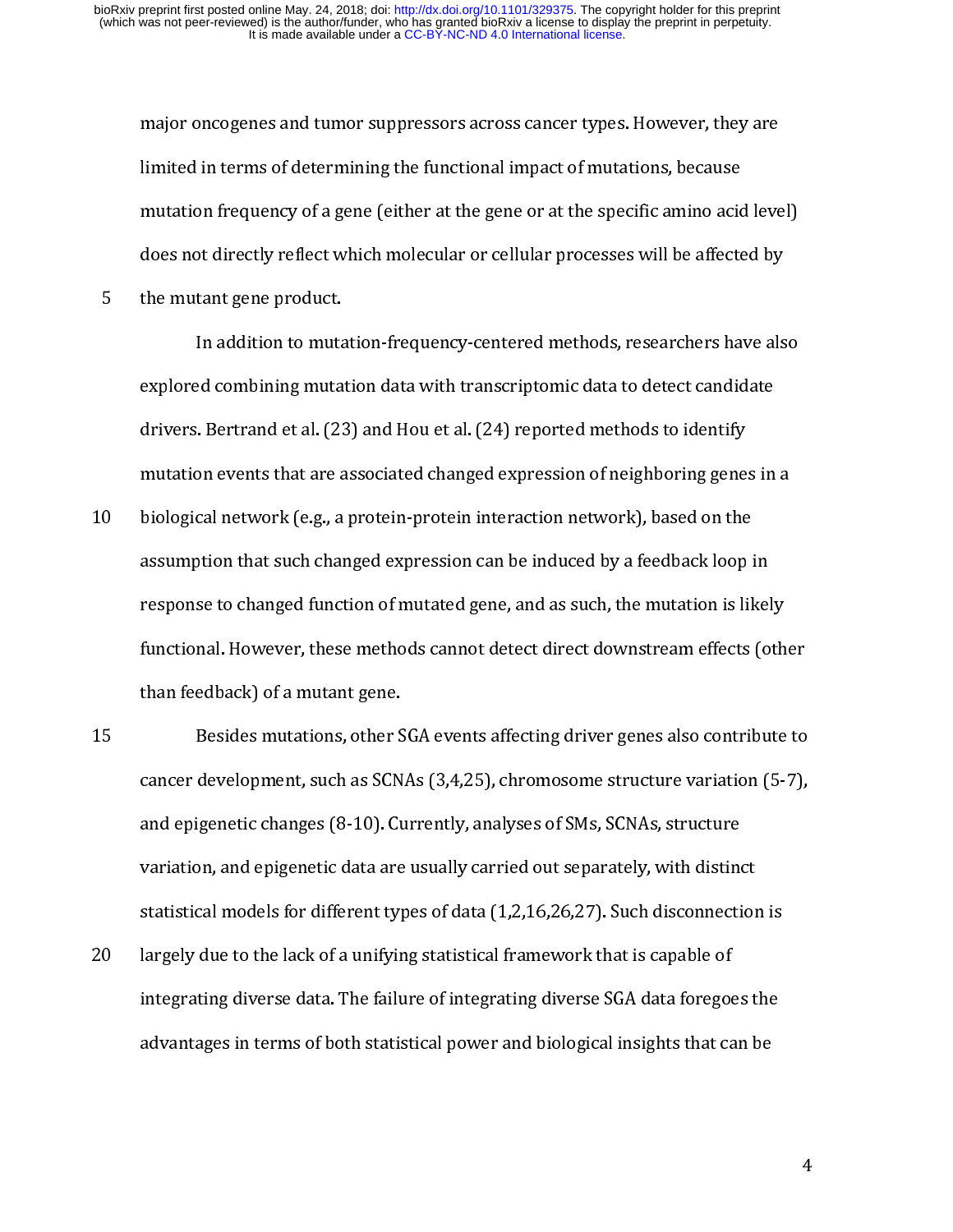gained by pooling diverse information to assess the role of a driver gene in

- gaint oncogenesis.<br>
In this study, we designed a general framework based on the princip<br>
Bayesian causal inference (28-30), referred to as Tumor-specific Causal Information<br>
(TCI), for estimating the causal relationships b In this<br>Bayesian cau:<br>(TCI), for esti<br>phenotypes o<br>framework al<br>them have a c<br>have specific In causal inference (28-30), referred to as Tumor-specific Causal Inferenc<br>
or estimating the causal relationships between SGAs and molecular<br>
ypes observed in an individual tumor (31). This causality-centered<br>
york allows (TCI), for estimating the causal relationships between SGAs and molecular<br>phenotypes observed in an individual tumor (31). This causality-centered<br>framework allows integration of different SGA events to determine whether a phenotypes observed in an individual tumor (31). This causality-centered<br>framework allows integration of different SGA events to determine whethe<br>them have a causal impact on molecular phenotypes. Identification of SGAs<br>ha
- framework allows integration of different SGA events to determine whether<br>them have a causal impact on molecular phenotypes. Identification of SGAs<br>have specific functional impact on molecular phenotypes in an individual t them have a causal impact on molecular phenotypes. Identification of SGAs that<br>have specific functional impact on molecular phenotypes in an individual tumor car<br>help to differentiate candidate driver SGAs from passengers them have a causal impact on molecular phenotypes. Identification of SGAs that help to differentiate candidate driver SGAs from passengers and shed light on the<br>disease mechanism of an individual tumor. Pooling information across multiple<br>tumors provides insights about general oncogenic processes acr 10 help to differentiate and individual tumor. Pooling information across multiple<br>disease mechanisms about general oncogenic processes across tumors. Finall<br>understanding disease mechanisms of an individual tumor can guid tumors provides insights about general oncogenic processes across tumors. Fina<br>understanding disease mechanisms of an individual tumor can guide precision<br>oncology.<br>TCI is a unifying framework for discovering functional im tunderstanding disease mechanisms of an individual tumor can guide precision<br>oncology.<br>**Results**<br>TCI is a unifying framework for discovering functional impact of SGAs in an<br>individual tumor.

#### Results

underlanding disease and indicate the line hand allows of an individual oncology.<br>TCI is a unifying framework for discovering functional impact of SGAs in a<br>individual tumor.<br>We designed the TCI algorithm to discover the c Results<br>Results<br>TCI is a un<br>individua<br>We design<br>and DEGs TCI is a unifying framework for discovering functional impact of SGAs in an individual tumor.

 $15<sup>15</sup>$ and DEGs observed in an individual tumor. Specifically, given a tumor  $t$  hosting a s<br>of SGAs (*SGA\_SET<sub>t</sub>*) and a set of DEGs (*DEG\_SET<sub>t</sub>*), TCI estimates the causal<br>relationships between SGAs and DEGs as a bipartite Ba 20 and DEGs observed in an individual tumor. Specifically, given a tumor thosting a set<br>of SGAs (*SGA\_SET<sub>t</sub>*)</sub> and a set of DEGs (*DEG\_SET<sub>t</sub>*), TCl estimates the causal<br>relationships between SGAs and DEGs as a bipartite of SdAs (*SGA\_SETt)* and a set of *DEGs* (*DEG\_SETt)*, TCI estimates the causal<br>relationships between SGAs and DEGs as a bipartite Bayesian causal netwo<br>(Figure 1) and searches for the causal model *M* with a maximal poste Figure 1) and searches for the causal model  $M$  with a maximal posterior probability  $5$ (Figure 1) and searches for the causal model M with a maximal posterior probability<br>5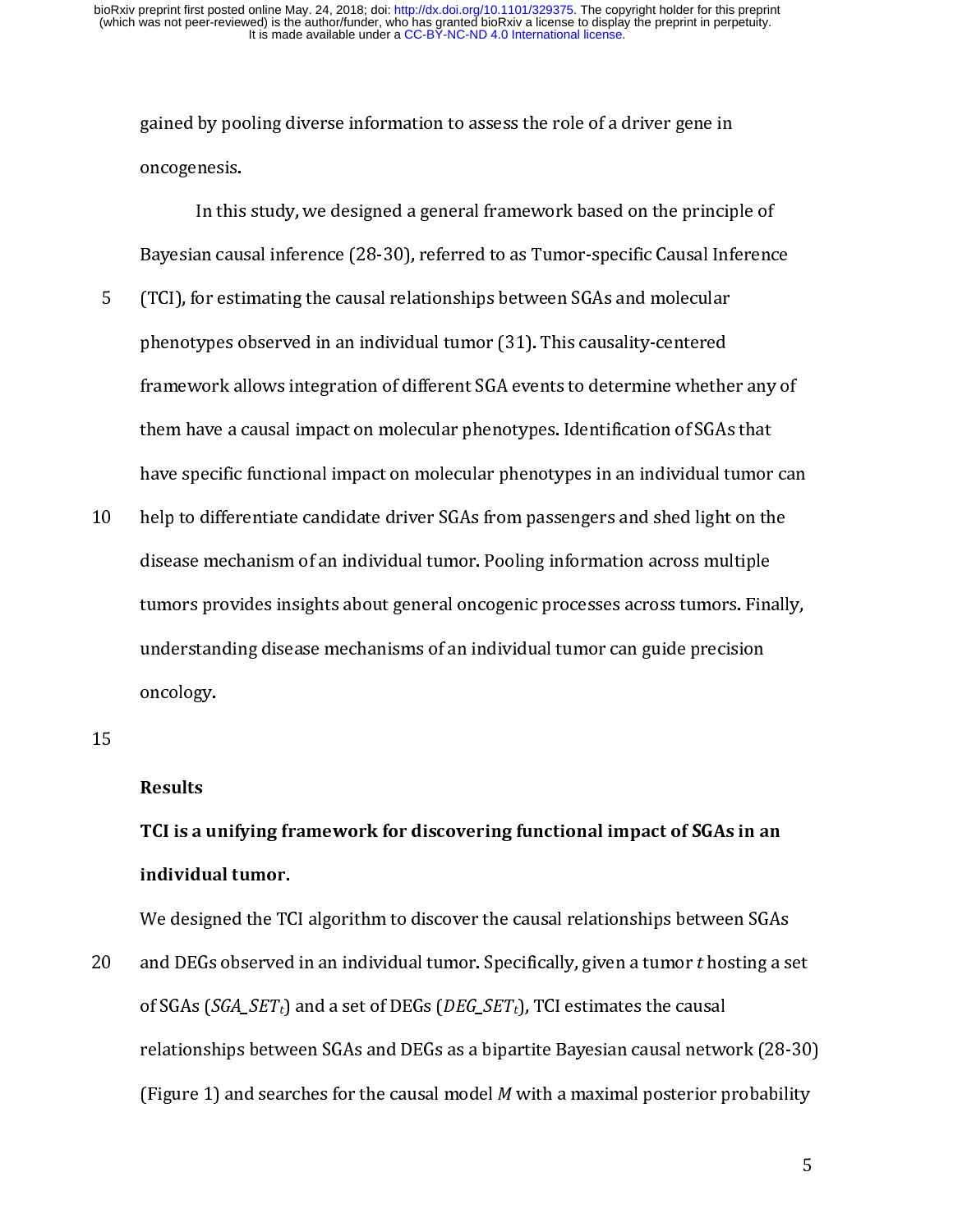$P(M|D)$  that is most likely given the data D (SGAs and DEGs), which consists of data

- (B) that is most likely given the data D (SGAs and DEGs), which consists of data<br>out tumor t and about the tumors in a set of training cases.<br>Specifically, we collectively evaluate the impact of different genomic<br>erations specifically, we collectively evaluate the impact of different<br>alterations—in this study, we only consider SMs and/or SCNA<br>an SGA event, and we designate such an event using the gene<br>assumes that DEGs in an individual tumo Fractions in this study, we only consider SMs and/or SCNAs—affecting a<br>event, and we designate such an event using the gene name. The TCI<br>es that DEGs in an individual tumor are either caused by the SGAs in t<br>or by non-SGA an SGA event, and we designate such an event using the gene name. The TCI model<br>assumes that DEGs in an individual tumor are either caused by the SGAs in the<br>tumor or by non-SGA factors related to tumor micro-environment ( sasumes that DEGs in an individual tumor are either caused by the SGAs in the<br>tumor or by non-SGA factors related to tumor micro-environment (e.g., hypoxia). It<br>further assumes that each DEG is likely regulated by one aber assumes that DEG is an individual tumor micro-environment (e.g., hypoxia<br>further assumes that each DEG is likely regulated by one aberrant pathway in a<br>tumor and such a pathway is likely perturbed by a single SGA, due to t
- further assumes that each DEG is likely regulated by one aberrant pathway in a<br>tumor and such a pathway is likely perturbed by a single SGA, due to the well-<br>known mutual exclusivity among SGAs perturbing a common pathway fumor and such a pathway is likely perturbed by a single SGA, due to the well-<br>known mutual exclusivity among SGAs perturbing a common pathway (32-34).<br>such, the TCI model constrains each DEG to be caused by one SGA in an

probability of a model that the SGA event causes (drives) the DEG event, denoted as 11 such, the TCI model constrains each DEG to be caused by one SGA in an individual<br>tumor.<br>
Given a collection of genomic data (denoted as *D*) from TCGA and the data<br>
from a new tumor *t*, in which an SGA event in a gene summarity<br>
such a collection of genomic data (denoted as *D*) from TCGA and the data<br>
from a new tumor *t*, in which an SGA event in a gene *h* is observed (denoted as *A<sub>h</sub>*)<br>
and a gene *i* is differentially expressed ( from a<br>and a g<br>probab<br> $A_h \rightarrow E$ <br>TCI france new tumor *t*, in which an SGA event in a gene *h* is observed (denoted as  $A_h$ )<br>ene *i* is differentially expressed (denoted as  $E_i$ ), TCI evaluates the posterior<br>ility of a model that the SGA event causes (drives) the D and a gene *i* is differentially expressed (denoted as  $E_i$ ), TCI evaluates the posterior<br>probability of a model that the SGA event causes (drives) the DEG event, denoted a<br> $A_h \rightarrow E_i$ , in a Bayesian framework:  $P(A_h \rightarrow E_i|D) \pro$ 15 and a gene *i* is differentially expressed (denoted as Ei), Televaluates the posterior<br>probability of a model that the SGA event causes (drives) the DEG event, denoted a<br> $A_h \rightarrow E_i$ , in a Bayesian framework:  $P(A_h \rightarrow E_i|D) \pro$  $A_h \rightarrow E_i$ , in a Bayesian framework:  $P(A_h \rightarrow E_i|D) \propto P(A_h \rightarrow E_i)P(D|A_h \rightarrow E_i)$ . The<br>TCI framework involves the calculation of two components: a prior probability that<br> $A_h$  cause  $E_b$  i.e.,  $P(A_h \rightarrow E_i)$ , and conditional probability (m  $A_h \rightarrow E_i$ , in a bayesian namework.  $r(A_h \rightarrow E_i | D) \propto r(A_h \rightarrow E_i) r(D|A_h \rightarrow E_i)$ , in a Bayesian framework.  $F$  (<br>nework involves the calculatic<br> $E_i$  i.e.,  $P(A_h \rightarrow E_i)$ , and condi<br>the model  $P(D|A_h \rightarrow E_i)$ . This<br>ency-based framework and fu<br>Jsing an informative prior tha<br>t genome alterations can help ). The<br>ity that<br>) of da<br>ptions<br>: of<br>sed th  $A_h$  cause  $E_h$  i.e.,  $P(A_h \rightarrow E_i)$ , and conditional probability (marginal likelihood) of data D given the model  $P(D|A_h \rightarrow E_i)$ . This setup allows us to integrate the assumptions of frequency-based framework and function-orien  $A_h$  cause  $E_h$  i.e.,  $F($ <br>D given the model<br>of frequency-base<br>Using an in<br>different genome  $A_h$  cause  $E_h$  i.e.,  $P(A_h \rightarrow E_i)$ , and conditional probability (marginal likelihood) of data  $\rightarrow E_i$ ). This setup allows us to integrate the assumptions<br>work and function-oriented framework.<br>we prior that express the possible biological impact of<br>nns can help identify a correct model(35). We assessed the<br>6 D given the model  $P(D|A_h \rightarrow E_i)$ . This setup allows us to integrate the assumptions

20 D given the model  $\gamma$  (<br>of frequency-based fr<br>Using an infor<br>different genome alte ). This setup allows us to integrate the assumptions<br>and function-oriented framework.<br>or that express the possible biological impact of<br>in help identify a correct model(35). We assessed the Using an informative prior that express the possible biological<br>different genome alterations can help identify a correct model(35) If the prior of the position of the prior term in that express that express that express the possible biological impact of the possible biological input of the possible biological input of the possible biological input of different genome alterations can help identify a correct model(35). We assessed the  $6$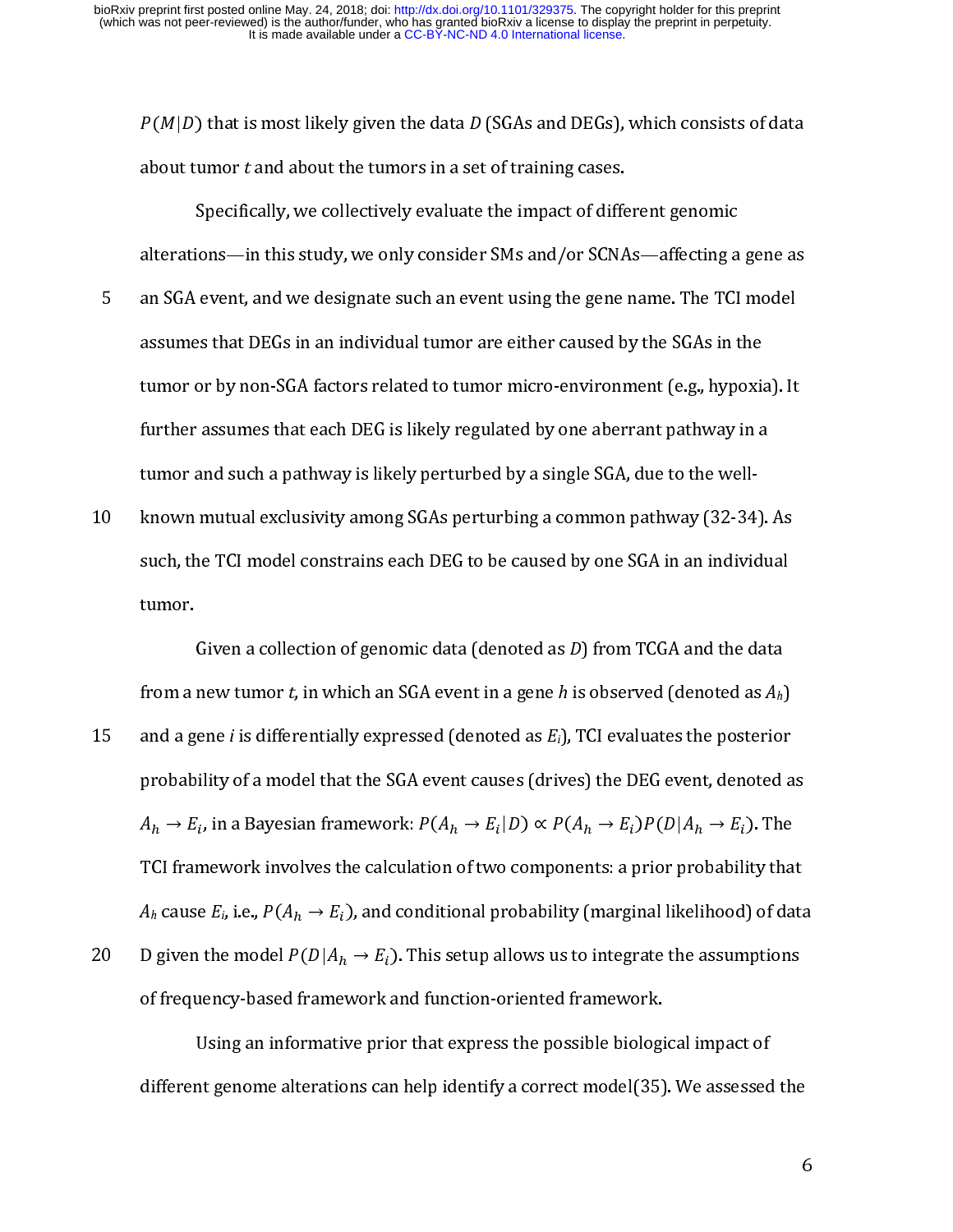prior probability that  $A_h$  is likely a driver in a specific cancer type by adopting the<br>assumption and approach of contemporary frequency-based driver framework (1)<br>i.e., the more the SGAs in a gene is enriched in a coho i.e., the more the SGAs in a gene is enriched in a cohort, the more likely it is a driver<br>gene in an individual tumor. This allowed us to directly transform the results of the<br>statistical test on the significance of mutat

gene in an individual tumor. This allowed us to directly transform the results of the<br>statistical test on the significance of mutations in a gene to a prior probability that<br> $A_h$  is a driver event in a tumor (see Methods) statistical test on the significance of mutations in a gene to a prior probability that  $A_h$  is a driver event in a tumor (see Methods).<br>
We then evaluated the functional impact of an SGA  $A_h$  on expression of  $i$ <sup>th</sup> gen gene  $E_i$ , denoted as  $A_h \to E_i$ , using a tumor-specific marginal likelihood  $P(D|A_h \to$  $E_i$ ). The posterior probability  $\Gamma(A_h \to E_i)$ 

 $A_h$  is a driver event in a tumor (see Methods).<br>
We then evaluated the functional impact of an SGA  $A_h$  on expression of  $i^{\text{th}}$ <br>
gene  $E_i$ , denoted as  $A_h \rightarrow E_i$ , using a tumor-specific marginal likelihood  $P(D|A_h \rightarrow E_i)$ .  $H_n$  is a driver event in a tumor (see Methods).<br>We then evaluated the functional impared<br>gene  $E_i$ , denoted as  $A_h \rightarrow E_i$ , using a tumor-sp<br> $E_i$ ). The posterior probability  $P(A_h \rightarrow E_i|D)$  is<br>considering all SGA events in the  $W$ e then evaluated the functional impact of an SGA  $A_h$  on expression of  $I^{\text{th}}$ ,<br>  $B_r$ , denoted as  $A_h \rightarrow E_i$ , using a tumor-specific marginal likelihood  $P(D|A_h -$ <br>  $B_r$  posterior probability  $P(A_h \rightarrow E_i|D)$  is derived and gene  $L_i$ <br> $E_i$ ). The<br>conside<br>differer<br>distinct<br>approa , denoted as  $A_h \rightarrow L_i$ <br>
are posterior probabili<br>
ring all SGA events intrposterior probabili<br>
is SGA\_SET<sub>t</sub>(Suppleme<br>
ch and function-orie<br>
nor-specific fashion.<br>
We annlied TCI to an ty  $P(A_h \rightarrow E_i|D)$  is derived and normalized by<br>n the tumor, so that the same edge  $A_h \rightarrow E_i$  wo<br>ities in different tumors because each tumor has<br>ntary Method). In sum, TCI combines frequence<br>nted framework to detect functions ). The posterior probability  $P$  (<br>nsidering all SGA events in the<br>fferent posterior probabilities<br>stinct  $SGA\_SET_t$  (Supplementar<br>proach and function-oriented<br>a tumor-specific fashion.<br>We applied TCI to analyze<br>CGA (https:/ so that the same edge  $A_h \rightarrow E_i$  wo<br>ent tumors because each tumor had). In sum, TCI combines frequend<br>ork to detect functions of candidations<br>om 5,097 tumors across 16 cancer<br>Sunnlementary Table S1) to derive considering an sone events in the tumor, so that the same edge  $n_h \rightarrow E_l$ <br>different posterior probabilities in different tumors because each tume<br>distinct *SGA\_SET*<sub>t</sub>(Supplementary Method). In sum, TCI combines frequ<br>appro different posterior probabilities in different tumors because each tumor has a<br>distinct *SGA\_SET<sub>t</sub>*(Supplementary Method). In sum, TCI combines frequency-based<br>approach and function-oriented framework to detect functions

distinct  $SGA\_SET_t$ (Supplementary Method). In sum, TCI combines frequency-ba<br>approach and function-oriented framework to detect functions of candidate dr<br>in a tumor-specific fashion.<br>We applied TCI to analyze data from 5,097 approach and function-oriented framework to detect functions of candidate drivers<br>approach and function-oriented framework to detect functions of candidate drivers<br>in a tumor-specific fashion.<br>TCGA (https://cancergenome.ni in a tumor-specific fashion.<br>
We applied TCI to analyze data from 5,097 tumors across 16 cancer types in<br>
TCGA (https://cancergenome.nih.gov/, Supplementary Table S1) to derive 5,097<br>
tumor-specific models (a causal netwo  $\,$  We applied TCI to an TCGA (https://cancergenon<br>tumor-specific models (a ca<br>event in a tumor as an SGA v<br>to causally regulate 5 or mo<br>rate  $\sim 10^{-7}$ , which is determ<br>(Methods and Supplementa TCGA (https://cancergenome.nih.gov/, Supplementary Table S1) to derive 5,097<br>tumor-specific models (a causal network model per tumor). We defined an SGA<br>event in a tumor as an SGA with functional impact (SGA-FI) if it was tumor-specific models (a causal network model per tumor). We defined an SGA<br>event in a tumor as an SGA with functional impact (SGA-FI) if it was predicted by<br>to causally regulate 5 or more DEGs in the tumor with an expect tumor-specific models (a causal network model per tumor). We defined as event in a tumor as an SGA with functional impact (SGA-FI) if it was predicted by to causally regulate 5 or more DEGs in the tumor with an expected f

to causally regulate 5 or more DEGs in the tumor with an expected false discovery<br>rate  $\sim$  10<sup>-7</sup>, which is determined based a series of random simulation experiments.<br>(Methods and Supplementary Figure S1).<br>7 to calculate 5 or more DEGs in the tumor with an experiment and  $\frac{1}{2}$  and  $\frac{1}{2}$  and  $\frac{1}{2}$  and  $\frac{1}{2}$  and  $\frac{1}{2}$  and  $\frac{1}{2}$  are  $\frac{1}{2}$ . (Methods and Supplementary Figure S1).  $20$   $rate \approx 10^7$ , which is determined based a series of random simulation experiments.<br>(Methods and Supplementary Figure S1).  $\mathcal{M}(\mathcal{M}) = \mathcal{M}(\mathcal{M}) = \mathcal{M}(\mathcal{M})$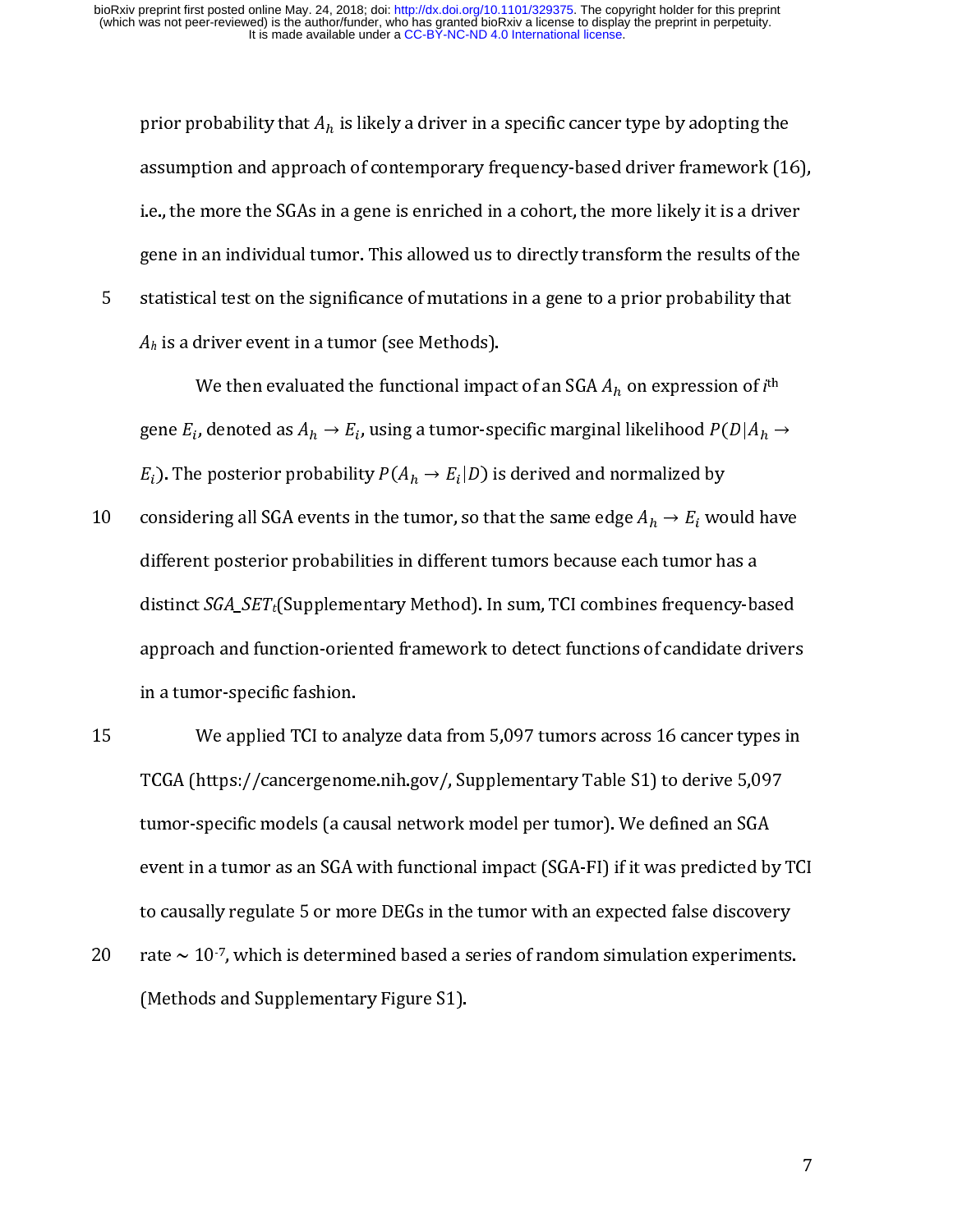Utumors with SGA-FI call rate<sup>1</sup> of 25% or greater in our pan-cancer analysis<br>ds and Supplementary Table S2). These SGA-FIs include the majority (87%)<br>previously published drivers (1,2), as well as many novel candidate dri than 30 tumors with StA-FI can rate- or 25% or greater in our pan-cancer analysis<br>(Methods and Supplementary Table S2). These SGA-FIs include the majority (87%)<br>of the previously published drivers (1,2), as well as many no

of the previously published drivers (1,2), as well as many novel candidate drivers. In<br>addition to protein-coding genes, TCI also identified SGA events affecting<br>microRNAs and intergenic non-protein-coding RNAs (e.g., *MIR* addition to protein-coding genes, TCI also identified SGA events affecting<br>microRNAs and intergenic non-protein-coding RNAs (e.g., *MIR31HG(36,37),*<br>*MIR30B(38),* and *PVT1(39))* as SGA-FIs, (Supplementary Table S2).<br>We fu 5

- microRNAs and intergenic non-protein-coding RNAs (e.g., *MIR31HG(36,37*<br> *MIR30B(38)*, and *PVT1(39)*) as SGA-FIs, (Supplementary Table S2).<br>
We further identified target DEGs for 634 significant SGA-FIs. To m<br>
false disco microrous and mergene non-protein-coding Rivis (e.g., MIN31Ho(30,37),<br>MIR30B(38), and PVT1(39)) as SGA-Fls, (Supplementary Table S2).<br>We further identified target DEGs for 634 significant SGA-Fls. To min<br>false discovery, w MIRSOD(38), and PVT1(39)) as SGA-TIs, (Supplementary Table S2).<br>We further identified target DEGs for 634 significant SGA-FI<br>false discovery, we required that a target DEG of an SGA-FI be regul<br>corresponding SGA-FI in at scovery, we required that a target DEG of an SGA-FI be regulated by the<br>ponding SGA-FI in at least 50 tumors or 20% of all tumors in which the SGA<br>lled as an SGA-FI. Since it is statistically difficult to evaluate whether false discovery, the explored that a target DEG of all tumors in which the S<br>was called as an SGA-FI. Since it is statistically difficult to evaluate whether the<br>causal relationship between an SGA-FI and its predicted targ 10 corresponding SCA-FI. Since it is statistically difficult to evaluate whether the<br>causal relationship between an SGA-FI and its predicted target DEG within an<br>individual tumor is valid, we adopted a "pan-cancer" analysi
- causal relationship between an SGA-FI and its predicted target DEG within an<br>individual tumor is valid, we adopted a "pan-cancer" analysis approach to deter<br>whether each predicted SGA→ DEG causal relationship is conserved individual tumor is valid, we adopted a "pan-cancer" analysis approach to dete<br>whether each predicted SGA->DEG causal relationship is conserved across tur<br>in different cancer types. To minimize the confounding effect produ individual tumor is valid, we adopted a pair anticipating is conserved across tumors<br>in different cancer types. To minimize the confounding effect produced by tissue-<br>specific SGAs and tumor-specific DEGs during pan-cancer in different cancer types. To minimize the confounding effect produced by tissue-<br>specific SGAs and tumor-specific DEGs during pan-cancer analysis, we also<br>performed TCI analysis on tumors from each cancer type separately, performed TCI analysis on tumors from each cancer type separately, and w<br>retain SGA-FIs detected in at least two cancer types in tissue-specific analys<br>(Supplementary Table S2). We then set out to assess whether the infer performance of analysis on the same of tumores types in tissue-specific analysis (Supplementary Table S2). We then set out to assess whether the inferred causal relationships are supported by existing knowledge and experi
- (Supplementary Table S2). We then set out to assess whether the inferred cau<br>relationships are supported by existing knowledge and experimental studies.<br>Finally, we performed preliminary laboratory experiments on selected relationships are supported by existing knowledge and experimental studies.<br>Finally, we performed preliminary laboratory experiments on selected SGA-FIs to<br> $\frac{d}{dt}$  The call rate for an SGA  $A_h$  is the ratio of number of 20 Finally, we performed preliminary laboratory experiments on selected SGA-FI<br>
<sup>1</sup> The *call rate* for an SGA  $A_h$  is the ratio of number of tumors in which  $A_h$  is designated an SGA<br>
the number of tumors in which  $A_h$  o

Finally, we perform the premium of interesting the performance of the selection of the selection of  $\frac{1}{2}$ .<br>The call rate for an SGA  $A_h$  is the ratio of number of tumors in which  $A_h$  is designated an SGA-FI ov<br>the nu  $\frac{1}{1}$ <sup>1</sup> The call rate for an SGA  $A_h$  is the ratio of number of tumors in which  $A_h$  is designated an SGA-FI over the number of tumors in which  $A_h$  occurs.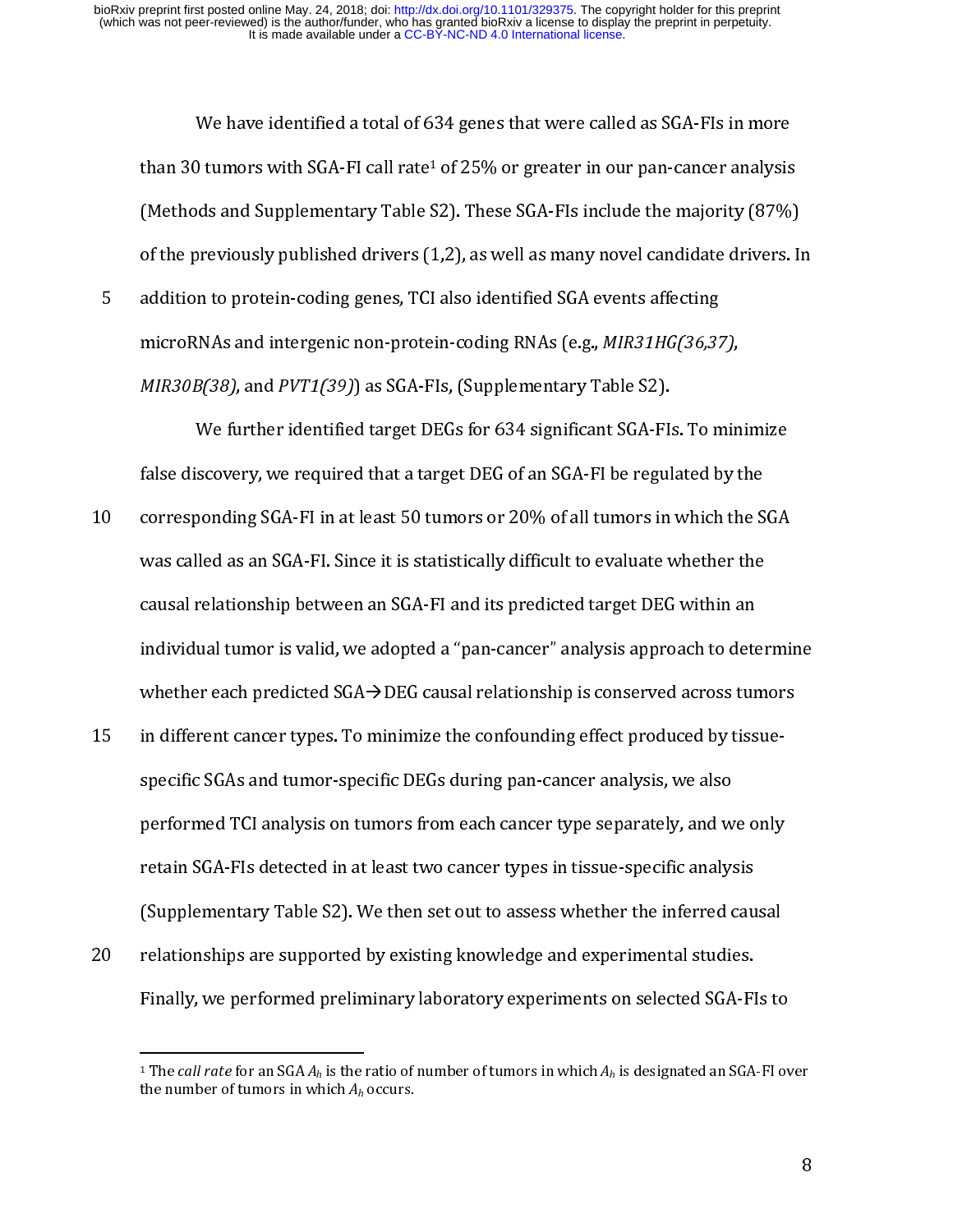#### The landscape of causative SGAs identified by TCI

- Example of causative SGAs identified by TCI<br>The landscape of causative SGAs identified by TCI<br>We compared the distribution of the number of SGAs and SGA-FIs per tumor<br>across cancer types (Figure 2a 2b). The average numbe The landscape of caus<br>We compared th<br>across cancer types (Fig<br>cancer types was 268, v<br>approximately 34 per tu<br>alteration frequency (no n<br>|<br>|<br>|<br>| F<br>across cancer types (Figure 2a – 2b). The average number of SGAs per tumor across<br>cancer types was 268, whereas the average number of SGA-FIs identified by TCI was<br>approximately 34 per tumor. Interestingly, TCI designate
- cancer types was 268, whereas the average number of SGA-Fls identified by TCI was<br>approximately 34 per tumor. Interestingly, TCI designated all SGAs with very high<br>alteration frequency (perturbed in more than 500 tumors, o approximately 34 per tumor. Interestingly, TCI designated all SGAs with very high<br>alteration frequency (perturbed in more than 500 tumors, or > 10%) as SGA-FIs<br>(Figure 2c). One immediate concern for TCI is that it could c alteration frequency (perturbed in more than 500 tumors, or > 10%) as SGA-Fls<br>
(Figure 2c). One immediate concern for TCI is that it could call certain long genes,<br>
such as *TTN* and *MUC16*, as SGA-Fls solely due to thei (Figure 2c). One immediate concern for TCI is that it could call certain long genes<br>such as TTN and MUC16, as SGA-FIs solely due to their high genomic alteration ra<br>This concern was addressed by adopting statistical test 11 (Figure 2c). One immediate concern for the initial certain longition rat<br>This concern was addressed by adopting statistical test results from MutSigCV<br>analysis, which specifically addressed the biased mutation rate int
- Such as TTN and MUC16, as SOM TIS solely due to their ingir genome alteration rate.<br>This concern was addressed by adopting statistical test results from MutSigCV<br>analysis, which specifically addressed the biased mutation analysis, which specifically addressed the biased mutation rate introduced by<br>lengths and chromosome locations of genes. We transformed such knowledge a<br>prior probability  $P(A_h \rightarrow E_i)$  in our analysis, and as such the prior lengths and chromosome locations of genes. We transformed such knowledge<br>prior probability  $P(A_h \rightarrow E_i)$  in our analysis, and as such the prior probabilitie<br>certain long genes, e.g., TTN and MUC16, were several orders of mag prior probability  $P(A_h \rightarrow E_i)$  in our analysis, and as such the prior probabilities for<br>certain long genes, e.g., TTN and MUC16, were several orders of magnitude lower<br>than other frequently altered well-known drivers (Figur ertain long genes, extrain long genes, extra<br>than other frequent<br>strength of statistics<br>DEGs, reflected as the<br>overcome the low p<br>for DEGs. Many SGA<br>(0.5 – 10%) are dist prior probability  $P(A_h \rightarrow E_i)$  in our analysis, and as such the prior probabilities for and *MUC16*, were several orders of magnitude lower<br>d well-known drivers (Figure 2d). This indicates that th<br>nships between SGAs in these genes and their target<br>nal likelihood  $P(D|A_h \rightarrow E_i)$ , must be sufficiently high to<br>ba than other frequently altered well-known drivers (Figure 2d). This indicates that<br>strength of statistical relationships between SGAs in these genes and their target<br>DEGs, reflected as the marginal likelihood  $P(D|A_h \rightarrow E_i)$ , strength of statistical relationships between SGAs in these genes and their target<br>DEGs, reflected as the marginal likelihood  $P(D|A_h \rightarrow E_i)$ , must be sufficiently high to<br>overcome the low prior probabilities of these genes DEGs, reflected as the marginal likelihood  $P(D|A_h \rightarrow E_i)$ , must be sufficiently high to

DEGs, reflected as the marginal likelihood  $P(D|A_h \rightarrow E_i)$ , must be sufficiently high<br>overcome the low prior probabilities of these genes to be designated as regulator<br>for DEGs. Many SGA-FIs with an alteration frequency rang blus, reflected as the marginal likelihood 7 (overcome the low prior probabilities of these<br>for DEGs. Many SGA-FIs with an alteration free (0.5 – 10%) are dispersed among other SGAs<br>alteration rates (Figure 2c). Since gene %, must be sufficiently high to<br>be designated as regulators<br>nging from 30 to 500 tumors<br>ar protein lengths and<br>otein length and alteration<br>9 20 overcome the low prior probabilities of these genes to be designated as regulators<br>for DEGs. Many SGA-FIs with an alteration frequency ranging from 30 to 500 tumor<br>(0.5 – 10%) are dispersed among other SGAs with similar  $f(0.5 - 10%)$  are dispersed among other SGAs with similar protein lengths and alteration rates (Figure 2c). Since genes with similar protein length and alteration (exception rates (Figure 2c). Since genes with similar protein length and alteration rates (Figure 2c). Since genes with similar protein length and alteration alternation rates (Figure 2c). Since genes with similar proteining in alternation  $\sim$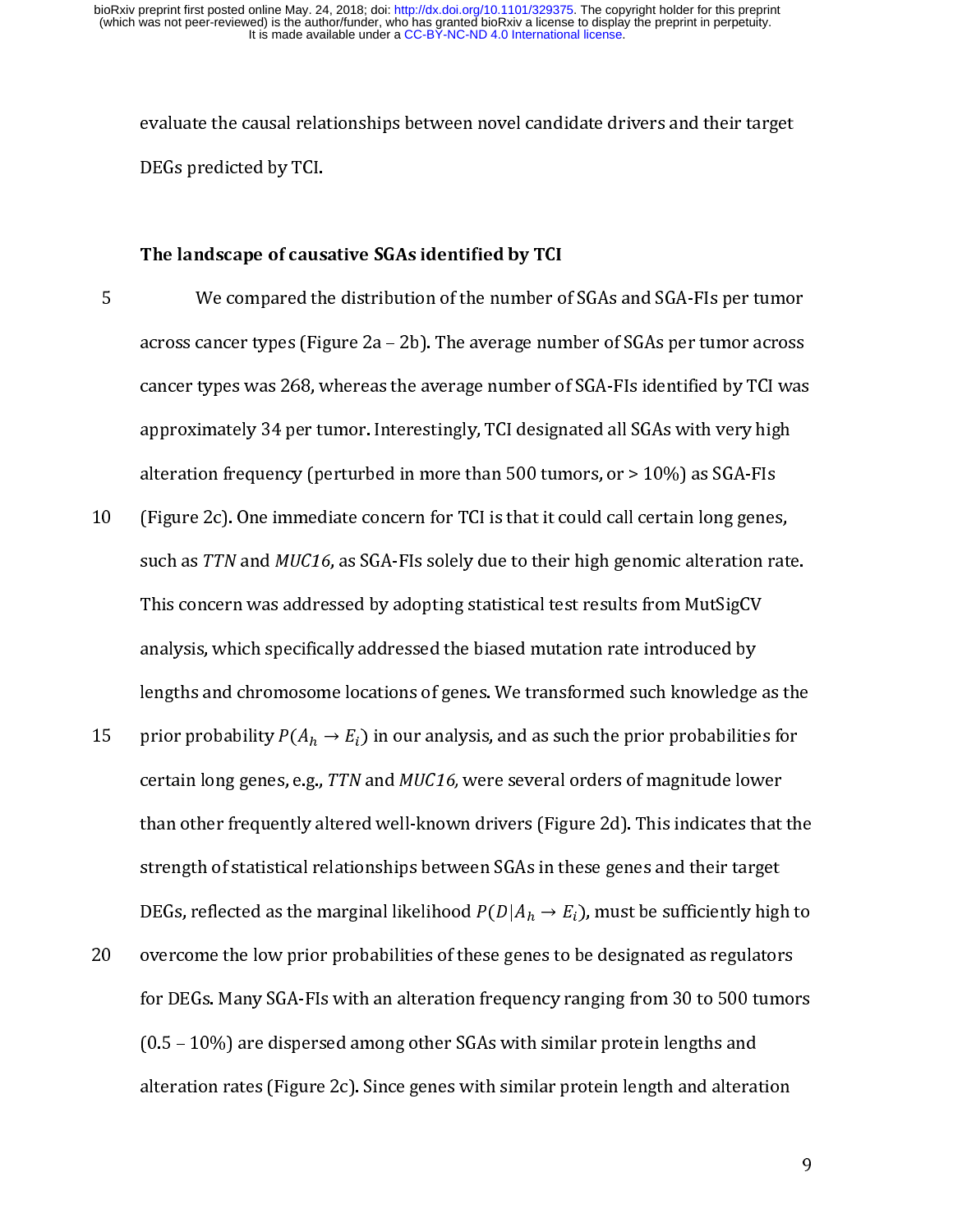rate usually have similar prior probabilities of being drivers, TCI differentiated SGA-FIs from others based mainly on the difference in marginal  $P(D|A_h \rightarrow E_i)$  associated

affecting a gene being called as an SGA-FI event) greater than 0.8. The plot FIS from others based manny on the difference in marginal  $P$  (<br>with an SGA and its target DEGs. These results indicate that th<br>nature of TCI plays a significant role in detecting SGA-FIs.<br>We illustrated the landscape of c passociated<br>-oriented<br>sing a<br>TCI in more<br>stances<br>ot<br>es of SGA nature of TCI plays a significant role in detecting SGA-FIs.<br>We illustrated the landscape of common SGA events (Figure 2e) using a<br>Circos plot (http://circos.ca/), and highlighted 44 SGA-FIs identified by TCI in mo:<br>than 3 We illustrated the landscape of common SGA event<br>Circos plot (http://circos.ca/), and highlighted 44 SGA-FIs<br>than 300 tumors (> 6% of the tumors) with a call rate (fra<br>affecting a gene being called as an SGA-FI event) grea Circos plot (http://circos.ca/), and highlighted 44 SGA-FIs identified by TCI in r<br>than 300 tumors (> 6% of the tumors) with a call rate (fraction of SGA instance<br>affecting a gene being called as an SGA-FI event) greater Circos plot (data), and highly during any dividend to the christmal by the matter of<br>than 300 tumors (> 6% of the tumors) with a call rate (fraction of SGA instances<br>affecting a gene being called as an SGA-FI event) greate

affecting a gene being called as an SGA-FI event) greater than 0.8. The plot<br>illustrates the integrative approach of TCI, which combines different types of SGA<br>events in a gene and detects their function impact. For exampl illustrates the integrative approach of TCI, which combines different types<br>events in a gene and detects their function impact. For example, TCI combi<br>mutation and deletion events in *LRP1B* (at 1 to 2 o'clock position on illustrates in a gene and detects their function impact. For example, TCI combined<br>mutation and deletion events in  $LRPIB$  (at 1 to 2 o'clock position on the plot) to<br>detect common functional impact of these SGA events (see 11 events and general material interaction-particle comminger, the California mutation and deletion events in *LRP1B* (at 1 to 2 o'clock position on the plot) to detect common functional impact of these SGA events (see lat

- mutation and deletion events in LRP1B (at 1 to 2 o clock position on the plot) to<br>detect common functional impact of these SGA events (see later section), where:<br>calling SGA-FI events for ERBB2 (Her2) is mostly associated calling SGA-FI events for *ERBB2* (Her2) is mostly associated with amplification of<br>the gene. TCI also designated many relatively low-frequency SGAs as SGA-FIs (in  $\sim$ <br>30 tumors or  $\sim 0.5\%$ ) with high call rates (> 0.9 calling SGA-FI events for ERBB2 (Her2) is mostly associated with amplification of<br>the gene. TCI also designated many relatively low-frequency SGAs as SGA-FIs (in<br>30 tumors or  $\sim 0.5\%$ ) with high call rates (> 0.9) (Figur 30 tumors or  $\sim$  0.5%) with high call rates (> 0.9) (Figure 2f). Of interest, besides<br>identifying well-known cancer drivers, e.g., *TP53, PIK3CA, PTEN, KRAS,* and *CDKN2A*<br>as SGA-FIs, TCI also designated as SGA-FIs some 19 identifying well-known cancer drivers, e.g., TP53, PIK3CA, PTEN, KRAS, and CDKN<br>as SGA-FIs, TCI also designated as SGA-FIs some very frequently altered genes, e.<br>TTN, CSMD3, MUC16, LRP1B, and ZFHX4, whose roles in cance identifying well-known cancer drivers, e.g., *1155, PRSCA, PTEN, KRAS, and CDKN2A)*<br>as SGA-Fls, TCI also designated as SGA-Fls some very frequently altered genes, e.g.,<br>*TTN, CSMD3, MUC16, LRP1B,* and *ZFHX4*, whose roles
- as SA-FIS, THE MELTING MILTING CHINE (1992) and galaxy of genes, e.g.,<br>TTN, CSMD3, MUC16, LRP1B, and ZFHX4, whose roles in cancer development remain<br>controversial. These genes are excluded from driver gene lists when asses TTN, CSMD3, MOC16, LAT 1B, and ZFHX4, whose roles in cancer development remain<br>controversial. These genes are excluded from driver gene lists when assessed by<br>mutation-centered and frequency-based methods (2,16), but other controlled the controlled and frequency-based methods (2,16), but other computational experimental studies (40-42) suggest that some of them are likely cancer drivers. and experimental studies (40-42) suggest that some of them are likely cancer<br>drivers. drivers.<br>drivers.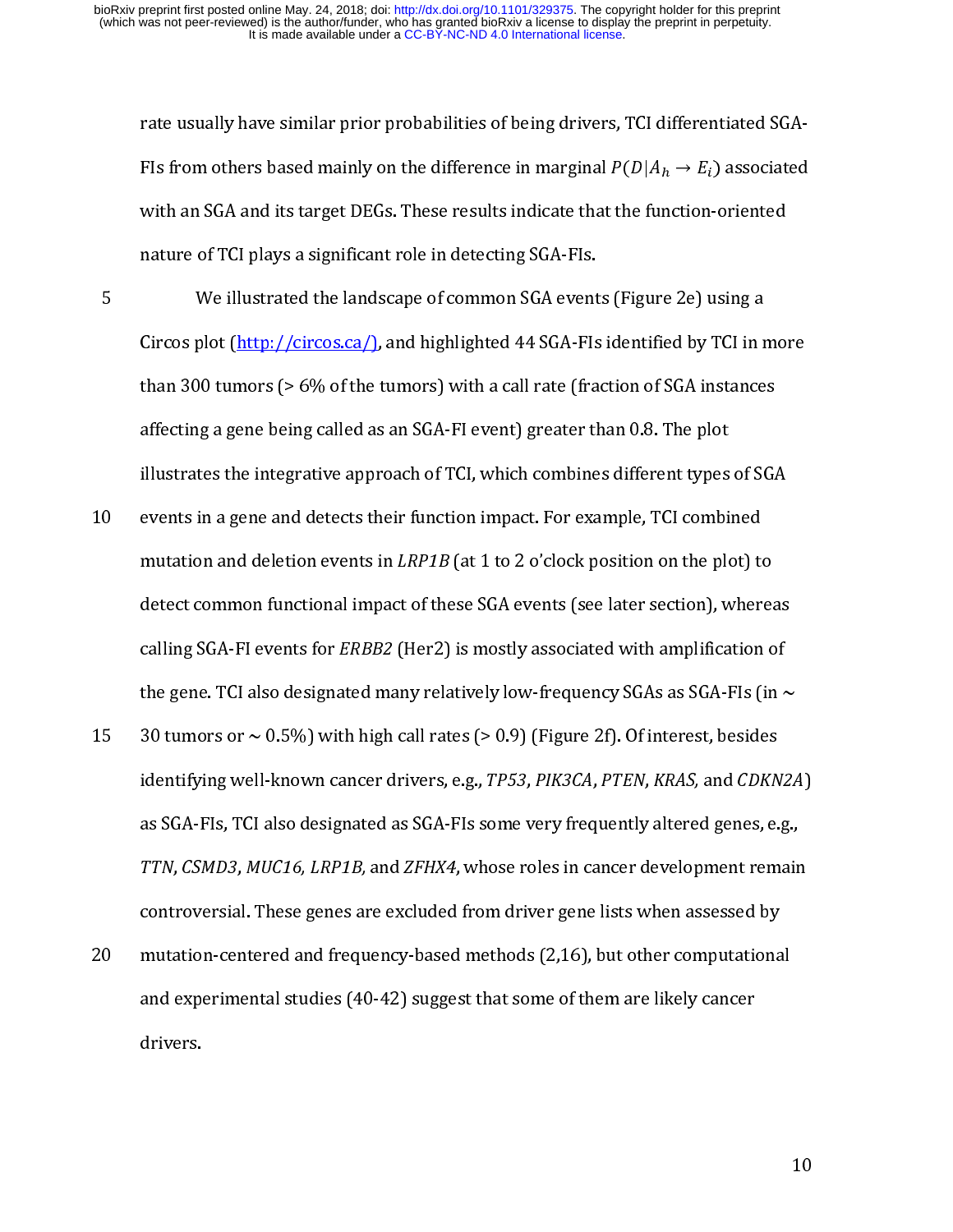## Combining SM and SCNA enhances detection of the functional impact of genes

A cancer dr<br>A cancer dr<br>exert common fun<br>affected by activat<br>suppressor, e.g., P<br>deletions. An SCN,<br>tumor often enclo:<br>imnact of genes w by a cancer driver of the sample, an oncogene, e.g., PIK3CA, is usually<br>a by activating mutations or copy number amplifications, whereas a tumor<br>ssor, e.g., PTEN, is usually affected by inactivating mutations or copy numbe affected by activating mutations or copy number amplifications, whereas a tumor<br>suppressor, e.g., PTEN, is usually affected by inactivating mutations or copy number<br>deletions. An SCNA event (amplification or deletion of a

suppressor, e.g., *PTEN*, is usually affected by inactivating mutations or copy number deletions. An SCNA event (amplification or deletion of a chromosome fragment) in tumor often encloses many genes, making it a challenge suppressor, e.g., PTEN, is usually affected by mactivating indiations or copy number<br>deletions. An SCNA event (amplification or deletion of a chromosome fragment) in a<br>tumor often encloses many genes, making it a challenge tumor often encloses many genes, making it a challenge to distinguish the functional<br>impact of genes within a SCNA fragment.<br>TCl addresses this problem by integrating both SM and SCNA data, which can<br>create variances in ov impact of genes within a SCNA fragment.<br>
TCI addresses this problem by integrating both SM and SCNA data, which can<br>
create variances in overall SGA events among genes within a SCNA fragment. When<br>
combined with SM data, TCI addresses this problem by interretagnment<br>create variances in overall SGA events an<br>combined with SM data, *PIK3CA* clearly h<br>its neighbor genes in the same DNA regio<br>cytoband 3q26. While its neighbor genes<br>amplificati The variances in overall SGA events among genes within a SCNA fragment. When<br>combined with SM data, *PIK3CA* clearly has a higher combined alteration rate than<br>its neighbor genes in the same DNA region with very similar am

- combined with SM data, *PIK3CA* clearly has a higher combined alteration rate than<br>its neighbor genes in the same DNA region with very similar amplification rate, i.e.<br>cytoband 3q26. While its neighbor genes share almost i its neighbor genes in the same DNA region with very similar amplification rate, i.e.<br>cytoband 3q26. While its neighbor genes share almost identical copy number<br>amplification profile across all tumors, the alteration profil is an applification profile its neighbor genes share almost identical copy number<br>amplification profile across all tumors, the alteration profile of *PIK3CA* are<br>significantly different if both SM and SCNA data are conside end of the across all tumors, the alteration profile of PIK3CA are significantly different if both SM and SCNA data are considered (Figure 3a). We calculating whether amplification of PIK3CA is causally responsible for a D 15 amplification profile across an talibris, the alteration profile of PIRSCA are<br>significantly different if both SM and SCNA data are considered (Figure 3a)<br>calculating whether amplification of PIK3CA is causally responsi
- relation of *PIK3CA* is causally responsible for a DEG<br>observed in a tumor, TCI uses the statistics collected from all tumors with *PIK3CA*<br>alterations, including both CN amplification and SM, to compute the marginal<br>likel calculating whether amplification of PIK3CA is causally responsible for a DEG<br>observed in a tumor, TCI uses the statistics collected from all tumors with *PIK*<br>alterations, including both CN amplification and SM, to comput observed in a tumor, TCI uses the statistics conected from an tumors with PIK3CA<br>alterations, including both CN amplification and SM, to compute the marginal<br>likelihood and evaluate whether the causal relationship between likelihood and evaluate whether the causal relationship between *PIK3CA*<br>amplification and the DEG is preserved in the tumor. As such, the algorithm is<br>to differentiate the functional impact of *PIK3CA* amplification from 20 Intermood and evaluate whether the causal relationship between *Thook*<br>amplification and the DEG is preserved in the tumor. As such, the algorith<br>to differentiate the functional impact of *PIK3CA* amplification from tha amplified genes. We noted that many genes were affected by both SMs and SCNAs amplified genes. We noted that many genes were affected by both SMs and SCNAs to differentiate the functional impact of PIK3CA amplification from that of other co-<br>amplified genes. We noted that many genes were affected by both SMs and SCNAs<br>1 amplified genes. We note that many genes were affected by both SMS and SCNAs and SCNAs<br> $\alpha$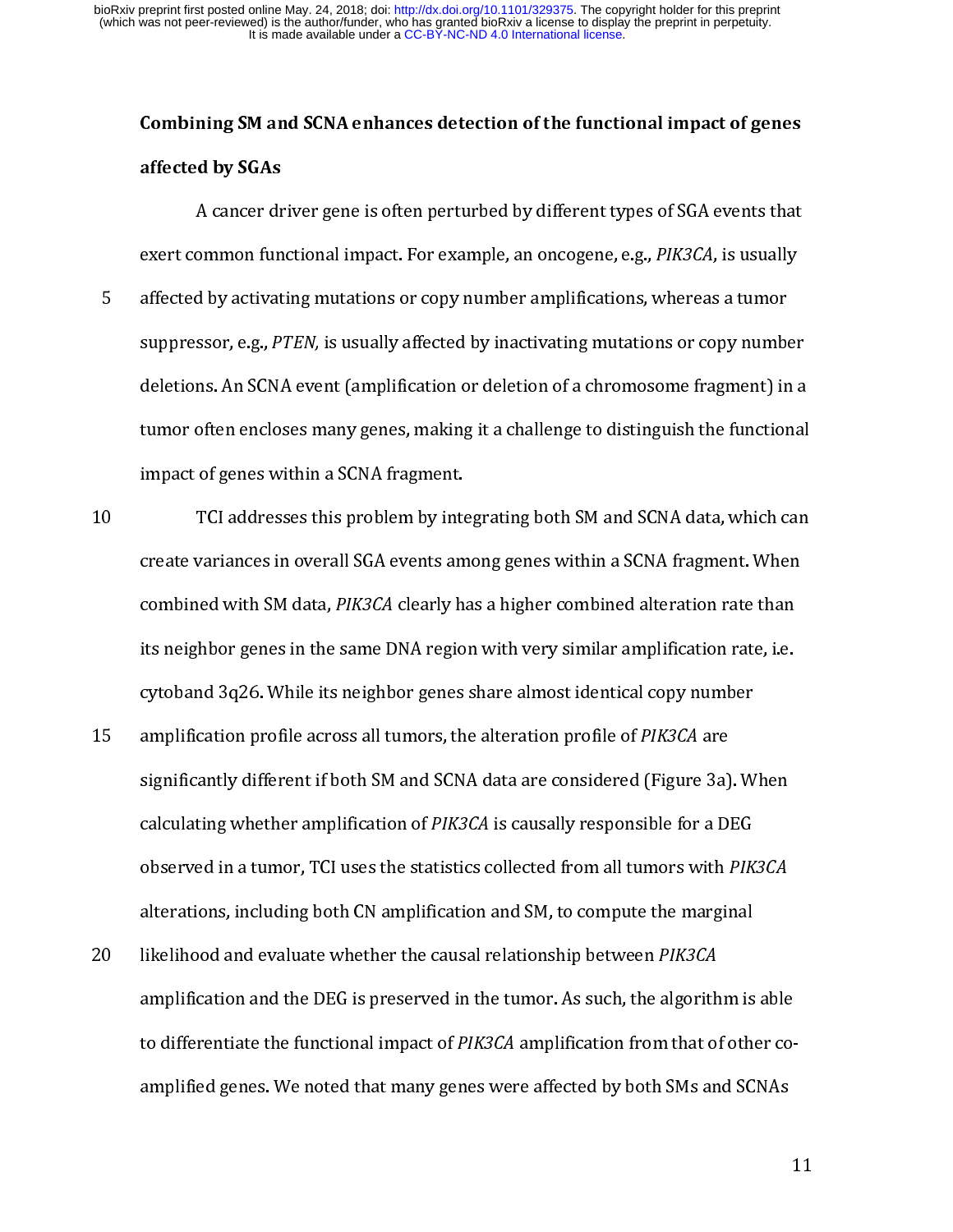- patterns, including CSMD3 and ZFHX4 (Figure 3a), enabling TCT to detect the<br>functional impact of these SCNA events.<br>By combining both SM and SCNA data, TCI is able to identify common<br>functional impact of distinct types of F<br>By combining both SM and SCNA<br>functional impact of distinct types of SG4<br>different tumors and cancer types. For e<br>SMs or CN amplifications (Figure 3b) alt<br>different cancer types. In breast cancers<br>ovarian cancers, it is mal impact of distinct types of SGA events affecting the same gene acro<br>and tumors and cancer types. For example, *PIK3CA* is often perturbed by<br>CN amplifications (Figure 3b) although prevalence of each type is diffinited<br> different tumors and cancer types. For example, *PIK3CA* is often perturbed by ei<br>SMs or CN amplifications (Figure 3b) although prevalence of each type is differe<br>different cancer types. In breast cancers, *PIK3CA* is comm 5 different tumors and cancer types. For example, *T HSSCA* is conen perturbed by enher<br>SMs or CN amplifications (Figure 3b) although prevalence of each type is different in<br>different cancer types. In breast cancers, *PIK3* different cancer types. In breast cancers, *PIK3CA* is commonly altered by SMs; in<br>ovarian cancers, it is more often affected by CN amplification; in head and neck<br>squamous carcinoma, it is almost equally altered by SMs an
- different cancer types. In breast cancers, *I HSOEI* is commonly altered by SMs, in<br>ovarian cancers, it is more often affected by CN amplification; in head and neck<br>squamous carcinoma, it is almost equally altered by SMs a squamous carcinoma, it is almost equally altered by SMs and CN amplification.<br>
well-known cancer driver in many cancer types, it is expected that amplification<br>
mutations of *PIK3CA* should share a common functional impact

spectral to the term of the matter of amplification and well-known cancer driver in many cancer types, it is expected that amplification and mutations of *PIK3CA* should share a common functional impact, i.e., causally reg 11 we have been the manning button syperator types, the input dual impact, i.e., causally<br>
11 mutations of *PIK3CA* should share a common functional impact, i.e., causally<br>
12 regulating a common set of DEGs.<br>
13 Taking ad mutations of Phoori should share a common functional impact, i.e., causally<br>regulating a common set of DEGs.<br>Taking advantage of the tumor-specific inference capability of TCI and<br>we identified the target DEGs regulated by Taking advantage of the ture<br>we identified the target DEGs regu<br>SM or SCNA) in individual tumors.<br>or CN amplification have very sim<br>to SGA events in *PIK3CA*. PPV is ca<br>a DEG is designated as target of an<br>*PIK3CA* is calle Taking and analysis of the tumor-specific inference capability of TCI analysis,<br>Intified the target DEGs regulated by each SGA event affecting *PIK3CA* (either<br>ISCNA) in individual tumors. DEGs predicted to be caused by ei we nemmed the target DEGs regulated by each SGA event affecting PINSEA (eftired<br>SM or SCNA) in individual tumors. DEGs predicted to be caused by either *PIK3CA* SN<br>or CN amplification have very similar positive predictive 15 SM or SetM) in individual tumors. Dues predicted to be caused by either *Thistit* sm<br>or CN amplification have very similar positive predictive values (PPV) with respect<br>to SGA events in *PIK3CA*. PPV is calculated as th

to SGA events in *PIK3CA*. PPV is calculated as the ratio of number of tumors in which<br>a DEG is designated as target of an SGA-FI such as *PIK3CA* over all tumors in which<br>*PIK3CA* is called as an SGA-FI (Figure 3f and Met to SOA events in FIK3CA. TTV is calculated as the ratio of number of tumors in which<br>a DEG is designated as target of an SGA-FI such as *PIK3CA* over all tumors in which<br>*PIK3CA* is called as an SGA-FI (Figure 3f and Metho a DEG is designated as target of an SGA-FI such as FIKSCA over an tumors in which<br>PIK3CA is called as an SGA-FI (Figure 3f and Methods). The results indicate that<br>perturbation of PIK3CA by both SM and CN amplification have PIRSCA is called as an SGA-FI (Figure 3) and Methods). The results indicate that<br>perturbation of *PIK3CA* by both SM and CN amplification have very similar<br>functional impact on gene expression changes. We then examined whe 20 perturbation of PIK3CA by both SM and CN amplification have very similar<br>functional impact on gene expression changes. We then examined whether<br>DEGs caused by *PIK3CA* SM overlap with those caused by CN amplification,<br>i DEGs caused by *PIK3CA* SM overlap with those caused by CN amplification, and<br>indeed the DEG members of the two list significantly overlapped (Figures 3j). Thu DEGs caused by PIK3CA SM overlap with those caused by CN amplification, and<br>indeed the DEG members of the two list significantly overlapped (Figures 3j). The<br>indeed the DEG members of the two list significantly overlapped indeed the DEG members of the two linguistically overlapped (Figures 3j). Thus,  $\frac{1}{2}$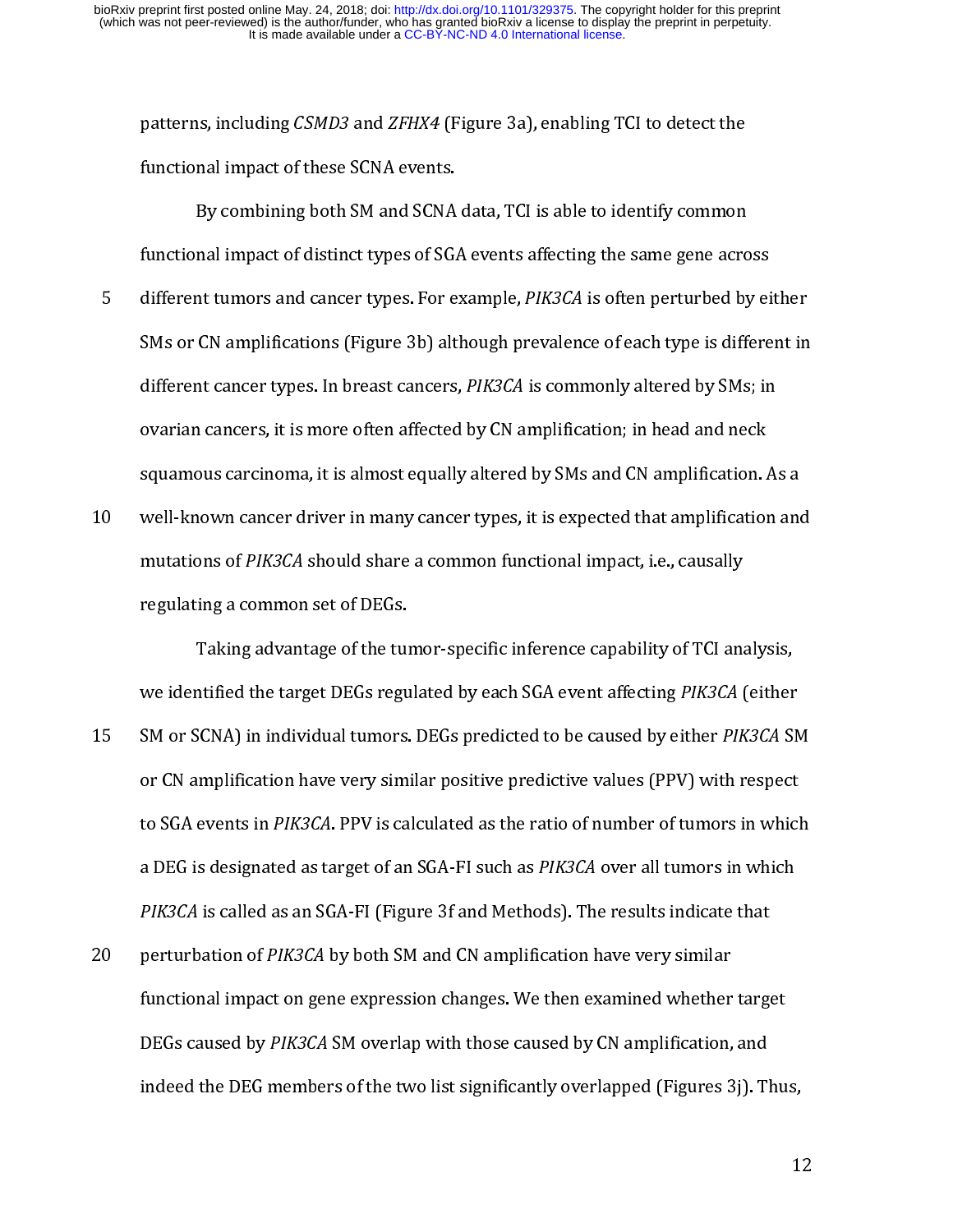TCI detected the shared functional impact of distinct types of SGAs perturbing PIK3CA across different cancer types. Similar results were obtained for other 2<br>SGA-FIs (Supplementary Table S3) that were commonly perturbed by both SM<br>SCNAs (with each type accounting for > 20% of instances for each SGA-PIK3CA across different cancer types. Similar results were obtained for other 249<br>SGA-FIs (Supplementary Table S3) that were commonly perturbed by both SMs are<br>SCNAs (with each type accounting for > 20% of instances for ea SCNAs (with each type accounting for > 20% of instances for each SGA-FI), including<br>CDKN2A, CSMD3 and ZFHX4 (Figures 3).<br>Causal relationships inferred by TCI are statistically robust<br>To evaluate validity of the results by

#### Causal relationships inferred by TCI are statistically robust

CDKN2A, CSMD3 and ZFHX4 (Figures 3).<br>
Causal relationships inferred by TCI are statistically robust<br>
To evaluate validity of the results by TCI, we first examined whether the causal<br>
relationships reported by TCI reflect t

- CDANZA, CSMD3 and ZFHAT (Figures 3).<br>
Causal relationships inferred by TCI a<br>
To evaluate validity of the results by TCI<br>
relationships reported by TCI reflect true<br>
DEG events rather than random noise in<br>
datasets using t  $\frac{1}{3}$  example relationships reported by TCI reflect true statistical relationships between SGA<br>DEG events rather than random noise in data. We generated a series of random<br>datasets using the TCGA data, in which the DEG status of each ge relationships reported by TCGA data, in which the DEG status of each gene expression<br>datasets using the TCGA data, in which the DEG status of each gene expression<br>variable was permuted among the tumors, while the SGA statu 21 DEFA VERE IMPLATE MILL MET THE MILL MET THE MET THE SERVERTS CENTRAL PRESSION<br>datasets using the TCGA data, in which the DEG status of each gene expression<br>variable was permuted among the tumors, while the SGA status in
- variable was permuted among the tumors, while the SGA status in each tumor<br>remained as reported by TCGA. After permutation, the statistical relationships<br>between SGAs and DEGs are expected to be random. We then applied TCI remained as reported by TCGA. After permutation, the statistical relationships<br>between SGAs and DEGs are expected to be random. We then applied TCI to the<br>random datasets and compared the posterior probabilities of the mos remains an expected to be random. We then applied TCI to the<br>random datasets and compared the posterior probabilities of the most probabl<br>causal edges for each DEG derived using real and permuted data. The results (F<br>4a) s random datasets and compared the posterior probabilities of the most probable<br>causal edges for each DEG derived using real and permuted data. The results (Figu<br>4a) show TCI were able to differentiate true statistical relat The means of the position of the results (Fig<br>4a) show TCI were able to differentiate true statistical relationships between SG,<br>and DEGs from random ones in that it assigned higher posterior probabilities to<br>candidate edg
- Fault engine of the Fault education and permuted and the respective to the results of As and DEGs from random ones in that it assigned higher posterior probabilities to candidate edges obtained from real data (red lines) t 24) show TEV MOT and OBGs from random ones in that it assigned higher posterior probabilities to<br>candidate edges obtained from real data (red lines) than those obtained from<br>random data (blue lines). As expected, a large n and DEF FROM FIRE FROM RIGHT MINITED IN THE POSITION of the Candidate edges obtained from random data (blue lines). As expected, a large number of derived causal edges from well-known cancer drivers (e.g., *TP53* and *PIK3* random data (blue lines). As expected, a large number of derived causal edges<br>well-known cancer drivers (e.g., *TP53* and *PIK3CA*) were assigned high poster<br>probabilities. Interestingly, the results also show many causal 20 random data (end une). The results also show many causal edges from other<br>probabilities. Interestingly, the results also show many causal edges from other<br>common SGA-FIs (TTN, CSMD3, MUC16, and ZFHX4) to DEGs were also probabilities. Interestingly, the results also show many causal edges from other<br>common SGA-FIs (*TTN, CSMD3, MUC16,* and *ZFHX4*) to DEGs were also assigned<br>common SGA-FIs (*TTN, CSMD3, MUC16,* and *ZFHX4*) to DEGs were a common SGA-FIs (*TTN, CSMD3, MUC16,* and *ZFHX4*) to DEGs were also assigned<br>common SGA-FIs (*TTN, CSMD3, MUC16,* and *ZFHX4*) to DEGs were also assigned common SGA-FIs (TTN, CSMD3, MUC16, and ZFHX4) to DEGs were also assigned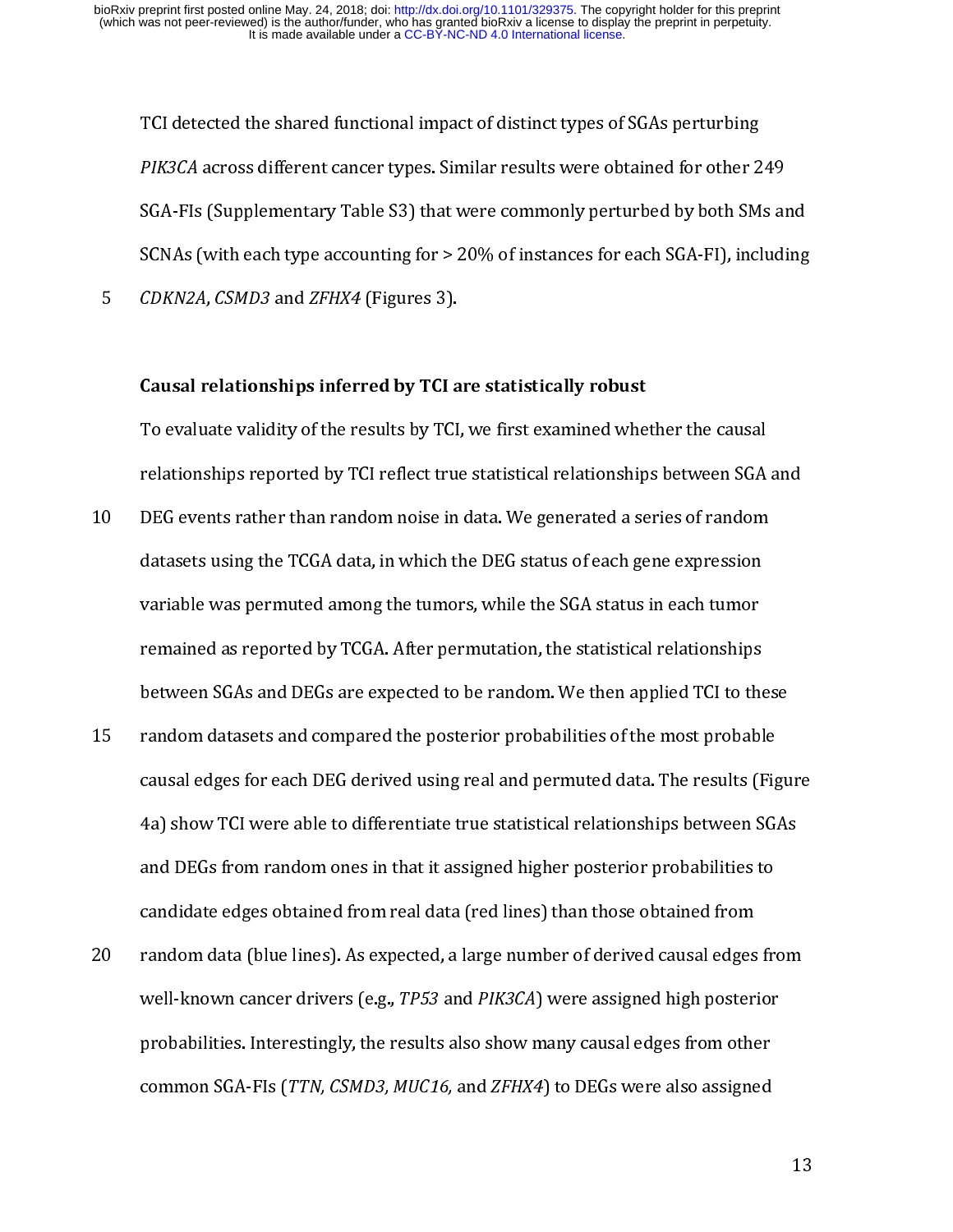- or that perturbing these genes had significant impact on transcriptomics of the tumors<br>
(Figure 4a and Supplementary Figure S2a). The function-oriented nature of TCI is<br>
reflected by observations that there are certain SGA Figure 4a and Supplementary Figure S2a). The function-oriented nature of TCI is<br>reflected by observations that there are certain SGAs with a high alteration<br>frequency (occurring in close to 10% of tumors) were not designat reflected by observations that there are certain SGAs with a high alteration<br>frequency (occurring in close to 10% of tumors) were not designated as SGA-Fls b<br>TCI. For example, *WASHC5* has SGA events in 457 tumors but few frequency (occurring in close to 10% of tumors) were not designated as SG.<br>TCI. For example, *WASHC5* has SGA events in 457 tumors but few of these S<br>events were assigned with high posterior probabilities, similar results 5 TCI. For example, *WASHC5* has SGA events in 457 tumors but few of these SGA<br>events were assigned with high posterior probabilities, similar results were<br>observed for *TBC1D31* (424 tumors) and *ADGRB1* (420 tumors) (Suppl
- TCI. For example, *WASHC5* has SGA events in 457 tumors but few of these SGA<br>events were assigned with high posterior probabilities, similar results were<br>observed for *TBC1D31* (424 tumors) and *ADGRB1* (420 tumors) (Suppl events for *TBC1D31* (424 tumors) and *ADGRB1* (420 tumors) (Supplemen<br>Figure S2b).<br>To further exclude the possibility that TCI-reported causal relationsh<br>a high-frequency SGA to DEGs were random associations due to their Figure S2b).<br>
To further exclude the possibility that TCI-reported causal relationships fr<br>
a high-frequency SGA to DEGs were random associations due to their high alterat<br>
frequencies, we conducted another series of singl To full<br>To full<br>a high-freque<br>frequencies,<br>in which the<br>tumors to dis<br>while the ove<br>such single-S 21 To further extended the posturing and contributed the positions of their high alteration<br>frequencies, we conducted another series of single-SGA-permutation experiments,<br>in which the SGA events of a gene, e.g., TTN, were
- frequencies, we conducted another series of single-SGA-permutation experiments,<br>in which the SGA events of a gene, e.g., TTN, were randomly permuted across all<br>tumors to disrupt the statistical relationships between SGAs o frequency of the SGA events of a gene, e.g., TTN, were randomly permuted across all<br>tumors to disrupt the statistical relationships between SGAs of this gene and DEGs,<br>while the overall frequency of the SGAs of the gene re in winch the SaA events of a gene, e.g., TTN, were randomly permuted across an<br>tumors to disrupt the statistical relationships between SGAs of this gene and DE<br>while the overall frequency of the SGAs of the gene remains th thile the overall frequency of the SGAs of the gene remains the same. We performe<br>such single-SGA-permutation experiments for the 6 most commonly altered genes:<br>TP53, TTN, PIK3CA, CSMD3, MUC16, and ZFHX4. The results (Figu such single-SGA-permutation experiments for the 6 most commonly altered genes:<br>
TP53, TTN, PIK3CA, CSMD3, MUC16, and ZFHX4. The results (Figure 4a and<br>
Supplementary Figure S2b) also shows that when TCI analysis was applie TP53, TTN, PIK3CA, CSMD3, MUC16, and ZFHX4. The results (Figure 4a and<br>Supplementary Figure S2b) also shows that when TCI analysis was applied to these<br>permuted data (green lines), none of these 6 genes were designated as The SJ, TTN, THSEA, CSMD3, MOCT0, and ZFHA4. The results (Figure 4a and Supplementary Figure S2b) also shows that when TCI analysis was applied permuted data (green lines), none of these 6 genes were designated as an S acc
- Supprementary Figure S2b) and Catalor and Water Standy for analysis was applied to the Company<br>permuted data (green lines), none of these 6 genes were designated as an SGA-FI<br>according to our criteria. Taken together, thes according to our criteria. Taken together, these results indicate that TCI captures<br>true statistical relationships between SGA and DEG events in real data. 20 according to our criteria. Taken together, these results in the data to the process in the statistical relationships between SGA and DEG events in real data. true statistical relationships between SGA and DEG events in real data.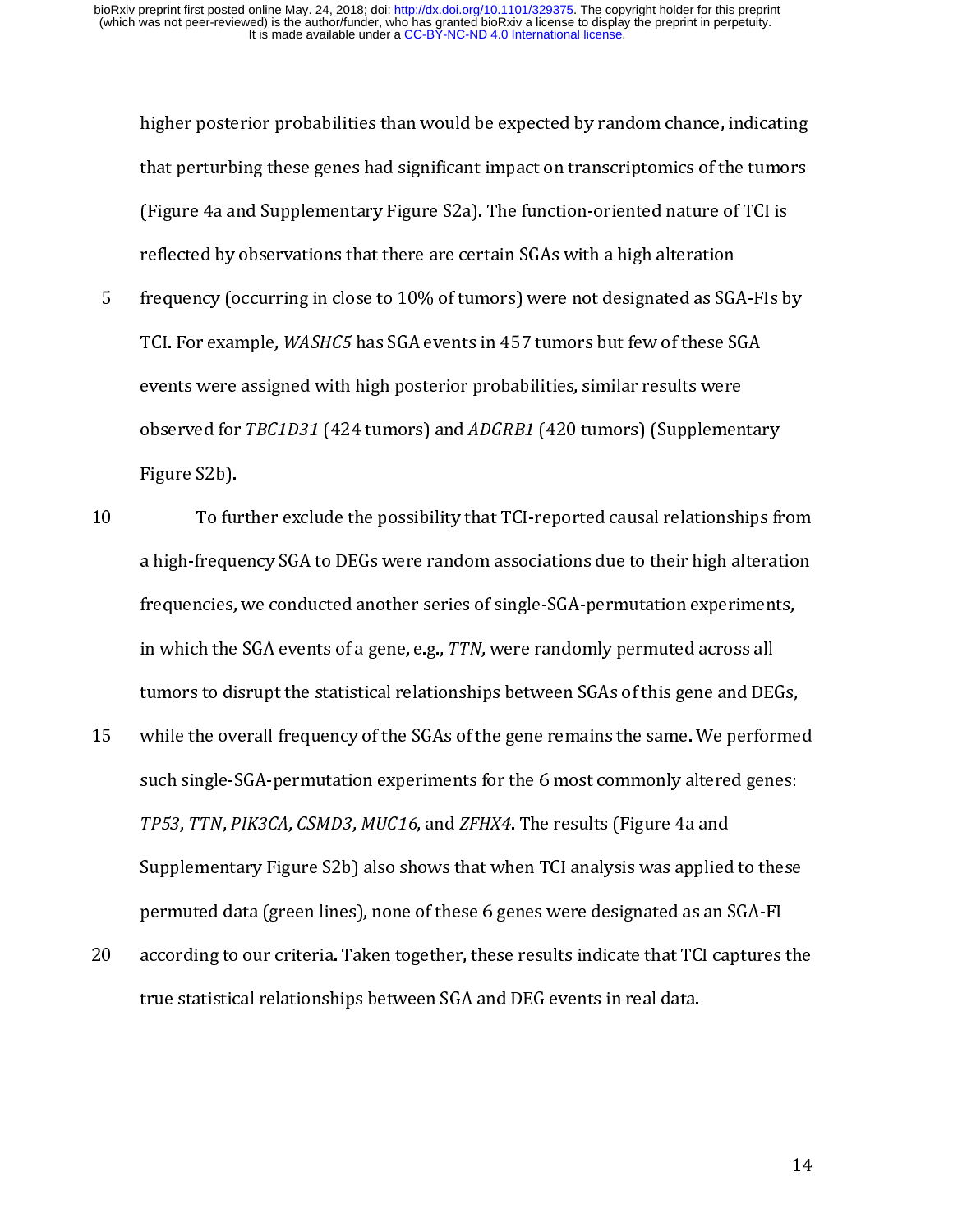- We further evaluated whether the TCI-inferred causal relationships inferred by TCI are biologically sensible<br>SGAs and DEGs agree with existing knowledge and experimental r<br>compared the predicted causal relationships betwee r<br>
and DEGs agree with existing knowledge and experimental results. We<br>
red the predicted causal relationships between *PIK3CA* and DEGs with<br>
mental results from an independent study. Recently, Hart et al. (43) studied<br>
c compared the predicted causal relationships between *PIK3CA* and DEGs with<br>experimental results from an independent study. Recently, Hart et al. (43) sti<br>the functional impact of single mutation, H1047R, of *PIK3CA*, by kn Experimental results from an independent study. Recently, Hart et al. (43) studies for the functional impact of single mutation, H1047R, of *PIK3CA*, by knocking in the mutation into the MCF10 cell line and comparing tran the functional impact of single mutation, H1047R, of *PIK3CA*, by knocking in the mutation into the MCF10 cell line and comparing transcriptomic profile between the mutation into the MCF10 cell line and comparing transcri
- the functional impact of single mutation, H1047R, 617 moen, by knocking in the<br>mutation into the MCF10 cell line and comparing transcriptomic profile between<br>wild type and the  $PIK3CA^{H1047R}$  isogenic cell lines. They iden wild type and the *PIK3CA*<sup>H1047R</sup> isogenic cell lines. They identified 1,434 DEGs caused<br>by introduction of the mutation. We compared the TCI-predicted *PIK3CA* target<br>DEGs with that from their study, and 12 out of 92 TC whit type and the PIK3CAH304R isogenic cell lines. They identified 1,434 DEGs caused<br>by introduction of the mutation. We compared the TCI-predicted PIK3CA target<br>DEGs with that from their study, and 12 out of 92 TCI-predic 10 by introduction of the mutation. We compared the TCI-predicted *PIK3CA* SM driv<br>
DEGs overlaps with the experiment-derived DEG set (hypergeometric test  $p = 0$ .<br>
Since RB1 protein regulates the function of transcription

- DEGs overlaps with the experiment-derived DEG set (hypergeometric test  $p = 0.01$ )<br>Since RB1 protein regulates the function of transcription factor E2F1(44), it<br>is expected that E2F1-regulated genes should be enriched amon DEGs overlaps with the experiment-derived DEG set (hypergeometric test  $p = 0.01$ ).<br>
Since RB1 protein regulates the function of transcription factor E2F1(44), it<br>
is expected that E2F1-regulated genes should be enriched a since the F2F1-regulated genes should be enriched among the *RB1*-targeted<br>redicted by TCI. We used the PASTAA program(45)<br>nolgen.mpg.de/PASTAA.htm) to search for motif binding sites in the<br>ters of the 237 DEGs that TCI pr is expected that E2F1-regulated genes should be enriched anlong the RB1-targeted<br>DEGs predicted by TCl. We used the PASTAA program(45)<br>(trap.molgen.mpg.de/PASTAA.htm) to search for motif binding sites in the<br>promoters of t The state of the same of the 237 DEGs that TCI predicted to be regulated that  $E2F1$ ,  $E2F2$ , and  $DP-1$  were the three top transcription  $< 10^{-6}$ ).<br>20 In addition to verifying experimental evidence for in their target DE
- promoters of the 237 DEGs that TCI predicted to be regulated by *RB1*, and if that *E2F1*, *E2F2*, and *DP-1* were the three top transcription factors for these < 10<sup>-6</sup>).<br>In addition to verifying experimental evidence for promoters of the 237 DEGs that TCI predicted to be regulated by RD1, and it found<br>that E2F1, E2F2, and DP-1 were the three top transcription factors for these genes (<br>< 10<sup>-6</sup>).<br>In addition to verifying experimental eviden that  $L2FT$ ,  $L272$ , and  $DT$ -1 were the three top transcription ractors for these genes ( $p$ <br>< 10<sup>-6</sup>).<br>The addition to verifying experimental evidence for individual SGA-FIs and<br>their target DEGs, we took advantage of la < 10 °).<br>I<br>their tar<br>carried<br>project 20 In addition to verifying on production variable for individual surface for individual their target DEGs, we took advantage of large-scale perturbation experiments carried by the Library of Integrated Network-Based Cellu their target DEGs, we took anticiding of large-scale perturbation experiments.<br>
carried by the Library of Integrated Network-Based Cellular Signatures (LINC:<br>
project (46) to systematically evaluate predicted causal relati project (46) to systematically evaluate predicted causal relationships between S<br>groups (44) to systematically evaluate predicted causal relationships between S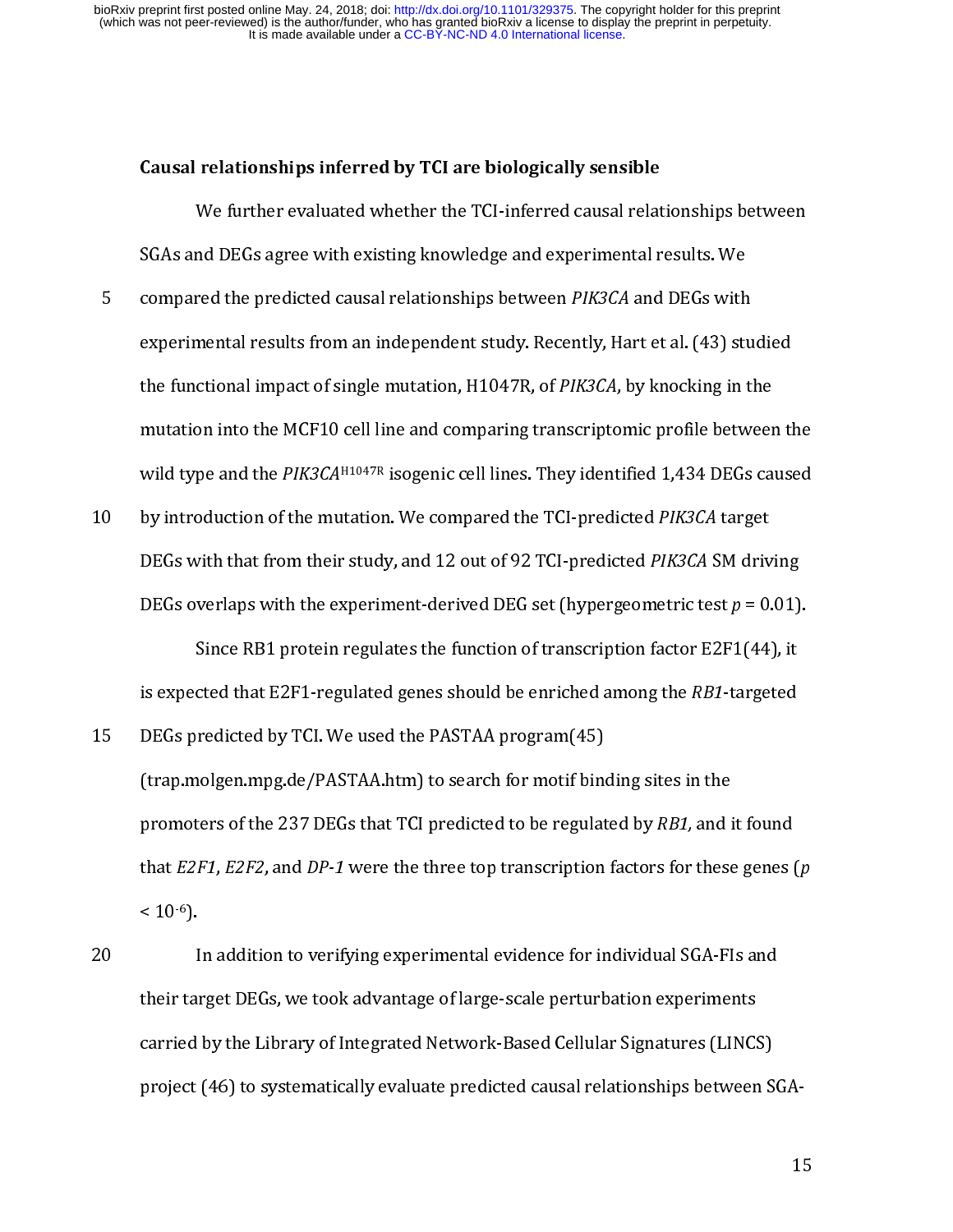FIs and their predicted target DEGs. The LINCS project performed systematic gene-

- control condition in each cell line. We then examined the statistical significance of manning are the series and account the responses were measured as expression changes in 978 landmark genes (using a technology referred to as L1000 assay). We selected 8 most frequent SGA-Fls that were experimentally manip measured as expression changes in 978 landmark genes (using a technology<br>referred to as L1000 assay). We selected 8 most frequent SGA-FIs that were<br>experimentally manipulated in LINCS project and performed *t*-test on the<br> measured to as L1000 assay). We selected 8 most frequent SGA-FIs that were<br>experimentally manipulated in LINCS project and performed *t*-test on the<br>expression values of all L1000 genes, contrasting perturbation experiment experimentally manipulated in LINCS project and performed *t*-test on the<br>expression values of all L1000 genes, contrasting perturbation experiments<br>control condition in each cell line. We then examined the statistical sig
- experimentally manipulated in LINCS project and performed t-test on the<br>expression values of all L1000 genes, contrasting perturbation experimen<br>control condition in each cell line. We then examined the statistical signifi expredict control condition in each cell line. We then examined the statistical significance of these genes and assess the false discovery (q-values) associated with the predict target DEGs of each SGA. For each of the 8 S these genes and assess the false discovery (q-values) associated with the predicted<br>target DEGs of each SGA. For each of the 8 SGA-FIs, the majority of predicted target<br>DEGs were differentially expressed in multiple cell l target DEGs of each SGA. For each of the 8 SGA-FIs, the majority of predicted target<br>DEGs were differentially expressed in multiple cell lines after experimental<br>manipulation of SGA-FI gene (Figure 4b). We noted that certa 10 DEGs were differentially expressed in multiple cell lines after experimental<br>manipulation of SGA-FI gene (Figure 4b). We noted that certain target DEGs of an<br>SGA have tissue-specific expression patterns, and we organize
- manipulation of SGA-FI gene (Figure 4b). We noted that certain target DEGs<br>SGA have tissue-specific expression patterns, and we organized targeted DE<br>according to tissue of origins and examined the percent of DEGs respondi SGA have tissue-specific expression patterns, and we organized targeted DEGs<br>according to tissue of origins and examined the percent of DEGs responding to<br>manipulation of corresponding SGAs (Supplementary Table S4). Intere according to tissue of origins and examined the percent of DEGs responding to<br>manipulation of corresponding SGAs (Supplementary Table S4). Interestingly, r<br>also found that *TTN* was perturbed in one cell line (VCAP), and 5 manipulation of corresponding SGAs (Supplementary Table S4). Interestingly, also found that *TTN* was perturbed in one cell line (VCAP), and 5 out of 7 preditarget DEGs responded to manipulation of *TTN*. Among them, 4 gen 25 malso found that TTN was perturbed in one cell line (VCAP), and 5 out of 7 predicted<br>target DEGs responded to manipulation of TTN. Among them, 4 genes (SPP1, STAT<br>C5 and GPER1) are known to be functionally associated wi also found that TTN was perturbed in one cen line (VCAT), and 5 out of 7 predicted<br>target DEGs responded to manipulation of TTN. Among them, 4 genes (*SPP1, STAT1*<br>*C5* and *GPER1*) are known to be functionally associated target DEGs responded to manipulation of TTN. Among them, 4 genes (3171, 51411, C5 and GPER1) are known to be functionally associated with development and/or progression of cancer (47-50). To sum, the causal relationships
- c5 and GPER1) are known to be functionally associated with development and/or<br>progression of cancer (47-50). To sum, the causal relationships between SGAs and<br>DEGs predicted by TCI can be validated from multiple perspectiv

progression of calculated from multiple perspectives, including<br>existing knowledge regarding genes, targeted or systematic experiment results.<br>Finally, we experimentally examined whether experimental manipulations of<br>CSMD3 20 DEG predicted by TCP can be validated at a manger pre-predicted, including<br>existing knowledge regarding genes, targeted or systematic experiment result<br>Finally, we experimentally examined whether experimental manipulati Finally, we experimentally examined whether experimental manipulation<br>CSMD3 and ZFHX4 expression affect oncogenic phenotypes. We identified two and *ZFHX4* expression affect oncogenic phenotypes. We identified two denotypes of  $\frac{1}{2}$ CSMD3 and ZFHX4 expression affect oncogenic phenotypes. We identified two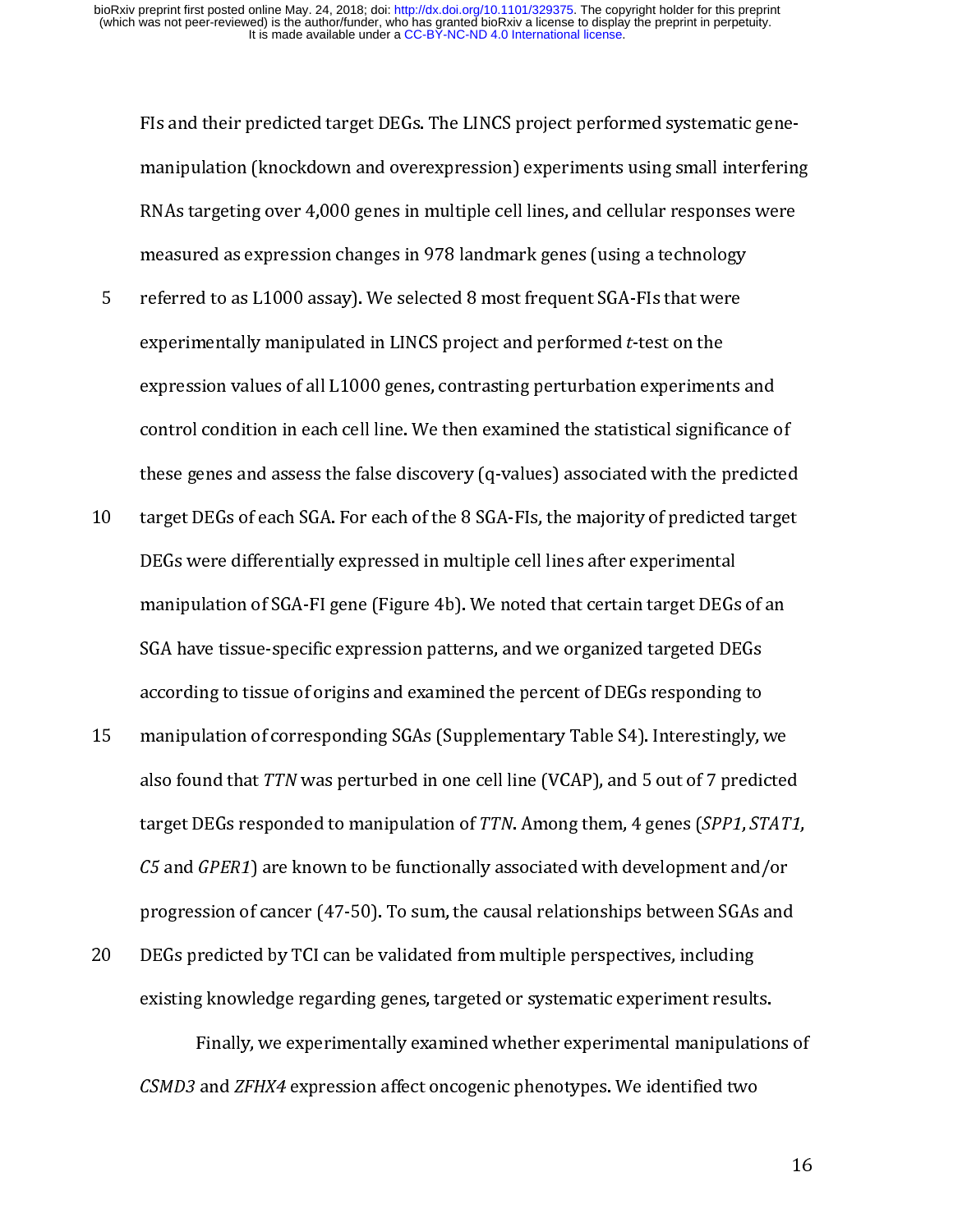cancer cen miss, HGC27 and PC3, with CSMD3 and 2FHX4 amplification respectively,<br>and we knocked down the expression of the two genes using siRNAs, followed by<br>monitoring cellular phenotypes. Our results showed that knockin

monitoring cellular phenotypes. Our results showed that knocking down *CSMD3* a<br>ZFHX4 in the respective cell lines significantly attenuated cell proliferation<br>(viability) and migration (Figure 5a – d). In addition, knockdo *ZFHX4* in the respective cell lines significantly attenuated cell proliferation<br>(viability) and migration (Figure 5a – d). In addition, knockdown of *ZFHX4* induced<br>apoptosis (Figure 5e). These results indicate that these ZFHX4 in the respective cell lines significantly attenuated cell promeration<br>(viability) and migration (Figure 5a – d). In addition, knockdown of ZFHX4<br>apoptosis (Figure 5e). These results indicate that these genes are inv

#### SGA-FIs regulate genes involved in well-known oncogenic processes

(viability) and imgration (Figure 5a – d). In addition, knockdown of ZFHX4 induced<br>apoptosis (Figure 5e). These results indicate that these genes are involved in<br>maintaining the cancer-related cellular phenotypes in these maintaining the cancer-related cellular phenotypes in these cell lines.<br> **SGA-FIs regulate genes involved in well-known oncogenic processes**<br>
To gain a better view of functional impacts of SGA-FIs in cancer develo<br>
we furt SGA-FIs regulate genes involved in well-known oncogenic proces:<br>To gain a better view of functional impacts of SGA-FIs in cancer<br>we further examined their impact on 1,855 genes from 17 cancer-relat<br>gene sets from the MSigD ؟<br>}<br>}<br>}

10 To gain a better view of the time impact of 1,855 genes from 17 cancer-related "hallmark"<br>gene sets from the MSigDB<br>(http://software.broadinstitute.org/gsea/msigdb/index.jsp). On average, 374<br>cancer hallmark genes are f gene sets from the MSigDB<br>(http://software.broadinstitute.org/gsea/msigdb/index.jsp). On average, 374<br>cancer hallmark genes are found to be differentially expressed in a tumor. TCI found<br>96 SGA-FIs that are predicted to re gene sets from the MSI<br>general cancer hallmark genes are for the MSI<br>ancer hallmark genes are for the MSI<br>other words, these results is<br>process. We listed the relation<br>cancer hallmark processes<br>(Sunnlementary Table S5). (a) Fig. 2011)<br>cancer hallmark genes are found to be differentially expressed in a tumor. TCI<br>96 SGA-FIs that are predicted to regulate members of these 1,855 hallmark ger<br>other words, these results illustrate the impact o 96 SGA-Fls that are predicted to regulate members of these 1,855 hallmark genes, in<br>other words, these results illustrate the impact of an SGA on cancer hallmark<br>process. We listed the relationships between 96 SGA-Fls with 15 96 SGA-FIs with respect to the 17<br>process. We listed the relationships between 96 SGA-FIs with respect to the 17<br>cancer hallmark processes to identify the target DEGs for each of 96 SGA-FIs<br>(Supplementary Table S5). The

process. We listed the relationships between 96 SGA-Fls with respect to the 1<br>cancer hallmark processes to identify the target DEGs for each of 96 SGA-Fls<br>(Supplementary Table S5). The relationships between top 45 SGA-Fls cancer hallmark processes to identify the target DEGs for each of 96 SGA-Fls<br>(Supplementary Table S5). The relationships between top 45 SGA-Fls with large<br>number of target DEGs with respect to the hallmark processes are sh (Supplementary Table S5). The relationships between top 45 SGA-FIs with la<br>number of target DEGs with respect to the hallmark processes are shown in (<br>6a). For example, *CTNNB1* is known as the top regulator of WNT pathway (Suppressionally) Case of the hallmark processes are shown in (Figure 6a). For example, *CTNNB1* is known as the top regulator of WNT pathway and it is predicted to cause 14% DEGs in HALLMARK\_WNT\_BETA\_CATENIN\_SIGNALING pat 20 number of target DEGs with respect to the hallmark processes are shown in (Figure 6a). For example, *CTNNB1* is known as the top regulator of WNT pathway and it is predicted to cause 14% DEGs in HALLMARK WNT\_BETA\_CATENI 6a). For example, CTNNDT is known as the top regulator of WNT pathway and it is<br>predicted to cause 14% DEGs in HALLMARK\_WNT\_BETA\_CATENIN\_SIGNALING<br>pathway (51); RB1 regulates 15% of the genes in HALLMARK\_E2F\_TARGETS (52); pathway (51); *RB1* regulates 15% of the genes in HALLMARK\_E2F\_TARGETS (52)  $p_{\text{atim}}$  (51); RB1 regulates 15% of the genes in HALLMARK\_E2F\_TARGETS (52);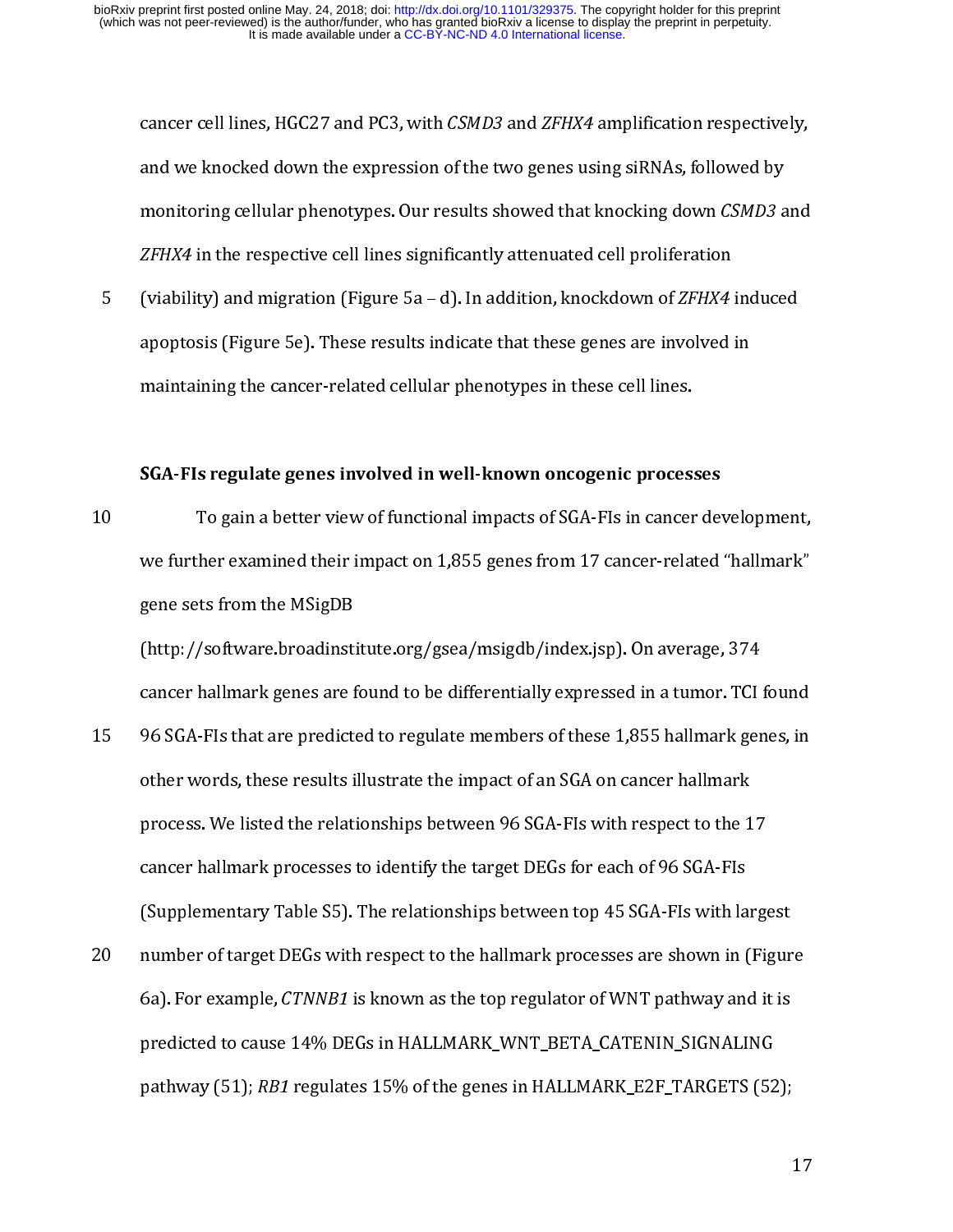TP53 regulates genes involved in apoptosis and in a broad assortment of functions<br>across many other oncogenic pathways (53,54); Our analysis also suggests that<br> $CDKN2A$  plays an important role in the epithelial-mesenchymal t

5

#### TCI analyses reveal functional connections among SGA-FIs

 $CDKN2A$  plays an important role in the epithelial-mesenchymal transition (EMT<br>process, which agrees with previous studies (55).<br>TCI analyses reveal functional connections among SGA-FIs<br>TCI analyses reveal functional connec CDKN2A plays an important role in the epithelial-mesenchymal transition (EMT)<br>process, which agrees with previous studies (55).<br>TCI analyses reveal functional connections among SGA-FIs<br>The causal relationships between SGAs process of the causal functional connections amount the causal relationships between SGAs and<br>to explore whether distinct SGAs in different tume<br>signal, by examining if they share overlapping targe<br>evaluated all pair-wise

- $\overline{0}$ ore whether distinct SGAs in different tumors are in fact perturb a common<br>by examining if they share overlapping target DEGs. To this end, we<br>ted all pair-wise intersections between target DEG sets of SGA-FIs to identify<br> isignal, by examining if they share overlapping target DEGs. To this end, we<br>evaluated all pair-wise intersections between target DEG sets of SGA-FIs to identify<br>SGA pairs sharing significantly overlapping target DEGs ( $p$ signal, by examining if they share overlapping target DEG sets of SGA-FIs to SGA pairs sharing significantly overlapping target DEGs ( $p < 0.05$  Fisher's e and  $q < 0.05$ ), and found 2669 such SGA-FI pairs (Supplementary Ta 10 evaluation all pair of scaling significantly overlapping target DEGs ( $p < 0.05$  Fisher's exact test,<br>and  $q < 0.05$ ), and found 2669 such SGA-FI pairs (Supplementary Table S6). We then<br>organized SGA-FIs that perturb comm
- SGA pairs sharing significantly overlapping anget DEGs (p < 0.05 Fisher's exact test,<br>and  $q$  < 0.05), and found 2669 such SGA-FI pairs (Supplementary Table S6). We then<br>organized SGA-FIs that perturb common signals into and q < 0.05), and found 2009 such SdA-FI pairs (Supplementary Table So). We then<br>organized SGA-FIs that perturb common signals into a graph, in which an edge<br>connecting a pair of SGA-FI nodes indicates significant overlap connecting a pair of SGA-FI nodes indicates significant overlap of their target D<br>For example, the top 15 SGA-FIs (ranked according to the FDR p values of<br>overlapping DEG sets) that share DEGs with PIK3CA include PTEN, CDH For example, the top 15 SGA-FIs (ranked according to the FDR *p* values of<br>overlapping DEG sets) that share DEGs with *PIK3CA* include *PTEN, CDH1, ERBB2,*<br>and *GATA3,* which are known cancer drivers, and their connections 15 For example, the top 15 SGA-FIS (ranked according to the FDR p values of<br>overlapping DEG sets) that share DEGs with PIK3CA include PTEN, CDH1, i<br>and GATA3, which are known cancer drivers, and their connections agree<br>exi

overlapping DEG sets) that share DEGS with PIK5CA include PPEN, CDITI, ERDD2,<br>and GATA3, which are known cancer drivers, and their connections agree with<br>existing knowledge (Figure 6b) (56-58).<br>The capability of revealing existing knowledge (Figure 6b) (56-58).<br>
The capability of revealing functional connections among SGAs provides<br>
means to evaluate whether a novel candidate driver shares functional impact w<br>
well-known drivers, which not The capability of revealing function<br>means to evaluate whether a novel candi<br>well-known drivers, which not only indic<br>involved in oncogenic processes (and the<br>sheds light on which pathway it may be i The capability of revenues and connection and connectional impact with<br>to evaluate whether a novel candidate driver shares functional impact with<br>nown drivers, which not only indicates whether the candidate driver is<br>id in 20 means to evaluate whether due to enhance the candidate driver is<br>
20 well-known drivers, which not only indicates whether the candidate driver is<br>
20 involved in oncogenic processes (and thus a candidate cancer driver g involved in oncogenic processes (and thus a candidate cancer driver gene) but<br>sheds light on which pathway it may be involved in. The top 15 SGA-FIs sharing<br>sheds light on which pathway it may be involved in. The top 15 SG sheds light on which pathway it may be involved in. The top 15 SGA-FIs sharing<br>1 sheds light on which pathway it may be involved in  $\mathbb{F}_p$  . The top 15 SGA-FIs sharing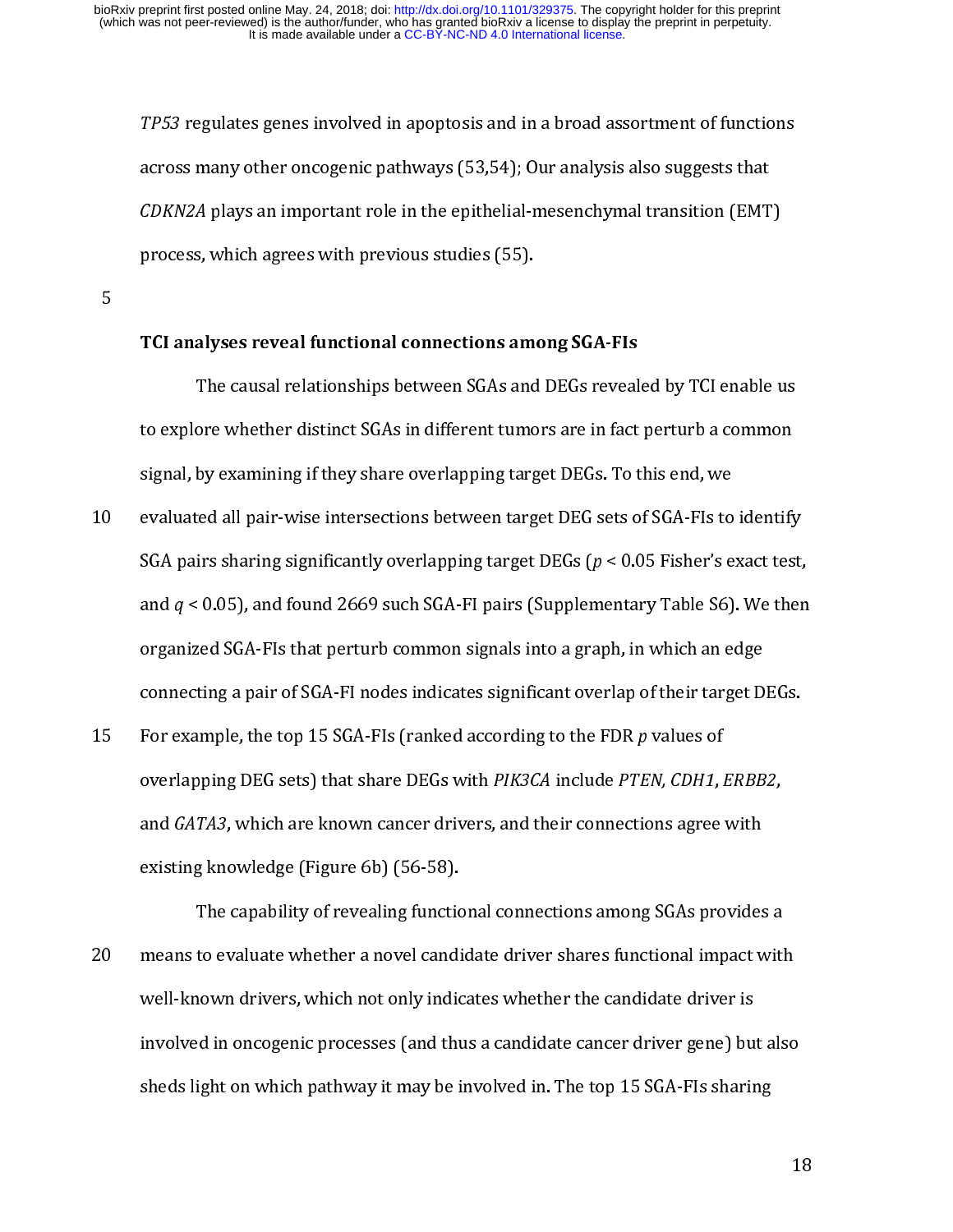common target DEGs with TTN include some wen-known drivers including ATC,<br>KRAS, STK11 and SYNE1 (Figure 6c). Therefore, TTN might share similar functior<br>impact with these known drivers. The top 15 SGA-FIs connected with CS

KRAS, STATT and STNET (Figure 6c). Therefore, TTN might share similar functional<br>impact with these known drivers. The top 15 SGA-FIs connected with *CSMD3* and<br>ZFHX4 (Figure 6d and Figure 6e) also form densely connected ne *ZFHX4* (Figure 6d and Figure 6e) also form densely connected networks that inclu<br>well-known cancer drivers, such as *KRAS, GATA3, KEAP1, ERBB2* and *STK11,*<br>suggesting that alteration of *CSMD3* and *ZFHX4* perturb some o EFTAT (Figure 6d and Figure 6e) also form densely connected networks that include<br>well-known cancer drivers, such as KRAS, GATA3, KEAP1, ERBB2 and STK11,<br>suggesting that alteration of CSMD3 and ZFHX4 perturb some of the sa suggesting that alteration of *CSMD3* and *ZFHX4* perturb some of the same signathways as these known drivers do. We found similar results for other com SGA-FIs, including *CDKN2A, PTEN, MUC16*, and *LRP1B* (Supplementary

suggesting that alteration of CSMD3 and ZFHX4 perturb some of the same signaling<br>pathways as these known drivers do. We found similar results for other common<br>SGA-FIs, including *CDKN2A, PTEN, MUC16,* and *LRP1B* (Suppleme pathway, including *CDKN2A, PTEN, MUC16,* and *LRP1B* (Supplementary Figure S3)<br>Transcription of a gene is often regulated by a pathway, and it is expected<br>that major driver SGAs of a DEG should include members of such a r SGA-F1s, including CDKN2A, FTEN, MOC10, and ERTID (Supplementary Figure S5).<br>Transcription of a gene is often regulated by a pathway, and it is expected<br>that major driver SGAs of a DEG should include members of such a regu Transcription of a DEG should include members of such a regulatory<br>ajor driver SGAs of a DEG should include members of such a regulatory<br>by. As an example, Figure 6f shows the SGA events that TCI designated as the<br>f differ 11 that may be the state of a button in the state members of a button of a cause of differential expression of *RUNDC3B* in different tumors, for which TCl analysis indicates that *PIK3CA* is the most common cause. Besides

- pathway. As an example, and the Scause of differential expression of *RUNDC3B* in different tumors, for which TCI<br>analysis indicates that *PIK3CA* is the most common cause. Besides SGAs in *PIK3CA*,<br>TCI inferred that SGAs cause of differential expression of *RONDC3B* in different tumors, for which TCI<br>analysis indicates that *PIK3CA* is the most common cause. Besides SGAs in *PIK3*<br>TCI inferred that SGAs in *CDKN2A, and PTEN* are two other analysis indicates that PIK3CA is the most common cause. Besides SGAs in PIK3CA,<br>TCI inferred that SGAs in *CDKN2A, and PTEN* are two other major drivers of<br>*RUNDC3B* DEG events. The results suggest that aberrations in PI3 TCI inferred that SGAs in CDRN2A, and TTEN are two other major drivers or<br>RUNDC3B DEG events. The results suggest that aberrations in PI3K pathway<br>result of SGAs perturbing PIK3CA and PTEN) is the main cause of these DEG<br>a 15 RUNDC3B DEG events. The results suggest that aberrations in FI3K pathway (as a<br>result of SGAs perturbing *PIK3CA* and *PTEN*) is the main cause of these DEG events.<br>and *CDKN2A* may act as a downstream regulator. It is result of SGAs perturbing PRSCA and PTEN is the main cause of these DEG events,<br>and *CDKN2A* may act as a downstream regulator. It is also interesting to note that, in<br>certain tumors, when both SGAs affecting *PIK3CA* and
- and CDKN2A may act as a downstream regulator. It is also interesting to note that, in<br>certain tumors, when both SGAs affecting PIK3CA and PTEN were present, TCI<br>assigned PTEN as the most likely driver of RUNDC3B, instead o assigned *PTEN* as the most likely driver of *RUNDC3B*, instead of *PIK3CA*, even t<br>the SGAs in the latter is more frequent. The results indicate that, although *PIK3*<br>SGA events explains the overall DEG variance of *RUNDC* assigned PTEN as the most likely driver of RONDC3B, instead of PTRSCA, even though<br>the SGAs in the latter is more frequent. The results indicate that, although *PIK3CA*<br>SGA events explains the overall DEG variance of *RUND* 20 the SGAs in the latter is more frequent. The results indicate that, although PINSCA<br>SGA events explains the overall DEG variance of *RUNDC3B* better than *PTEN*, the<br>strength of statistical association between *PTEN* an SGA events explains the overall DEG variance of RONDC3B better than PTEN, the<br>strength of statistical association between *PTEN* and some DEGs in certain tumor<br>the of statistical association between *PTEN* and some DEGs in strength of statistical association between PTEN and some DEGs in certain tumors<br>1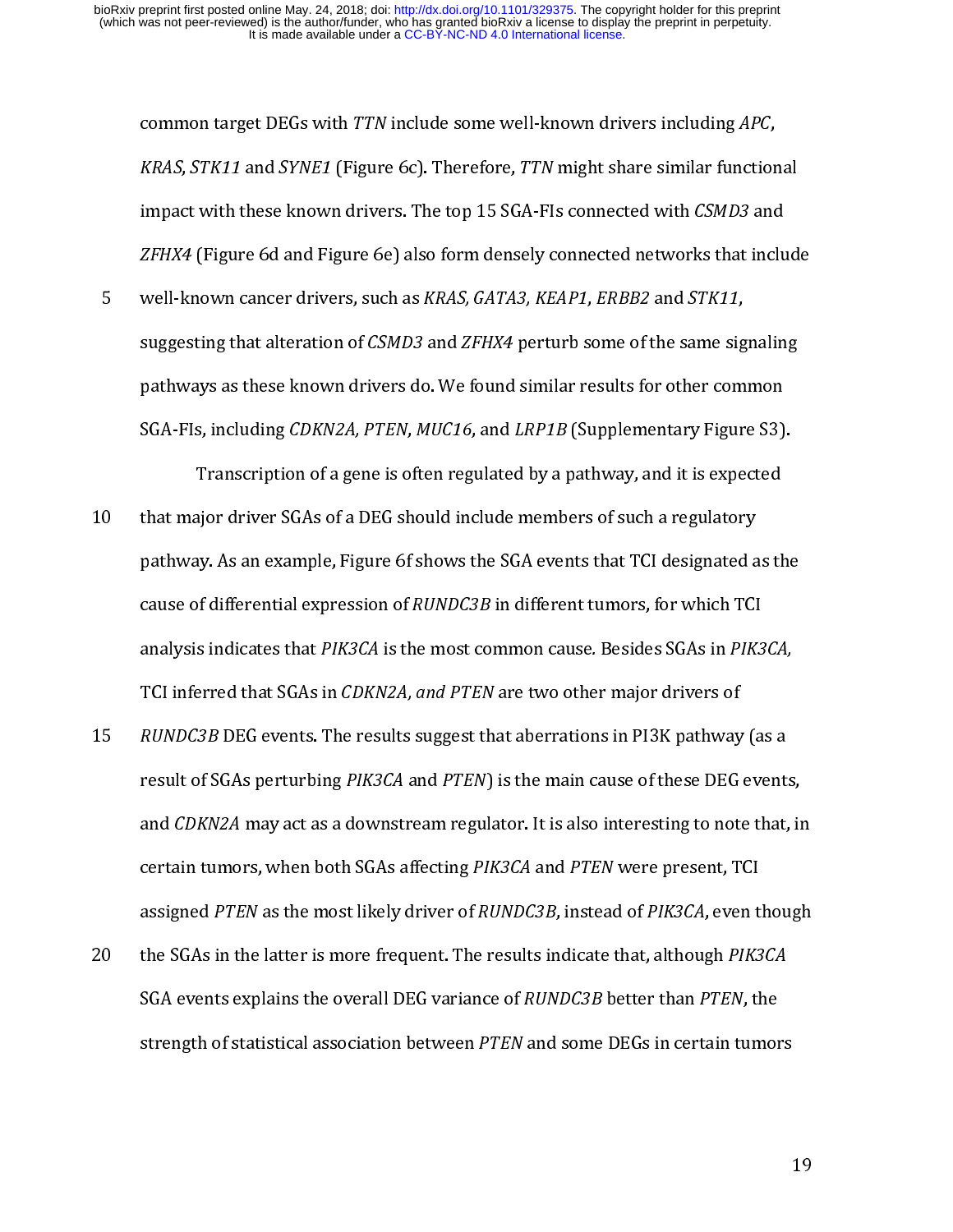#### Tumor-specific causal inference reveals tumor-specific disease mechanisms

may be stronger than that of PIRSCA, and TCI can detect such statistical<br>relationships.<br>Tumor-specific causal inference reveals tumor-specific disease me<br>TCI analysis enables us to identify major SGAs that causally regul<br>m Tumor-specif<br>TCI ana<br>molecular phe<br>way, TCI not o<br>suggests whici<br>tumor-snecific 5 molecular phenotypic changes (in our case, DEGs) in an individual tumor. In<br>way, TCI not only discovers potential drivers of an individual tumor but also<br>suggests which oncogenic processes they may affect. In other words, molecular phenotypic changes (in our case) in an individual tumor but also<br>suggests which oncogenic processes they may affect. In other words, TCI can reve<br>tumor-specific disease mechanisms, particularly when more oncogeni

suggests which oncogenic processes they may affect. In other words, TCI can<br>tumor-specific disease mechanisms, particularly when more oncogenic phen<br>data types become available.<br>TCI results enabled us to examine each tumor sumor-specific disease mechanisms, particularly when more oncogenic phenotypic<br>data types become available.<br>TCI results enabled us to examine each tumor profiled by TCGA to identify<br>the major candidate driver SGAs and thei that types become available.<br>TCI results enabled us to examine each tumor profiled by TCGA to identify<br>the major candidate driver SGAs and their target DEGs. Further examining the DEGs<br>involved in hallmark biological proce TCI results enabled us<br>the major candidate driver SC<br>involved in hallmark biologic<br>processes an SGA affects. As a<br>target cancer processes for a<br>carcinoma (KIRP), where gen<br>significantly enriched among

- The section of their target DEGs. Further examining the DE<br>In thallmark biological processes allows us to study which biological<br>ses an SGA affects. As an example, Figure 7a shows the SGA-FIs and their<br>cancer processes for involved in hallmark biological processes allows us to study which biological<br>processes an SGA affects. As an example, Figure 7a shows the SGA-FIs and their<br>target cancer processes for a tumor (TCGA-B1-A657) of Kidney Rena in the maximum in the game processes in the target cancer processes an SGA affects. As an example, Figure 7a shows the SGA-FIs and the<br>target cancer processes for a tumor (TCGA-B1-A657) of Kidney Renal Papillar<br>carcinoma ( processes for a tumor (TCGA-B1-A657) of Kidney Renal Papillary<br>carcinoma (KIRP), where genes in 9 oncogenic hallmark process from MSigDB a<br>significantly enriched among the DEGs, including the following pathways that an<br>str 25 carcinoma (KIRP), where genes in 9 oncogenic hallmark process from MSigDB are<br>significantly enriched among the DEGs, including the following pathways that are<br>strongly regulated by one of more SGA-FIs: the Epithelial Me
- significantly enriched among the DEGs, including the following pathways that are<br>strongly regulated by one of more SGA-FIs: the Epithelial Mesenchymal Transition<br>pathway, the KRAS signaling pathway, the TNFA signaling via strongly regulated by one of more SGA-Fls: the Epithelial Mesenchymal Transition<br>pathway, the KRAS signaling pathway, the TNFA signaling via NFKB pathway, and<br>the IL2 STAT5 signaling. We also identified major SGA-Fls (acco pathway, the KRAS signaling pathway, the TNFA signaling via NFKB pathway, and<br>the IL2 STAT5 signaling. We also identified major SGA-FIs (according the number c<br>DEGs regulated by them in the tumor) that affect these process pathway, the KRAS signaling, We also identified major SGA-FIs (according the number of DEGs regulated by them in the tumor) that affect these processes (Figure 7a). In the figure, a green arrow indicates that an SGA-FI reg 20 DEGs regulated by them in the tumor) that affect these processes (Figure 7a). In this figure, a green arrow indicates that an SGA-FI regulates at least 10% of the genes in the corresponding signaling pathway. TCI identi Example, a green arrow indicates that an SGA-FI regulates at least 10% of the genes in<br>the corresponding signaling pathway. TCI identified 6 such SGA-FIs, including some<br>20 figure, and the corresponding signaling pathway. TCI identified 6 such SGA-FIs, including some<br>20 the corresponding signaling pathway. TCI identified 6 such  $\alpha$  is including some  $20$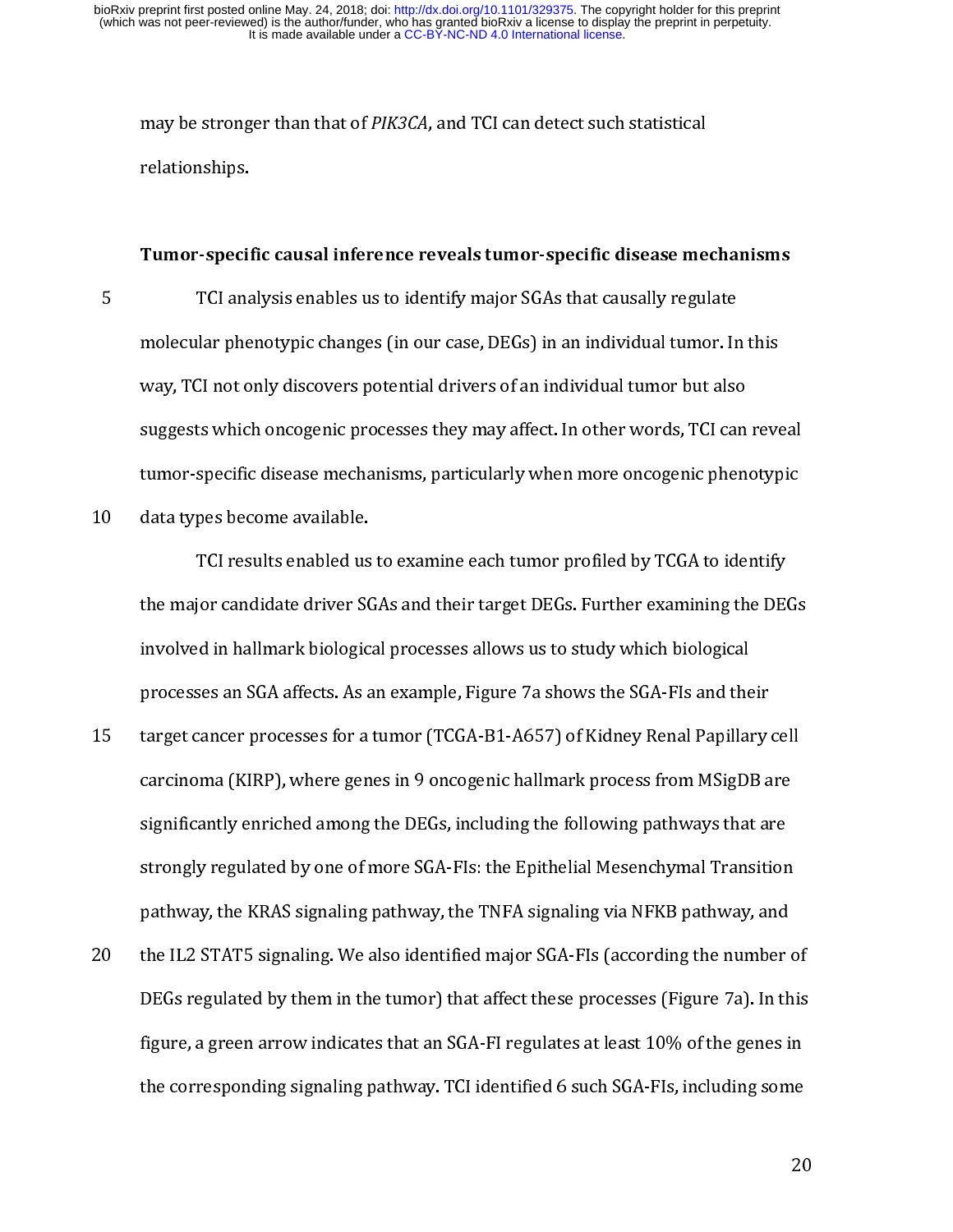- wen-known cancer drivers, such as *TLEN* and *NEFH*, and potential cancer drivers<br>mentioned in recent studies, such as *TLK2*(59), *USP13(*60), and *PIM3(*61).<br>SGAs cause cancer by perturbing cellular signaling pathways, a mentioned in recent studies, such as TERZ(59), 65113(60), and TERS(61).<br>SGAs cause cancer by perturbing cellular signaling pathways, and a<br>usually consists of multiple signaling proteins. Thus, it is possible that tum<br>havi Survey distinct SGA profiles may in fact share very similar patterns of pathway<br>vation, thus sharing similar gene expression profiles. We further identified<br>r KIRP tumor (TCGA-HE-A5NL), which shares a similar overall DEG p having very distinct SGA profiles may in fact share very similar patterns of pat<br>perturbation, thus sharing similar gene expression profiles. We further identif<br>another KIRP tumor (TCGA-HE-A5NL), which shares a similar ove Forturbation, thus sharing similar gene expression profiles. We further identified<br>another KIRP tumor (TCGA-HE-A5NL), which shares a similar overall DEG profile as<br>does TCGA-B1-A657 (Figure 7b). These two tumors shared 281
- perturbation, thus sharing similar gene expression protons another KIRP tumor (TCGA-HE-A5NL), which shares a similar overall DEG profile<br>does TCGA-B1-A657 (Figure 7b). These two tumors shared 281 DEGs related to the<br>aforem does TCGA-B1-A657 (Figure 7b). These two tumors shared 281 DEGs related to the<br>aforementioned oncogenic processes, and many DEGs in each oncogenic process<br>were shared by the two tumors. However, each of these two tumors al aforementioned oncogenic processes, and many DEGs in each oncogenic process<br>were shared by the two tumors. However, each of these two tumors also had its<br>unique SGA set, such as 57 SGAs in TCGA-B1-A657, 65 in TCGA-HE-A5NL, are shared by the two tumors. However, each of these two tumors also had its<br>unique SGA set, such as 57 SGAs in TCGA-B1-A657, 65 in TCGA-HE-A5NL, and onl<br>common SGAs (*CADM3* and *NEFH*). TCI discovered similar target DEGs 11 were shared by the two shared by tumors (shared by tumors in the tumors also had on<br>
10 were shared by tumors. Although many DEG members in each oncogenic process were shared<br>
16 both tumors. Although many DEG members i common SGAs (*CADM3* and *NEFH*). TCI discovered similar target DEGs for *NEFH* in both tumors. Although many DEG members in each oncogenic process were shared, different SGA-FIs were designated as their candidate drivers.
- common suas (CADM3 and NEFH). Tel discovered similar target DEGs for NEFH in<br>both tumors. Although many DEG members in each oncogenic process were shared<br>different SGA-Fls were designated as their candidate drivers. The ab both tumorrunnings many DEG members in each other turns. The above results<br>illustrate that TCI is able to suggest disease mechanisms of individual tumors, and<br>such information can be further analyzed to suggest tumors shar illustrate that TCI is able to suggest disease mechanisms of individual tumors, an<br>such information can be further analyzed to suggest tumors sharing common<br>disease mechanisms.<br>Discussion<br>In this report, we present the TCI

#### **Discussion**

15 such information can be further analyzed to suggest tumors sharing common<br>
15 disease mechanisms.<br>
20 In this report, we present the TCI algorithm, which concentrates on<br>
20 In this report, we present the TCI algorithm, such information can be further analyzed to suggest tumors sharing commonly<br>disease mechanisms.<br>Discussion<br>addressing a fundamental question in discovering cancer-driving genes: whet<br>perturbation of a gene (considering dif Mission<br>In this report,<br>addressing a fundame<br>perturbation of a generesponsible for certain  $\begin{bmatrix} 1 \\ 2 \end{bmatrix}$ 20 In this report that the TCI algorithm, which concentrates on<br>addressing a fundamental question in discovering cancer-driving genes: w<br>perturbation of a gene (considering different perturbation mechanisms) is<br>responsible perturbation of a gene (considering different perturbation mechanisms) is causall<br>responsible for certain molecular/cellular phenotypes (considering different<br>responsible for certain molecular/cellular phenotypes (consider perturbation of a gene (considering different perturbation mechanisms) is causally<br>responsible for certain molecular/cellular phenotypes (considering different<br>2 responsible for certain molecular phenotypes (considering differential phenotypes (considering differential  $\mathcal{L}$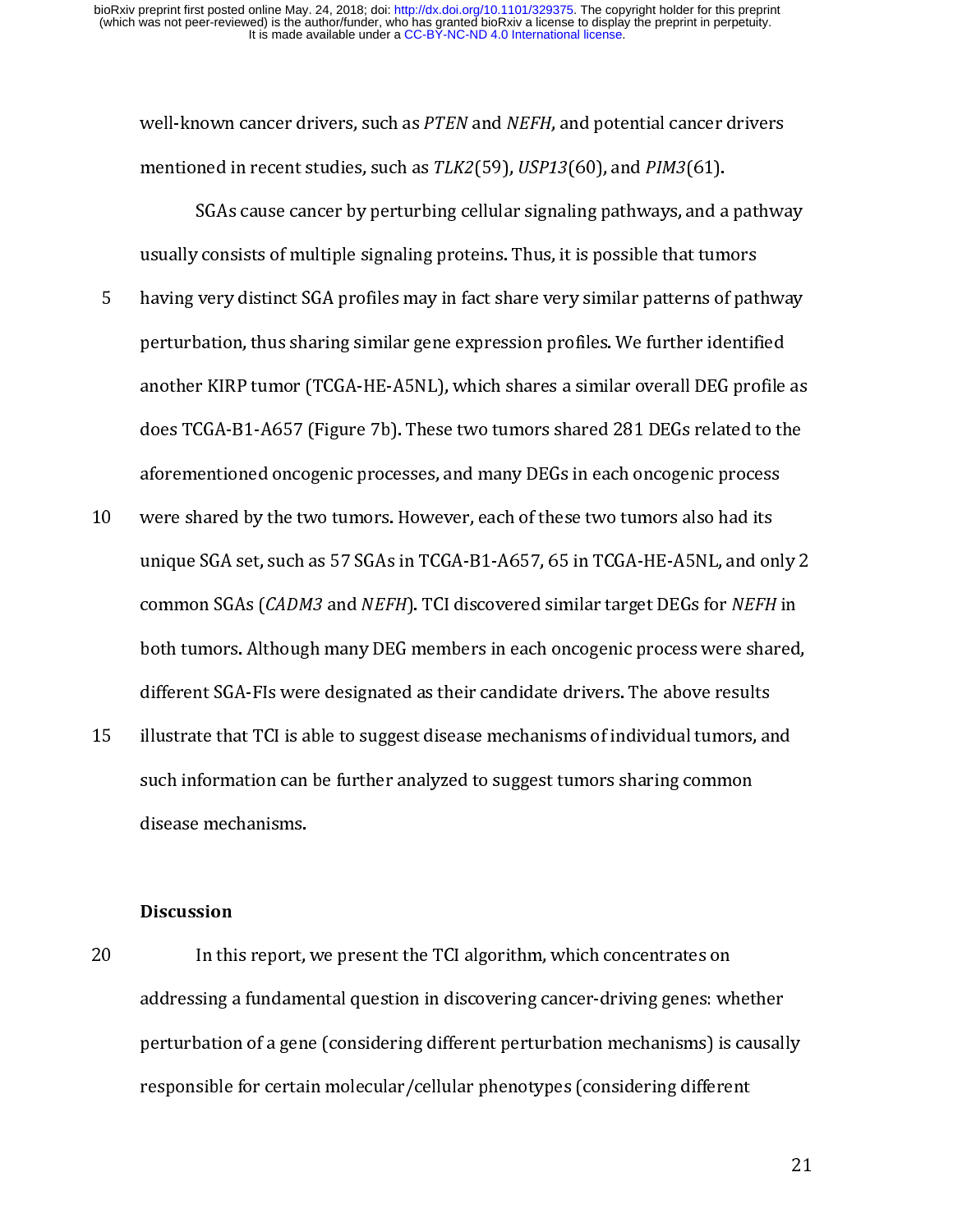5

provides a principled statistical framework for identifying causative SGAs and<br>understanding their functional impact on oncogenic processes of an individual<br>tumor.<br>TCI is also a unifying framework for combining the statist provides a principled standing their functional impact on oncogenic processes of an individual<br>tumor.<br>TCI is also a unifying framework for combining the statistics of all types<br>SGA events affecting a gene to assess whether The statistics of all types<br>The standarding the statistics of all types<br>SGA events affecting a gene to assess whether perturbation of the gene causally<br>to one or more molecular/cellular phenotypes. This causality-centered .<br>SGA events<br>to one do<br>circum<br>SGA events<br>approam<br>baselin SGA events affecting a gene to assess whether perturbation of the gene causally le<br>to one or more molecular/cellular phenotypes. This causality-centered framework<br>circumvents the need of separately assessing whether mutati

- For the affection affective matter of the gene causality-centered framework<br>circumvents the need of separately assessing whether mutations, or SCNAs, or other<br>SGA events in a gene are over-enriched in a cancer population b circumvents the need of separately assessing whether mutations, or SCNAs, or othe<br>SGA events in a gene are over-enriched in a cancer population by conventional<br>approaches, which would require dealing with unconformable mea SGA events in a gene are over-enriched in a cancer population by conventional<br>approaches, which would require dealing with unconformable measurements and<br>baseline models associated with each type of SGA. Integrating divers start that in a gene in the tenderic in a tenderic population of considerational approaches, which would require dealing with unconformable measurements a<br>baseline models associated with each type of SGA. Integrating diver 11 approaches associated with each type of SGA. Integrating diverse types of SGA<br>events is statistically sensible which increases the statistical power for assessing the<br>functional impact of perturbing a candidate driver g
- baseline models as statistically sensible which increases the statistical power for assessing th<br>functional impact of perturbing a candidate driver gene. It is also biologically<br>sensible that a driver gene is often perturb functional impact of perturbing a candidate driver gene. It is also biologically<br>sensible that a driver gene is often perturbed by different types of SGA events<br>leading to common functional impact. The fact that a gene is functional impact of perturbing a community and to guarantee and specifically<br>sensible that a driver gene is often perturbed by different types of SGA events<br>leading to common functional impact. The fact that a gene is oft sension manufacture general competitions y minicial species often perturbed b<br>different types of SGAs leading to common phenotypic changes provides stron<br>evidence support that the gene is a candidate driver because its fun

15 different types of SGAs leading to common phenotypic changes provides strong<br>
20 evidence support that the gene is a candidate driver because its functional impact<br>
20 positively selected in cancer.<br>
20 couranalyses of evidence support that the gene is a candidate driver because its functional impa<br>positively selected in cancer.<br>Our analyses of TCGA data revealed the functional impact of many well-<br>known as well as a large number of nove positively selected in cancer.<br>
Our analyses of TCGA data revealed the functional impact of many well-<br>
known as well as a large number of novel SGA-Fls with a wide range of prevalence<br>
in tumors ranging from 1% to more th Positively selected in cancer.<br>Our analyses of TCGA<br>known as well as a large num<br>in tumors ranging from 1% to<br>major SGA events that potent<br>novel candidate drivers also <sub>l</sub> 20 km as well as a catalogue of mumber of the 10 km and the range of production in tumors ranging from 1% to more than 10%. These results serve as a catalogue of major SGA events that potentially contribute to cancer devel in tumors ranging from 1980 times than 10%. These results serve as a catalogue of major SGA events that potentially contribute to cancer development. Discovery of novel candidate drivers also provide potential targets for movel candidate drivers also provide potential targets for developing new anti-<br>novel candidate drivers also provide potential targets for developing new anti-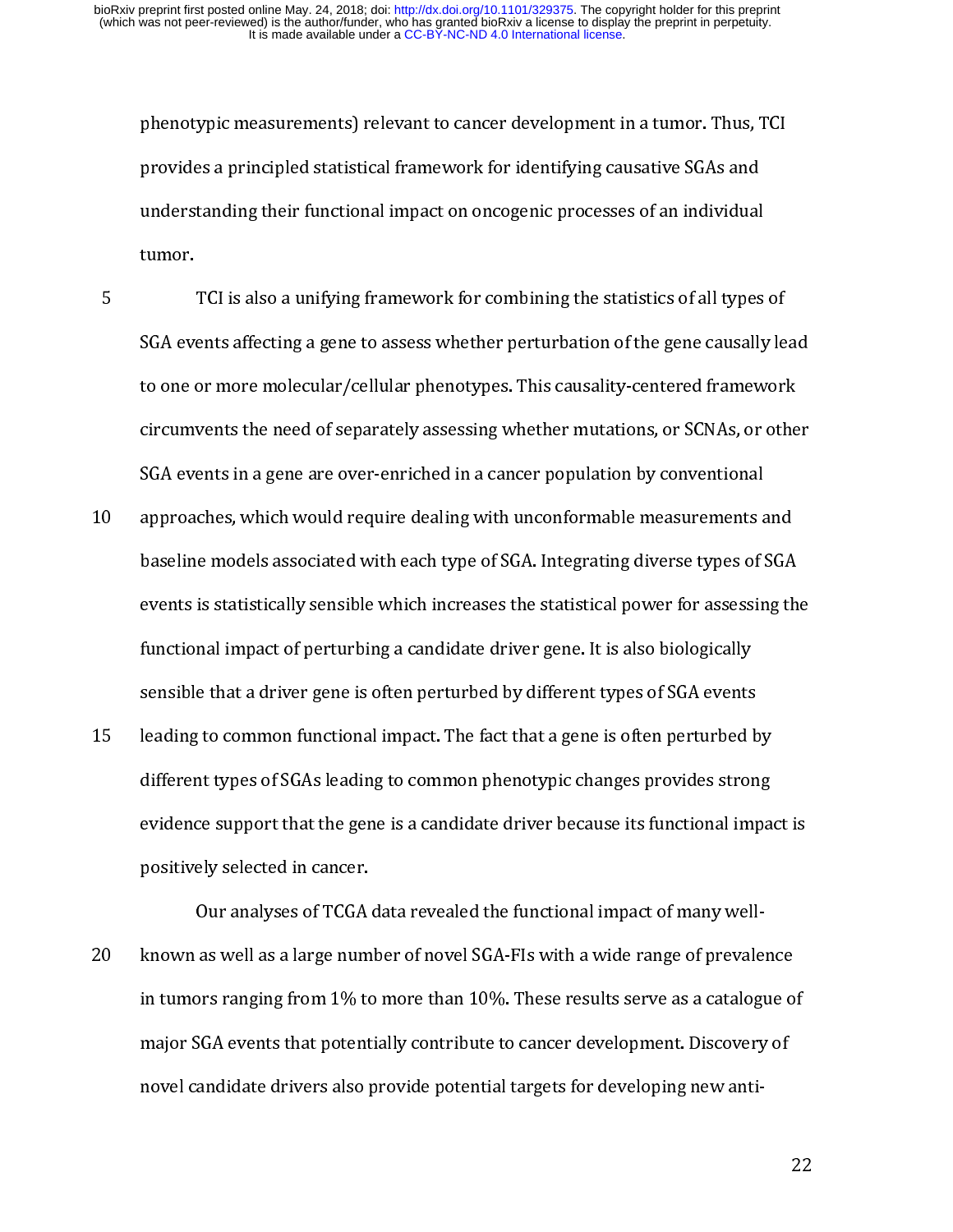- signature of DEGs), TCI results can be utilized to identify SGAs sharing simila<br>functional impact and to discover cancer pathways *de novo* or to map novel<br>candidate drivers to known pathways.<br>Interestingly, TCI revealed f signational impact and to discover cancer pathways *de novo* or to map novel<br>candidate drivers to known pathways.<br>Interestingly, TCI revealed functional impact of certain SGAs with very lateration frequencies, such as *TTN* randidate drivers to known pathways.<br>
Interestingly, TCI revealed functional impact of certain SGAs with veralteration frequencies, such as *TTN, CSMD3, MUC16, RYR2, LRP1B,* and *ZFHX*<br>
roles in cancer development remains Interestingly, TCI revealed funct<br>alteration frequencies, such as *TTN, CS.*<br>roles in cancer development remains co<br>their high mutation rates are likely due<br>chromosome locations (2,16). TCI analy<br>the role of these genes: a 5 alteration frequencies, such as *TTN, CSMD3, MUC16, RYR2, LRP1B*, and *ZFHX4*, whos<br>roles in cancer development remains controversial. There are studies indicating the<br>their high mutation rates are likely due to heterogene
- alteration frequencies, such as TTN, CSMD3, MOCT0, RTN2, LRP1B, and ZFHX4, whose<br>roles in cancer development remains controversial. There are studies indicating that<br>their high mutation rates are likely due to heterogeneou r<br>their high mutation rates are likely due to heterogeneous mutation rates at different<br>chromosome locations (2,16). TCI analysis provides a new perspective to examine<br>the role of these genes: assessing whether perturbatio chromosome locations (2,16). TCI analysis provides a new perspective to examine<br>the role of these genes: assessing whether perturbations (considering all SGA<br>events) in these genes are causally responsible for molecular an chromosome locations (2,16). The analysis provides a new perspective to examine<br>the role of these genes are causally responsible for molecular and cellular phenotyp<br>changes. Instead of concentrating on assessing whether it 11 the role of these genes are causally responsible for molecular and cellular pher<br>
10 changes. Instead of concentrating on assessing whether its frequency is above<br>
11 random chance, TCI evaluate the functional impact of
- changes. Instead of concentrating on assessing whether its frequency is above<br>random chance, TCI evaluate the functional impact of an altered gene that<br>determines whether it contributes to (drives) cancer development. Our changes. The functional impact of an altered gene that<br>determines whether it contributes to (drives) cancer development. Our results<br>suggest that perturbing these genes, either by genome alterations, such as SM<br>and/or SCNA random chance, The Fourian and Mathematical impact of an alternative gene that determines whether it contributes to (drives) cancer development. Our resuggest that perturbing these genes, either by genome alterations, such suggest that perturbing these genes, either by genome alterations, such as SM<br>and/or SCNA, or by experimental manipulations, bears significant impact on<br>molecular and cellular changes in both tumors and cell lines. Therefo and/or SCNA, or by experimental manipulations, bears significant impact on<br>molecular and cellular changes in both tumors and cell lines. Therefore, our re<br>motivate further investigation of an alternative hypothesis for hig molecular and cellular changes in both tumors and cell lines. Therefore, our r<br>molecular and cellular changes in both tumors and cell lines. Therefore, our r<br>motivate further investigation of an alternative hypothesis for
- motivate further investigation of an alternative hypothesis for high overall<br>alteration rates of these genes in cancer: perturbation of these genes, despite of<br>different ways, leads to functional changes that provide oncog motivation rates of these genes in cancer: perturbation of these genes, despi<br>alteration rates of these genes in cancer: perturbation of these genes, despi<br>different ways, leads to functional changes that provide oncogenic different ways, leads to functional changes that provide oncogenic advantages. T<br>results suggests that utilizing diverse types of SGA events in these genes is in fac<br>result of positive selection. 20 different ways, leads to functional changes that the changes of SGA events in these genes is in fact a<br>result of positive selection. result of positive selection. result of positive selection.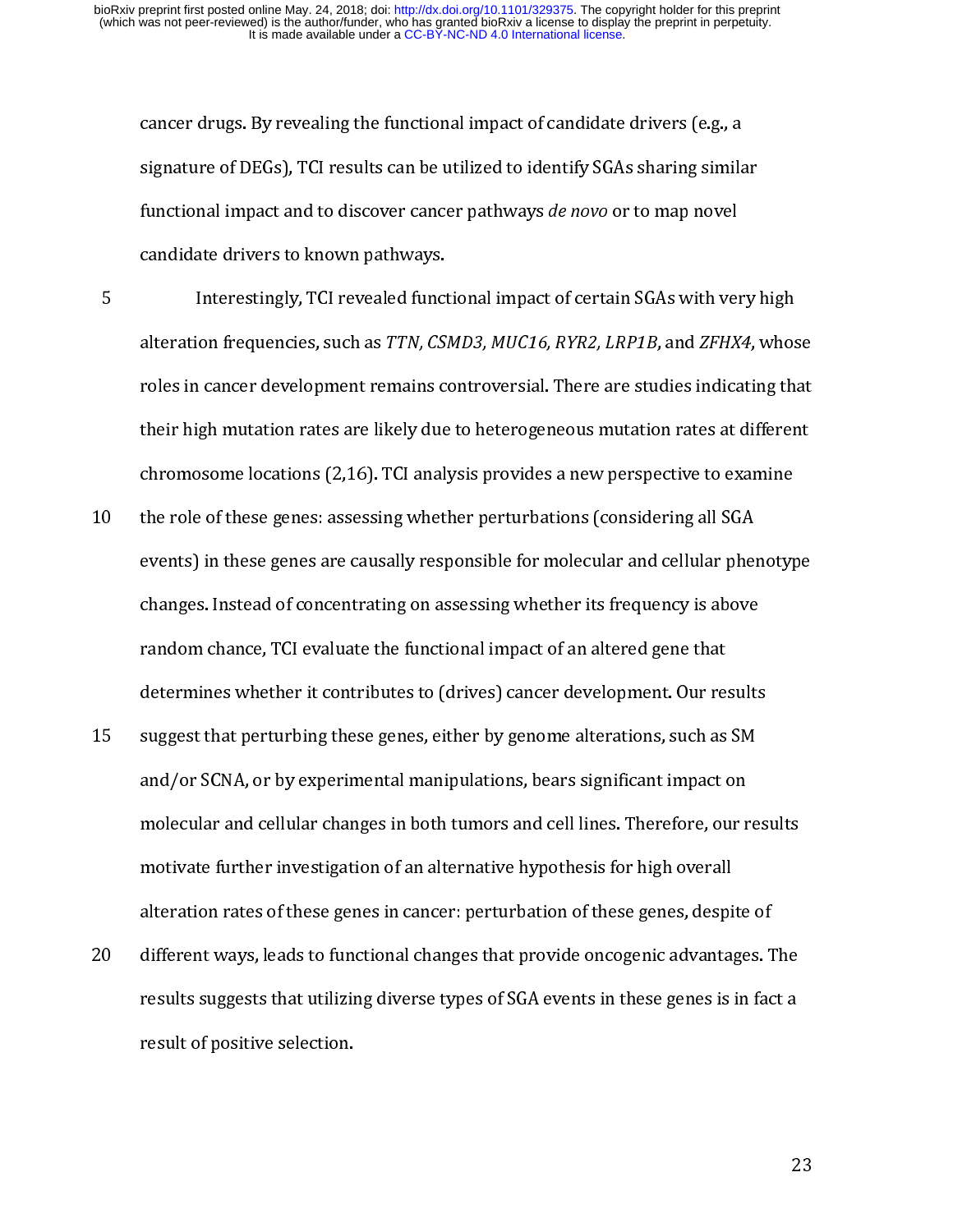vork (62,63) that can be broadly used to delineate causal relationsh<br>in genomic variance and phenotype changes at the level of individu<br>a single cell or an individual patient. By studying tumors in TCGA d<br>s sheds light on framework (62,63) that is a between genomic variance and phenotype changes at the level of individuals v<br>can be a single cell or an individual patient. By studying tumors in TCGA datas<br>analysis sheds light on the disease m can be a single cell or an individual patient. By studying tumors in TCGA dataset, TC<br>analysis sheds light on the disease mechanisms of each individual. Further exploring<br>the commonality and differences in disease mechanis analysis sheds light on the disease mechanisms of each individual. Further exploring<br>the commonality and differences in disease mechanisms for individual tumors in the<br>population will significantly help us better understan Franchieved and differences in disease mechanisms for individual tumors in the<br>population will significantly help us better understand cancer biology in general.<br>More importantly, understanding the disease mechanism of eac the common<br>population will significantly help us better understand cancer biology in general.<br>More importantly, understanding the disease mechanism of each tumor lays a solid<br>foundation for guiding personalized therapies a

population for guiding personalized therapies and advancing precision oncology.<br>
foundation for guiding personalized therapies and advancing precision oncology.<br> **Acknowledgments**: The authors acknowledge editorial assista foundation for guiding personalized therapies and advancing precision oncology.<br>
Acknowledgments: The authors acknowledge editorial assistance provided by<br>
Michelle Kienholz and technical assistance by Fan Yu and Soumya Lu Foundation foundation for guiding personalized therapies and advancing personalized by<br>Michelle Kienholz and technical assistance by Fan Yu and Soumya Luthra. The<br>authors would like to thank Drs. Clark Glymour, Peter Spirt 15<br>15 Michelle Kienholz and technical assistance by Fan Yu and Soumya Luthra. The<br>authors would like to thank Drs. Clark Glymour, Peter Spirtes, and Josh Stuart fo<br>discussions and suggestions. Research reported in this publicati Michelle Kienholz and technical association of the China of this publication was support discussions and suggestions. Research reported in this publication was support by grant U54HG008540 awarded by the National Human Gen discussions and suggestions. Research reported in this publication was supported<br>by grant U54HG008540 awarded by the National Human Genome Research Instit<br>through funds provided by the trans-NIH Big Data to Knowledge (BD2K 15 by grant U54HG008540 awarded by the National Human Genome Research Institutions.<br>
15 discussions are proported in this publication of Medicine. This publication was supported in this publication was supported in the Nat by grant US intertiven an arrangement IIB gradient and the Machine Institute (www.bd2k.nih.gov). Funding also came from R01LM012011 and R00LM011673 awarded by the National Library of Medicine, and from Grant #4100070287 aw

through funds provided by the trans-numering selling funds and R00LM011673<br>awarded by the National Library of Medicine, and from Grant<br>#4100070287 awarded by the Pennsylvania Department of Health and from Grant<br>PC150190 aw (www.bax.nih.gov). Funding also came from the following also can<br>awarded by the National Library of Medicine, and from Grant<br>#4100070287 awarded by the Pennsylvania Department of Health and from Gran<br>PC150190 awarded by th and all the National Library of Medicine, and from E4100070287 awarded by the Pennsylvania Department of H<br>PC150190 awarded by the Department of Defense. The conter<br>responsibility of the authors and does not necessarily re 20 #4100070287 awarded by the Pennsylvania Department of Health and from Grant # PELISEAR MANAGERS AND DEPTH AND CONTROLLED CONTROLLED STATES (THE DEPARTMENT OF DEFINITION STATES) And the content of the official versions of the authors and does not necessarily represent the official version of the sole responsibility of the authors and does not necessarily represent the official views of  $24$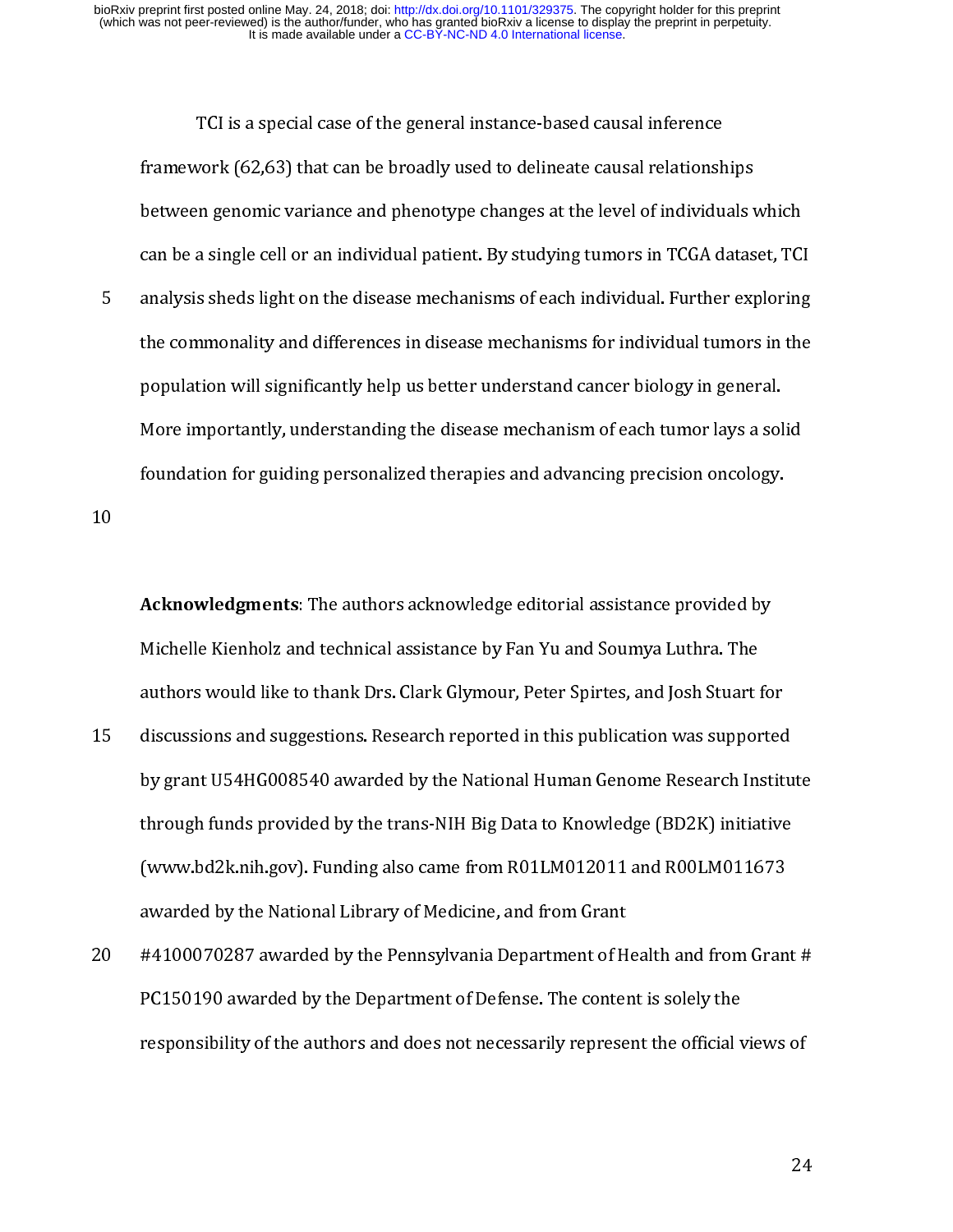Department of Defense.<br>
Institute of Health or the Pennsylvania Department of Defense.<br>
The Pennsylvania Department of Health or the Pennsylvania Department of Defense. Department of Defense.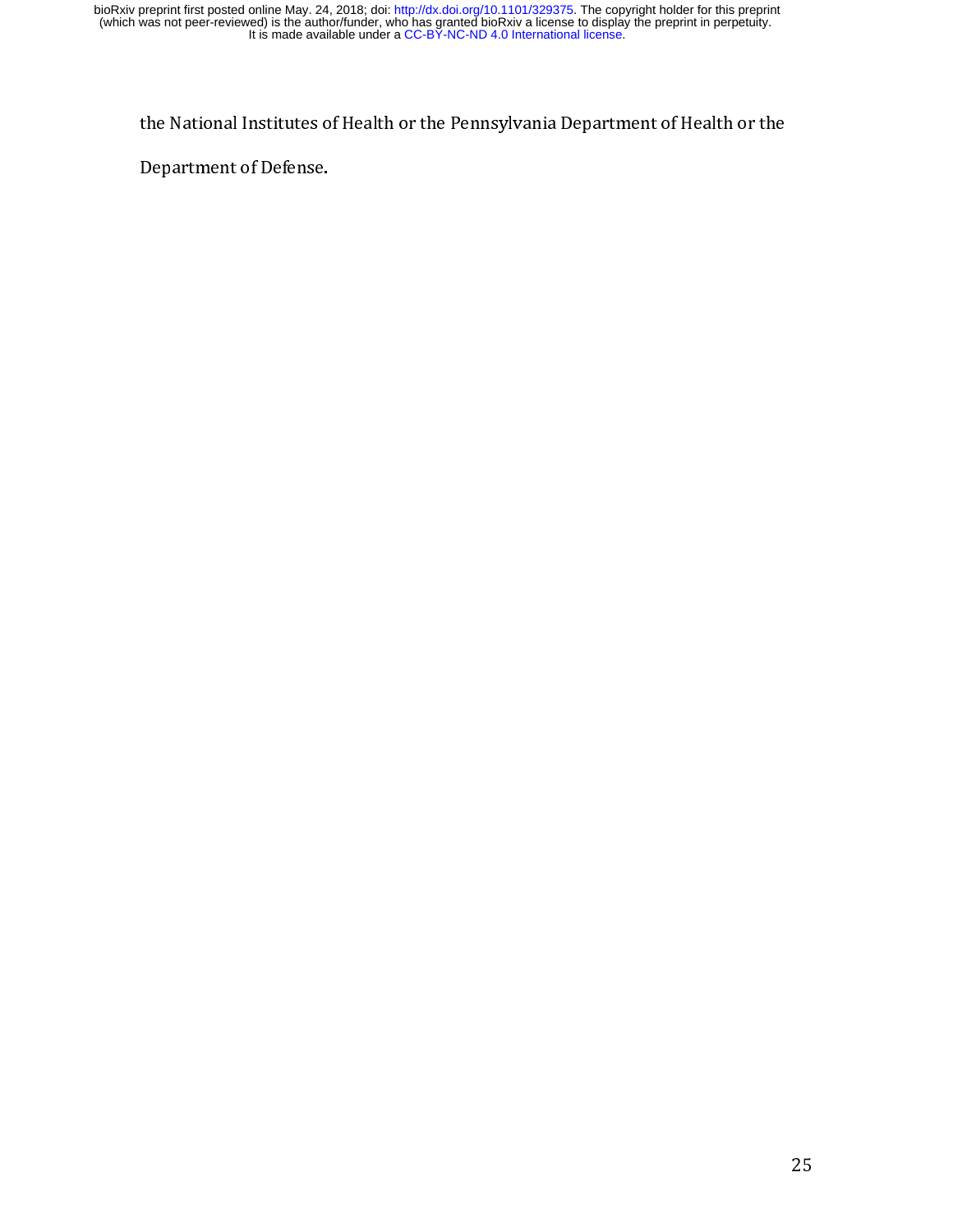#### Methods

#### SGA data collection and preprocessing

(https://tcga-data.nci.nih.gov/tcga/dataAccessMatrix.htm) (accessed in October<br>2014). We considered all the non-synonymous mutation events of all genes and<br>considered the mutation events at the gene level, where a mutated (a) the considered all the non-synonymous mutation events of all genes and<br>considered the mutation events at the gene level, where a mutated gene is definee<br>as one that contains one or more non-synonymous mutations or inde

- solutions of the mutation events at the gene level, where a mutated gene is define<br>as one that contains one or more non-synonymous mutations or indels.<br>SCNA data were obtained from the Firehose browser of the Broad Institu considered the mutated terms at the gene level, where considered the Broad Institute<br>as one that contains one or more non-synonymous mutations or indels.<br>SCNA data were obtained from the Firehose browser of the Broad Insti SCNA data were obtained from the Firehose browser of the Broat<br>(http://gdac.broadinstitute.org/). TCGA network employed GISTIC 2.0(<br>process SCNA data, which discretized the gene SCNA into 5 different lev<br>homozygous deletio /gdac.broadinstitute.org/). TCGA network employed GISTIC 2.0(27) to<br>s SCNA data, which discretized the gene SCNA into 5 different levels:<br>ygous deletion, single copy deletion, diploid normal copy, low copy number<br>cation, a process SCNA data, which discretized the gene SCNA into 5 different levels:<br>homozygous deletion, single copy deletion, diploid normal copy, low copy nun<br>amplification, and high copy number amplification. We only included g 10 process states and process the gene SCNA increased the generalized the generalized the amplification, and high copy number amplification. We only included genes<br>homozygous deletion or high copy number amplification for amplification, and high copy number amplification. We only included genes with<br>homozygous deletion or high copy number amplification for further analysis. We<br>further screened out the genes with inconsistent copy number alt
- and homozygous deletion or high copy number amplification for further analysis. We<br>further screened out the genes with inconsistent copy number alteration across<br>tumors in a given cancer type (i.e., gene was perturbed by b further screened out the genes with inconsistent copy number alteration across<br>tumors in a given cancer type (i.e., gene was perturbed by both copy number<br>amplification and deletion events in the same cancer type and both further screened out the genes with incomparative copy number<br>tumors in a given cancer type (i.e., gene was perturbed by both copy number<br>amplification and deletion events in the same cancer type and both types of ever<br>occ

amplification and deletion events in the same cancer type and both types of e<br>occurred > 25% of tumors).<br>We combined preprocessed SM data and SCNA data as SGA data, such<br>gene in a given tumor was designated as altered if i amplitude and deletion and and state in the same cancer type and both the same occurred > 25% of tumors).<br>We combined preprocessed SM data and SCNA data as SGA data, such that a<br>gene in a given tumor was designated as alte We combined prepro<br>gene in a given tumor was de<br>event and/or an SCNA event<br>DEG data collection and pr gene in a given tumor was designated as altered if it was affected by either an SM<br>event and/or an SCNA event.<br>DEG data collection and preprocessing<br>2 gene in a go in tumor was designated as alternation of its interesting event and/or an SCNA event.<br>DEG data collection and preprocessing

# 20 event and/or and scaled and present and present and present and present. DEG data collection and preprocessing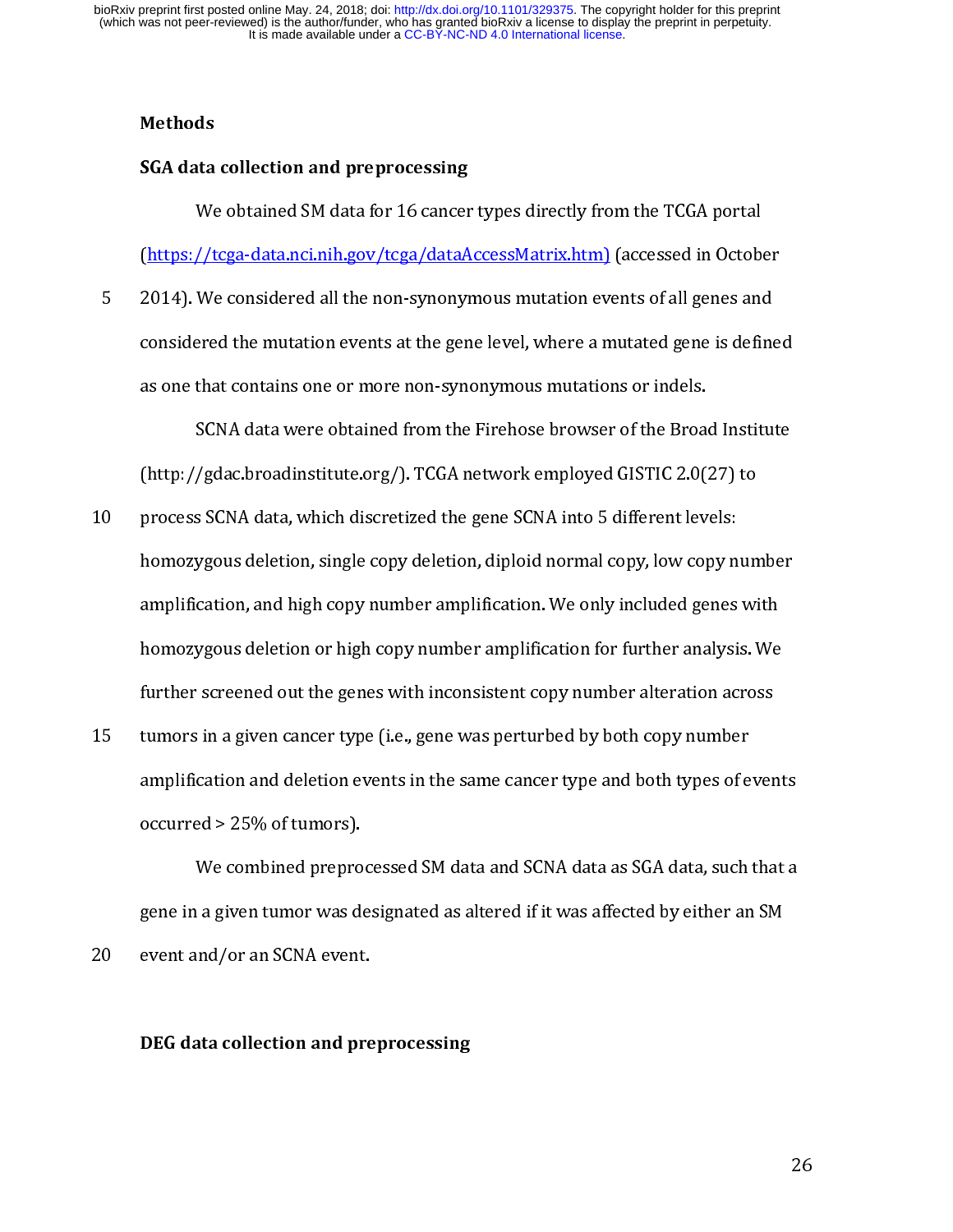- browser of the Broad Institute. We used RNASeqV2 for cancer types with express<br>measurements in normal tissues. For cancer types without RNASeqV2<br>measurements in normal cells (i.e., glioblastoma multiforme and ovarian cance measurements in normal tissues. For cancer types without RNASeqV2<br>measurements in normal cells (i.e., glioblastoma multiforme and ovarian cancer),<br>we used microarray data to identify DEGs. We determined whether a gene is<br>d measurements in normal cells (i.e., glioblastoma multiforme and ovariand we used microarray data to identify DEGs. We determined whether a g<br>differentially expressed by comparing the gene expression in the tumo<br>that in the we used microarray data to identify DEGs. We determined whether a gene is<br>differentially expressed by comparing the gene expression in the tumor cell again:<br>that in the corresponding tissue-specific normal cells. For a gi differentially expressed by comparing the gene expression in the tumor cell a<br>that in the corresponding tissue-specific normal cells. For a given cancer type<br>assuming the expression of each gene (log 2 based) follows Gauss
- that in the corresponding tissue-specific normal cells. For a given cancer type,<br>assuming the expression of each gene (log 2 based) follows Gaussian distribution in<br>normal cells, we calculated the p values of each gene in assuming the expression of each gene (log 2 based) follows Gaussian distributi<br>normal cells, we calculated the  $p$  values of each gene in a tumor, which estimat<br>how significantly different the gene expression in tumor was normal cells, we calculated the *p* values of each gene in a tumor, which estimated<br>how significantly different the gene expression in tumor was from that in normal<br>cells. If the *p* value was equal or smaller than 0.005 normal cells, we calculated the p values of each gene in a tumor, which estimated<br>how significantly different the gene expression in tumor was from that in normal<br>cells. If the p value was equal or smaller than 0.005 to e 11 how significantly differentially expressed in the corresponding tumor. Furthermore,<br>considered as differentially expressed in the corresponding tumor. Furthermore,<br>DEG was associated with the SCNA event affecting it, we
- cens. It the p value was equal or sinaller than 0.005 to either side, the gene was<br>considered as differentially expressed in the corresponding tumor. Furthermor<br>DEG was associated with the SCNA event affecting it, we remov DEG was associated with the SCNA event affecting it, we removed it from the DEG<br>list of the tumor. We also removed tissue-specific DEGs if they were highly<br>correlated with cancer types or tissue origin (i.e., Pearson corre DEG was also had well as the SCNA event affection with the SCNA event affection of the tumor. We also removed tissue-specific DEGs if they were highly correlated with cancer types or tissue origin (i.e., Pearson correlatio list of the tumore and tumore they also replace they were highly<br>correlated with cancer types or tissue origin (i.e., Pearson correlation coeff<br>larger than 0.9). We thus identified the DEGs for each tumor and created a<br>gen 15 correlation (i.e., 15 correlation of SGA correlation change, and the presents no<br>15 correlation change.<br>16 correlation change.<br>20<br>**Identification of SGA-FIs**<br>20<br>**Causal edges from different SGAs have different nosterior**

#### Identification of SGA-FIs

expected. To standardize how to interpret the significance of a posterior probability expression change.<br>Expression change.<br>Identification of SGA-FIs<br>Causal edges from different SGAs have different posterior probabilities, a<br>expected. To standardize how to interpret the significance of a posterior probab Identification of St.<br>Causal edges<br>expected. To standa  $\frac{1}{2}$  $\Gamma$ <br>ed. To standardize how to interpret the significance of a posterior probabilities, as expected. To standardize the significance of a posterior probability<br>27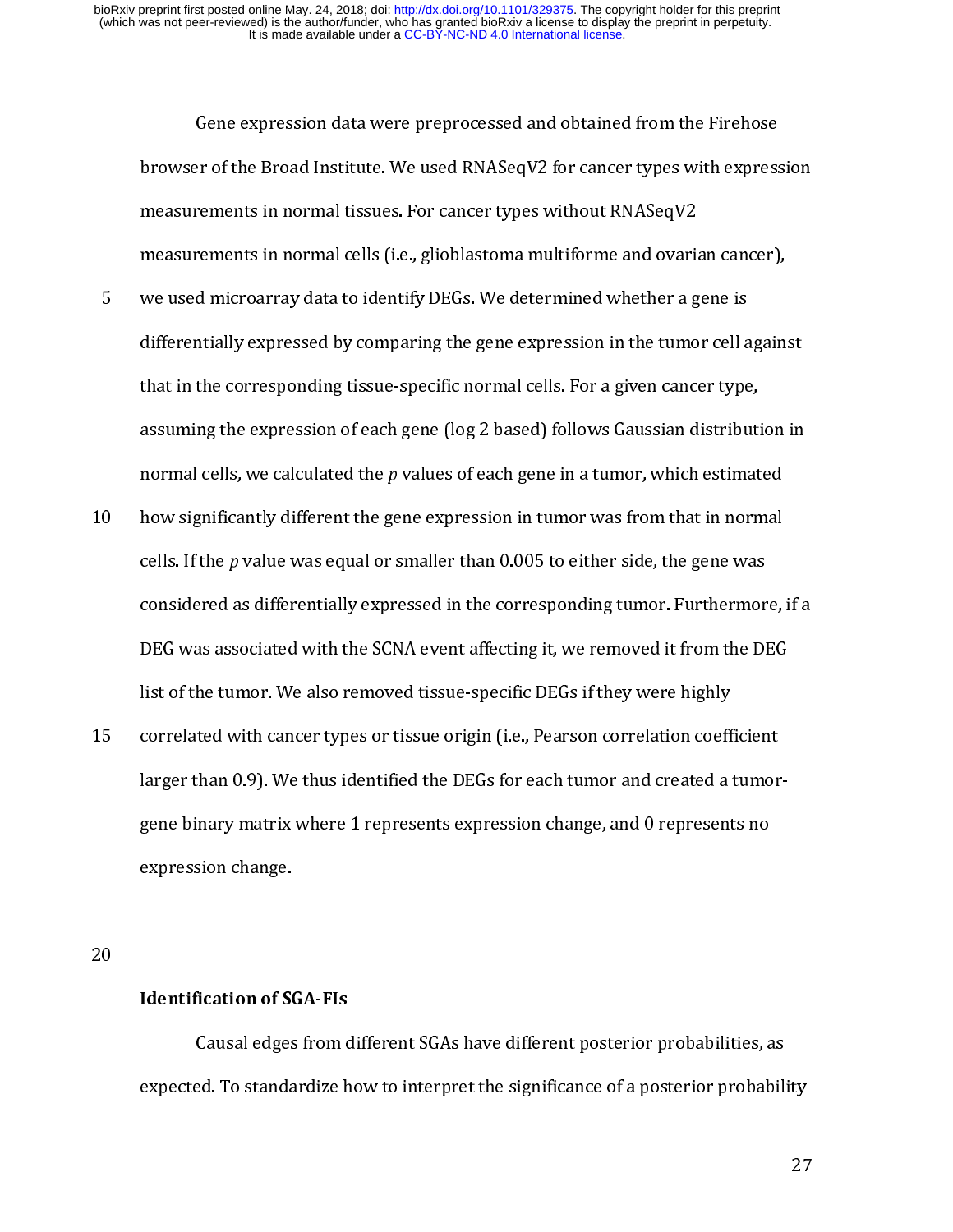- for a causal edge P<sub>e</sub>, we designed a statistical test based random permutation<br>experiments. We generated a series of permuted datasets using the TCGA data<br>which the DEG values were permuted among the tumors of a common ti experience of a common tissue of<br>origin, while the SGA status in each tumor remained as reported by TCGA. This<br>permutation operation disrupts the statistical relationships between SGAs and DE<br>while retaining the tissue-spe origin, while the SGA status in each tumor remained as reported by TCGA. This<br>permutation operation disrupts the statistical relationships between SGAs and l<br>while retaining the tissue-specific patterns of SGAs and DEGs. permutation operation disrupts the statistical relationships between SGAs and<br>while retaining the tissue-specific patterns of SGAs and DEGs. We applied TCI<br>algorithm to permuted data to calculate posterior probabilities o Figure 1.1 The retaining the tissue-specific patterns of SGAs and DEGs. We applied TCI<br>algorithm to permuted data to calculate posterior probabilities of edges emitting<br>from each SGA in random data. We then determined the algorithm to permuted data to calculate posterior probabilities of edges emittifrom each SGA in random data. We then determined the probability that an ed<br>from an SGA could be assigned with a given  $P_e$  or higher in data
- 

algorithm to permutation<br>from each SGA in random data. We then determined the probability that an edge<br>from an SGA could be assigned with a given  $P_e$  or higher in data from permutation<br>experiments (i.e., the p value to t from an SGA could be assigned with a given  $P_e$  or higher in data from permutation<br>experiments (i.e., the *p* value to the edge with a given  $P_e$ ).<br>The *p* value in this setting is also the expected rate of false discover from an SGA could be assigned with a given  $P_e$  or ingher in data from permutation<br>experiments (i.e., the  $p$  value to the edge with a given  $P_e$ ).<br>SGA as the cause of a DEG by random chance. We utilize this property to c The *p* value in this setting is also the expected rate<br>
10 SGA as the cause of a DEG by random chance. We utilize the<br>
12 false discovery rate when identifying SGA-FIs in a tumor.<br>
15 event in a tumor as an SGA-FI if it h The p value in this setting is also the expected rate of false discovery of an<br>SGA as the cause of a DEG by random chance. We utilize this property to control t<br>false discovery rate when identifying SGA-FIs in a tumor. We false discovery rate when identifying SGA-Fls in a tumor. We designated an SGA event in a tumor as an SGA-Fl if it has 5 or more causal edges to DEGs that are each assigned a p-value < 0.05. The overall false discovery ra false discovery rate when entanging the term is a tumor of any<br>event in a tumor as an SGA-FI if it has 5 or more causal edges to DEGs that are ea<br>assigned a p-value < 0.05. The overall false discovery rate of the joint cau event in a tumor in an external of the tumor engage of DDLs limited and<br>assigned a p-value < 0.05. The overall false discovery rate of the joint causal<br>relationships between an SGA to 5 or more target DEGs is smaller than 15 assigned a p-value < 0.05. The overall false discovery rate of the joint causal<br>relationships between an SGA to 5 or more target DEGs is smaller than 10<sup>.7</sup>.<br>Supplementary Figure S1 shows that at this threshold, none of

relationships between an SGA to 5 or more target DEGs is smaller than 10%. The<br>Supplementary Figure S1 shows that at this threshold, none of SGA was assigned<br>SGA-FI by random chance.<br>Cell culture and siRNA transfection<br>HGC SGA-FI by random chance.<br>
Cell culture and siRNA transfection<br>
HGC27 (Sigma-Aldrich) and PC-3 (ATCC) cells were cultured according to the<br>
manufacturer's recommendations. The non-targeting and the *CSMD3* and *ZFHX4*<br>
siRN Cell culture and siRNA transfer<br>HGC27 (Sigma-Aldrich) and<br>manufacturer's recommend<br>siRNAs were obtained fron  $\begin{array}{c} \n\text{1} \n\end{array}$ 20 Centrature and sixty of ansieterion<br>HGC27 (Sigma-Aldrich) and PC-3 (ATC<br>manufacturer's recommendations. The<br>siRNAs were obtained from OriGene (I Hadrich (Sigma-Aldrich) and PC-3 (SICP) calculated according of the<br>manufacturer's recommendations. The non-targeting and the *CSMD3* and *ZFH*.<br>siRNAs were obtained from OriGene (Rockville, MD). The siRNA sequences are manufacturer's recommendations. The non-targeting and the CSMD3 and ZFHX4<br>siRNAs were obtained from OriGene (Rockville, MD). The siRNA sequences are as since we reconcluded from OriGene (Rockville,  $\mathcal{L}(\mathcal{L}(\mathcal{L}(\mathcal{L}(\mathcal{L}(\mathcal{L}(\mathcal{L}(\mathcal{L}(\mathcal{L}(\mathcal{L}(\mathcal{L}(\mathcal{L}(\mathcal{L}(\mathcal{L}(\mathcal{L}(\mathcal{L}(\mathcal{L}(\mathcal{L}(\mathcal{L}(\mathcal{L}(\mathcal{L}(\mathcal{L}(\mathcal{L}(\mathcal{L}(\mathcal{L}(\mathcal{L}(\mathcal{L}(\mathcal{L}(\mathcal{L}$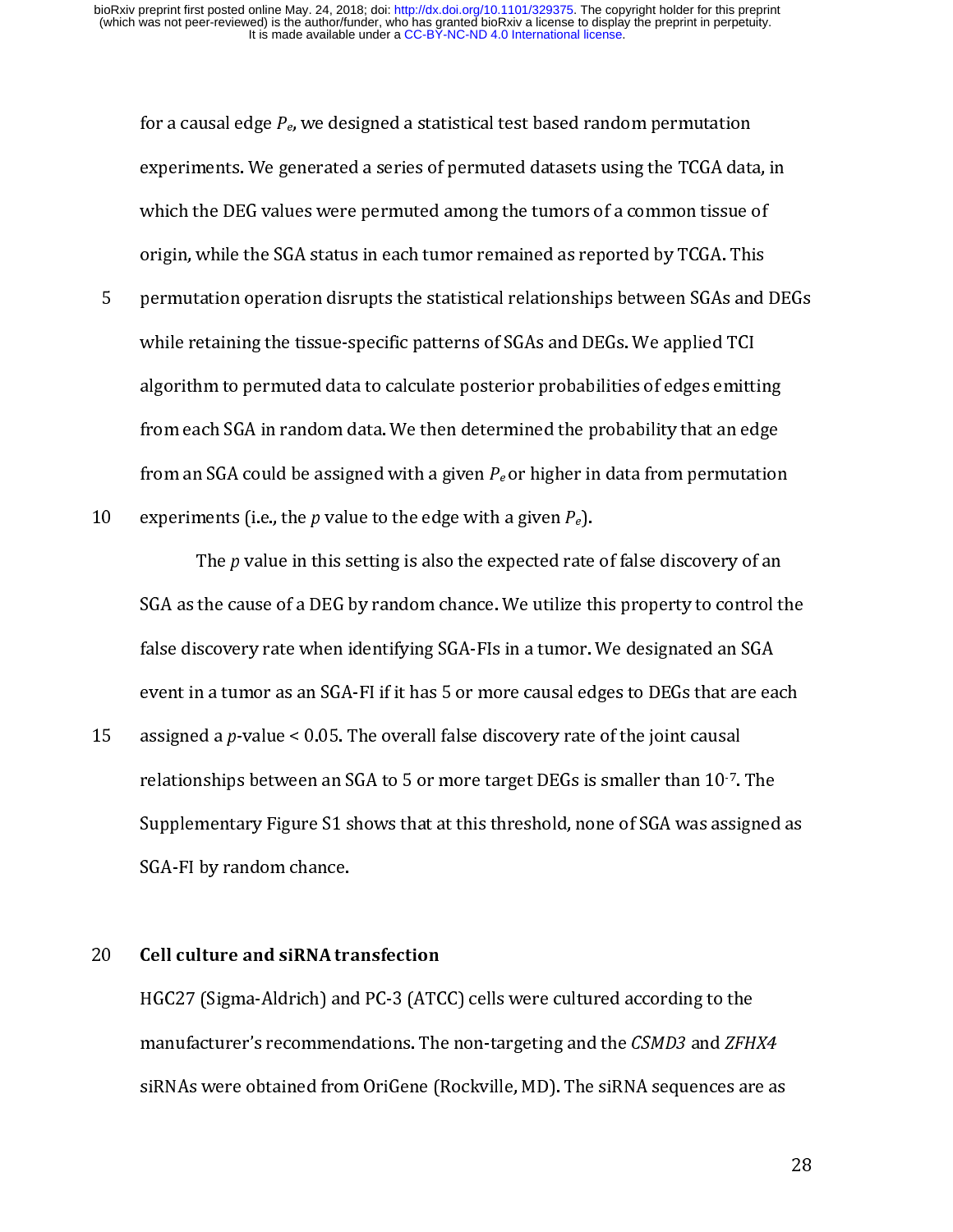ACAAAUGGAGGAAUACUAACAACAG; si-ZFHX4-1,<br>CGAUGCUUCAGAAACAAAGGAAGAC; si-ZFHX4-2,<br>GGAACGACAGAGAAAUAAAGAUUCA. The siRNAs were transfected into<br>DharmaFECT transfection reagents for 48 hrs according to the manufa<br>instructions.<br>Ce CGAUGCUUCAGAAACAAAGGAAGAC; si-ZFHX4-2,<br>GGAACGACAGAGAAAUAAAGAUUCA. The siRNAs<br>DharmaFECT transfection reagents for 48 hrs acc<br>instructions.<br>Cell proliferation and viability assays<br>Cell proliferation /viability was assayed b GGAACGACAGAGAAAUAAAGAUUCA. The siRNAs<br>DharmaFECT transfection reagents for 48 hrs acc<br>instructions.<br>Cell proliferation and viability assays<br>Cell proliferation/viability was assayed by CCK-8<br>Kumamoto, Japan). Briefly. HGC27

5

#### Cell proliferation and viability assays

- DharmaFECT transfection reagents for 48 hrs according to the manufacturer's<br>instructions.<br>Cell proliferation and viability assays<br>Cell proliferation/viability was assayed by CCK-8 assay (Dojindo Laboratories,<br>Kumamoto, Jap instructions.<br>
5<br> **Solution Cell proliferation and viability assays**<br>
Cell proliferation/viability was assayed by CCK-8 assay (Dojindo Laboratories,<br>
8<br>
Kumamoto, Japan). Briefly, HGC27 and PC3 cells were plated at a densi Instructions<br>Cell prolifer<br>Cell prolifera<br>Kumamoto, J<br>cells/well in<br>containing a l  $\begin{array}{c} \text{(1)} \\ \text{(2)} \\ \text{(3)} \\ \text{(4)} \\ \text{(5)} \\ \text{(6)} \\ \text{(7)} \\ \text{(8)} \\ \text{(9)} \\ \text{(1)} \\ \text{(1)} \\ \text{(2)} \\ \text{(3)} \\ \text{(4)} \\ \text{(5)} \\ \text{(6)} \\ \text{(7)} \\ \text{(8)} \\ \text{(9)} \\ \text{(1)} \\ \text{(1)} \\ \text{(1)} \\ \text{(2)} \\ \text{(3)} \\ \text{(4)} \\ \text{(5)} \\ \text{(6)} \\ \text{(7)} \\ \text{(8)} \\ \text{(9)} \\ \text{(1)} \\ \text{(1)} \\ \text{(1)} \\ \text{(2)} \\ \text{(3)} \\ \text{($ Cell promoton, Japan). Briefly, HGC27 and PC3 cells were plated at a density of 3 x<br>cells/well in 96-well plates. After siRNA transfection for 3 or 6 days, CCK-8 solu<br>containing a highly water-soluble tetrazolium salt WST-Kumamoto, Japan). Briefly, HGC27 and PCS cells were plated at a density of 3 x 10<sup>2</sup><br>cells/well in 96-well plates. After siRNA transfection for 3 or 6 days, CCK-8 solution<br>containing a highly water-soluble tetrazolium salt containing a highly water-soluble tetrazolium salt WST-8 [2-(2-methoxy-4-<br>nitrophenyl)-3-(4-nitrophenyl)-5-(2,4-disulfophenyl)-2H-tetrazolium, monosodium<br>salt] was added to cells in each well, followed by incubation for 1nitrophenyl)-3-(4-nitrophenyl)-5-(2,4-disulfophenyl)-2H-tetrazolium, mon<br>salt] was added to cells in each well, followed by incubation for 1-4 h. Cell v<br>was determined by measuring the 0.D. at 450 nm. Percent over control
- ntifophenyl)-3-(4-nitrophenyl)-3-(2,4-disumophenyl)-2H-tetrazolium, monosodium<br>salt] was added to cells in each well, followed by incubation for 1-4 h. Cell viability<br>was determined by measuring the 0.D. at 450 nm. Percen salt distributed to cell state with the cells in the cells in each well was determined by measuring the O.D. at 450 nm. Percent over control was<br>calculated as a measure of cell viability.<br>Transwell migration assay<br>Cell mig

#### Transwell migration assay

calculated as a measure of cell viability.<br> **15 Franswell migration assay**<br>
Cell migration was measured using 24-well transwell chambers with 8 µm p<br>
polycarbonate membranes (Corning, Corning, NY). SiRNA-transfected cells Transwell migration assay<br>Cell migration was measured using 24-v<br>polycarbonate membranes (Corning, Co<br>seeded at a density of 7.5 x 10<sup>4</sup> cells/ml<br>chambers in 0.5 ml growth media with (<br>ml of growth medium with 20% FBS as e - 7<br>|}<br>|}<br>|} Cell minimum manuscript minimum manuscript minimum constrained using polycarbonate membranes (Corning, Corning, NY). SiRNA-transfected cells were seeded at a density of 7.5 x 10<sup>4</sup> cells/ml to the upper chamber of the tra 20 polycarbonate members (Corning, Corning, NY). Sixtuate members (and NY)<br>seeded at a density of 7.5 x 10<sup>4</sup> cells/ml to the upper chamber of the transwell<br>chambers in 0.5 ml growth media with 0.1% FBS. The lower chamber seeded at a density of 7.5 x 10<sup>4</sup> cens/ml to the upper chamber of the transwell<br>chambers in 0.5 ml growth media with 0.1% FBS. The lower chamber containe<br>ml of growth medium with 20% FBS as chemoattractant media. After 20 ml of growth medium with 20% FBS as chemoattractant media. After 20 hrs of<br>29. man of growth medium with 20% FBS as chemoattractant medium with 20% FBS as chemoattractant medium  $\sim$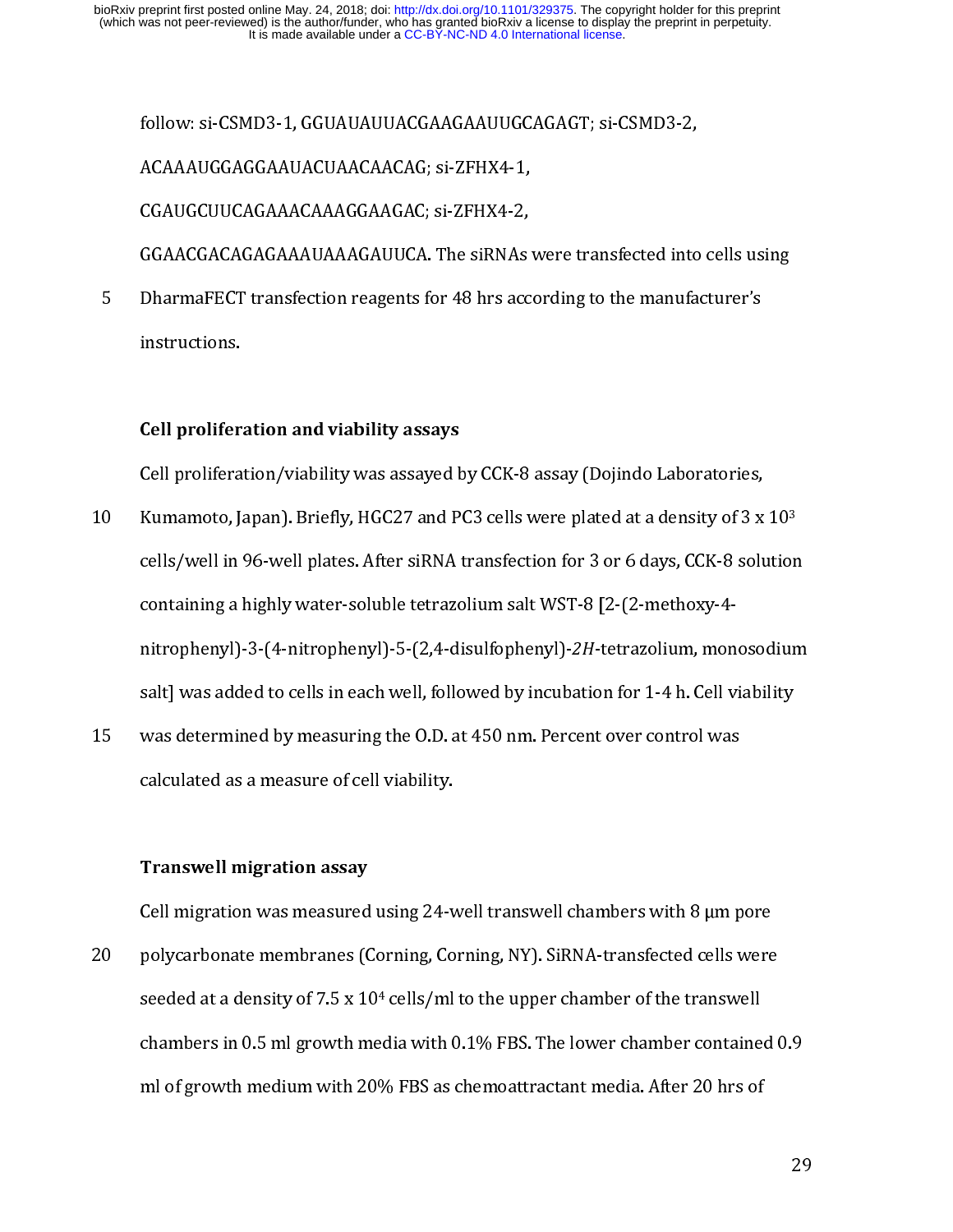with a cotton swab, the cells that had moved to the lower surface of the membrane<br>were stained with crystal violet and counted from five random fields under a light<br>microscope.<br>Apoptotic assay<br>Apoptosis was assessed by flo

5

#### **Apoptotic assay**

were stained with crystal violet and counted from five random fields under a light<br>microscope.<br>Apoptotic assay<br>Apoptosis was assessed by flow cytometry analysis of annexin V and propidium iodide<br>(PI) double stained cells u Apoptotic assay<br>Apoptosis was assessed by flow cytometry analysis of annexin V and propidium iodide<br>(PI) double stained cells using Vybrant Apoptosis Assay Kit (Thermo Fisher Scientific,<br>Carlsbad, CA). Briefly, the cells a Apoptotic as<br>Apoptosis wa<br>(PI) double st<br>Carlsbad, CA<br>labeling solut<br>flow cytomet Apoptosis was assessed by flow cytometry analysis of annexin V and propidium iodide (PI) double stained cells using Vybrant Apoptosis Assay Kit (Thermo Fisher Scientific, Carlsbad, CA). Briefly, the cells after washing with PBS were incubated in annexin V/PI

 $\overline{0}$ 10 labeling solution at room temperature for 10 min, then analyzed in the BD FACSCalibur<br>flow cytometer (Becton, Dickinson and Company, Franklin Lakes, NJ). flow cytometer (Becton, Dickinson and Company, Franklin Lakes, NJ).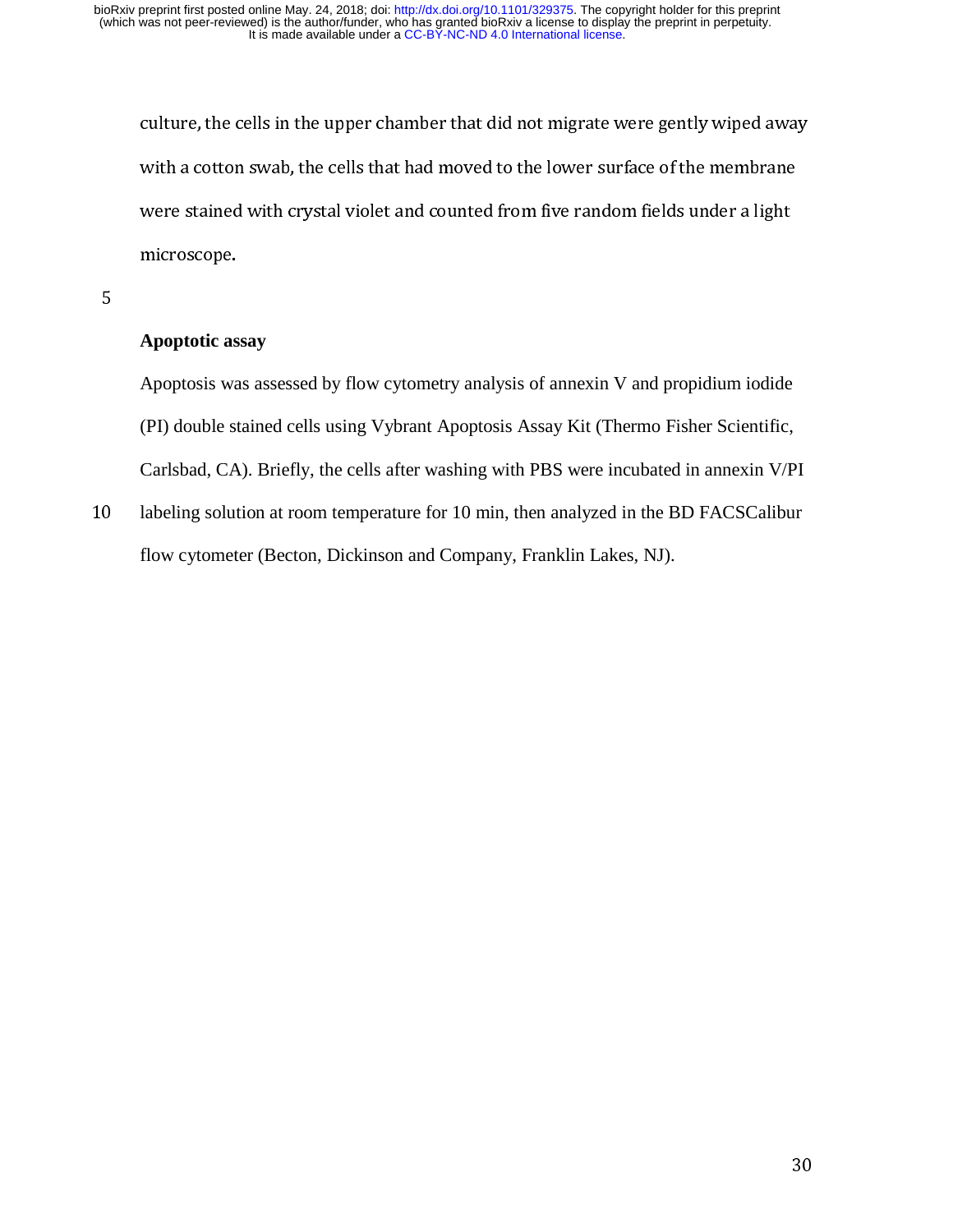#### References

- 
- $\frac{1}{2}$   $\frac{1}{2}$   $\frac{1}{2}$   $\frac{1}{2}$   $\frac{1}{2}$   $\frac{1}{2}$   $\frac{1}{2}$   $\frac{1}{2}$   $\frac{1}{2}$   $\frac{1}{2}$   $\frac{1}{2}$   $\frac{1}{2}$   $\frac{1}{2}$   $\frac{1}{2}$   $\frac{1}{2}$   $\frac{1}{2}$   $\frac{1}{2}$   $\frac{1}{2}$   $\frac{1}{2}$   $\frac{1}{2}$   $\frac{1}{2}$   $\frac{1}{2}$  1. Kandot C, McChami HD, Vandari 1, 1 C t, Niu B, Lu C, Let al. Muddonar<br>
2013;502(7471):333-9 doi 10.1038/nature12634.<br>
2. Lawrence MS, Stojanov P, Mermel CH, Robinson JT, Garraway LA, Golt<br> *et al.* Discovery and saturat **2013**;502(7471):333-9 doi 10.1038/nature12634.<br>Lawrence MS, Stojanov P, Mermel CH, Robinson JT, Garraway LA, et al. Discovery and saturation analysis of cancer genes across 21 types. Nature **2014**;505(7484):495-501 doi 1 2013;302(7471):333-9 doi 10.1030/ Jacube 12034.<br>
2. Lawrence MS, Stojanov P, Mermel CH, Robinson JT,<br> *et al.* Discovery and saturation analysis of cancer ge<br>
types. Nature 2014;505(7484):495-501 doi 10.103<br>
3. Ciriello G
	-
- -
- 
- 2. Lawrence Ms, Stojanov 1, withiner Cit, Robinson 11, Garraway Lat, entail Discovery and staturation analysis of cancer genes across 21 tumour<br>types. Nature 2014;505(7484):495-501 doi 10.1038/nature12912.<br>Ciriello G, Mil et al. Discovery and saturation analysis of cancer genes across 21 tumour<br>types. Nature 2014;505(7484):495-501 doi 10.1038/nature 12912.<br>Ciriello G, Miller ML, Aksoy BA, Senbabaoglu Y, Schultz N, Sander C. Emerg<br>andscape o types. Nature 2014;505(7404):495-501 doi 10.1038/nature12912.<br>Ciriello G, Miller ML, Aksoy BA, Senbabaoglu Y, Schultz N, Sander C. I<br>andscape of oncogenic signatures across human cancers. Nat Genet<br>2013;45(10):1127-33 doi 3. Constraining and Scape of oncogenic signatures across human cancers. Nat Genet<br>
2013;45(10):1127-33 doi 10.1038/ng.2762.<br>
4. Zack Tl, Schumacher SE, Carter SL, Cherniack AD, Saksena G, Tabak B, *et al.*<br>
Pan-cancer pat 2013;45(10):1127-33 doi 10.1038/ng.2762.<br>
4. Zack Tl, Schumacher SE, Carter SL, Cherniack AD, Saksena G, Tabak F<br>
Pan-cancer patterns of somatic copy number alteration. Nat Genet<br>
2013;45(10):1134-40 doi 10.1038/ng.2760.<br> 2013, 15(10):1127-53 doi 10.1039/ng.2762.<br>Zack Tl, Schumacher SE, Carter SL, Cherniack<br>Pan-cancer patterns of somatic copy number<br>2013;45(10):1134-40 doi 10.1038/ng.2760.<br>Stransky N, Cerami E, Schalm S, Kim JL, Lenga<br>fusio Fact Tries, Schumacher J.C., Carter J.C., Carter T. Cherniack AD, Saksena G, Tabak B, et al.<br>
Pan-cancer patterns of somatic copy number alteration. Nat Genet<br>
2013;45(10):1134-40 doi 10.1038/ng.2760.<br>
Stransky N, Cerami E **2013**;45(10):1134-40 doi 10.1038/ng.2760.<br>Stransky N, Cerami E, Schalm S, Kim JL, Lengauer C. The landscape<br>fusions in cancer. Nat Commun **2014**;5:4846 doi 10.1038/ncomms<br>Li Y, Schwab C, Ryan SL, Papaemmanuil E, Robinson 2013,45(10):1134-40 doi 10.1039/ng.2760.<br>Stransky N, Cerami E, Schalm S, Kim JL, Lenga<br>fusions in cancer. Nat Commun 2014;5:4846<br>Li Y, Schwab C, Ryan SL, Papaemmanuil E, Ro<br>Constitutional and somatic rearrangement of<br>lymph 15 5. Stransky N, Cerami E, Schalm S, Kim JL, Lengauer C. The landscape of kinase rasions in cancer. Nat Commun 2014;5:4846 doi 10.1030/ncomms5040.<br>Li Y, Schwab C, Ryan SL, Papaemmanuil E, Robinson HM, Jacobs P, *et al.*<br>Constitutional and somatic rearrangement of chromosome 21 in acute<br>10.1038/nature 1

- 
- 
- 6. Li Y, Schwab C, Nyair B.F. apachmanuil E, Nomison HM, Jacobs 1, et al.<br>
Constitutional and somatic rearrangement of chromosome 21 in acute<br>
10.1038/nature 13115.<br>
7. Maher CA, Wilson RK. Chromothripsis and human disease lymphoblastic leukaemia. Nature 2014;508(7494):98-102 doi<br>10.1038/nature13115.<br>Maher CA, Wilson RK. Chromothripsis and human disease: piecing toge<br>the shattering process. Cell 2012;148(1-2):29-32 doi<br>10.1016/j.cell.2012.01 lymphoblastic leukaemia. Nature 2014,500(7494):50-102 doi<br>10.1038/nature13115.<br>Maher CA, Wilson RK. Chromothripsis and human disease: piec<br>the shattering process. Cell 2012;148(1-2):29-32 doi<br>10.1016/j.cell.2012.01.006.<br>Da 7. Maher CA, Wilson RK. C<br>the shattering process.<br>10.1016/j.cell.2012.01.<br>8. Dawson MA, Kouzaride:<br>Cell 2012;150(1):12-27<br>9. Feinberg AP, Koldobski<br>and mediators in cance:<br>2016;17(5):284-99 doi<br>10. Jones PA, Baylin SB. Th the shattering process. Cell 2012;148(1-2):29-32 doi<br>
10.1016/j.cell.2012.01.006.<br>
8. Dawson MA, Kouzarides T. Cancer epigenetics: from mechanism to therapy.<br>
Cell 2012;150(1):12-27 doi 10.1016/j.cell.2012.06.013.<br>
9. Fei
	-
	- -
- the shattering process. Cen 2012, 1+0(1-2):29-52 dof<br>10.1016/j.cell.2012.01.006.<br>Dawson MA, Kouzarides T. Cancer epigenetics: from n<br>Cell 2012;150(1):12-27 doi 10.1016/j.cell.2012.06.01<br>Feinberg AP, Koldobskiy MA, Gondor Dawson MA, Kouzarides T. C<br>Cell 2012;150(1):12-27 doi<br>Feinberg AP, Koldobskiy MA<br>and mediators in cancer aeti<br>2016;17(5):284-99 doi 10.1<br>Jones PA, Baylin SB. The fun<br>Nature reviews Genetics 200<br>Hanahan D, Weinberg RA. H.<br>2 Cell 2012;150(1):12-27 doi 10.1016/j.cell.2012.06.013.<br>
9. Feinberg AP, Koldobskiy MA, Gondor A. Epigenetic modulators, modifiers<br>
and mediators in cancer aetiology and progression. Nat Rev Genet<br>
2016;17(5):284-99 doi 10 25 Cen 2012;150(1):12-27 doi 10.1016/j.cell.2012.00.013.<br>
2016;1716(1):12-27 doi 10.1016/j.cell.2012.00.013.<br>
2016;17(5):284-99 doi 10.1038/nrg.2016.13.<br>
10. Jones PA, Baylin BB. The fundamental role of epigenetic modus<br>
2 and mediators in cancer aetiology and progression. Nat Rev Genet<br> **2016**;17(5):284-99 doi 10.1038/nrg.2016.13.<br>
10. Jones PA, Baylin SB. The fundamental role of epigenetic events in cancer.<br>
Nature reviews Genetics **2002 2016**;17(5):284-99 doi 10.1038/nrg.2016.13.<br>Jones PA, Baylin SB. The fundamental role of epigenetic events in c<br>Nature reviews Genetics **2002**;3(6):415-28 doi 10.1038/nrg816.<br>Hanahan D, Weinberg RA. Hallmarks of cancer: 2010,17(5):264-99 doi 10.1030/mg.2010.13.<br>Jones PA, Baylin SB. The fundamental role of ep<br>Nature reviews Genetics 2002;3(6):415-28 do<br>Hanahan D, Weinberg RA. Hallmarks of cancer:<br>2011;144(5):646-74 doi 10.1016/j.cell.2011. Nature reviews Genetics 2002;3(6):415-28 doi 10.1038/nrg816.<br>
11. Hanahan D, Weinberg RA. Hallmarks of cancer: the next generation. Cell<br>
2011;144(5):646-74 doi 10.1016/j.cell.2011.02.013.<br>
12. Rubio-Perez C, Tamborero D, 30 Nature Teviews Genetics 2002;1,113-25-20 doi 10.1016/i.eell.2011.02.013.<br>
11. Hanahan D, Weinberg RA. Hallmarks of cancer: the next generatio<br>
2011;144(5):646-74 doi 10.1016/j.cell.2011.02.013.<br>
12. Rubio-Perez C, Tambo **2011;**144(5):646-74 doi 10.1016/j.cell.2011.02.013.<br>
12. Rubio-Perez C, Tamborero D, Schroeder MP, Antolin AA, Deu-Pons J, Perez Llamas C, et al. In silico prescription of anticancer drugs to cohorts of 28 tumor types re 2011;144(5):040-74 doi 10.10107);cen.2011.02.015.<br>Rubio-Perez C, Tamborero D, Schroeder MP, Antolin *f*<br>Llamas C, *et al.* In silico prescription of anticancer dru<br>tumor types reveals targeting opportunities. Cancer C<br>doi
	-
- 
- Lamas C, et al. In sinco prescription of anticancer drugs to conorts of 20<br>tumor types reveals targeting opportunities. Cancer Cell 2015;27(3):382<br>doi 10.1016/j.ccell.2015.02.007.<br>Biankin AV, Piantadosi S, Hollingsworth S 353 tumor types reveals targeting opportunities. cancer Cell 2015;27(3):302-96<br>doi 10.1016/j.ccell.2015.02.007.<br>13. Biankin AV, Piantadosi S, Hollingsworth SJ. Patient-centric trials for<br>therapeutic development in precisi Biankin AV, Piantadosi S, Holling<br>therapeutic development in prec<br>**2015**;526(7573):361-70 doi 10.1<br>Garraway LA, Verweij J, Ballman<br>Oncol **2013**;31(15):1803-5 doi 1<br>Dees ND, Zhang Q, Kandoth C, We<br>MuSiC: identifying mutatio therapeutic development in precision oncology. Nature<br>
2015;526(7573):361-70 doi 10.1038/nature 15819.<br>
Garraway LA, Verweij J, Ballman KV. Precision oncology: an overviev<br>
Oncol 2013;31(15):1803-5 doi 10.1200/JCO.2013.49. **2015**;526(7573):361-70 doi 10.1038/nature15819.<br>Garraway LA, Verweij J, Ballman KV. Precision oncology<br>Oncol **2013**;31(15):1803-5 doi 10.1200/JCO.2013.49.4?<br>Dees ND, Zhang Q, Kandoth C, Wendl MC, Schierding W,<br>MuSiC: ide 2013,326(7373):361-70 doi 10.10350/hatde15817.<br>Garraway LA, Verweij J, Ballman KV. Precision oncolo<br>Oncol 2013;31(15):1803-5 doi 10.1200/JCO.2013.49<br>Dees ND, Zhang Q, Kandoth C, Wendl MC, Schierding<br>MuSiC: identifying muta 9 15. Dees ND, Zhang Q, Kandoth C, Wendl MC, Schierding W, Koboldt DC, *et al.*<br>MuSiC: identifying mutational significance in cancer genomes. Genome Res<br>**2012**;22(8):1589-98 doi 10.1101/gr.134635.111. Oncor 2013;31(15):1803-5 doi 10.12007JCO.2013.49.4799.<br>Dees ND, Zhang Q, Kandoth C, Wendl MC, Schierding W, Kob<br>MuSiC: identifying mutational significance in cancer genome<br>2012;22(8):1589-98 doi 10.1101/gr.134635.111. 15. Dees ND, Zhang Q, Kandoth C, Wendl Mc, Schlerung W, Koboldt DC, et al.<br>MuSiC: identifying mutational significance in cancer genomes. Genome Re<br>**2012**;22(8):1589-98 doi 10.1101/gr.134635.111. 2012;22(8):1589-98 doi 10.1101/gr.134635.111. 2012;22(8):1589-98 doi 10.1101/gr.134635.111.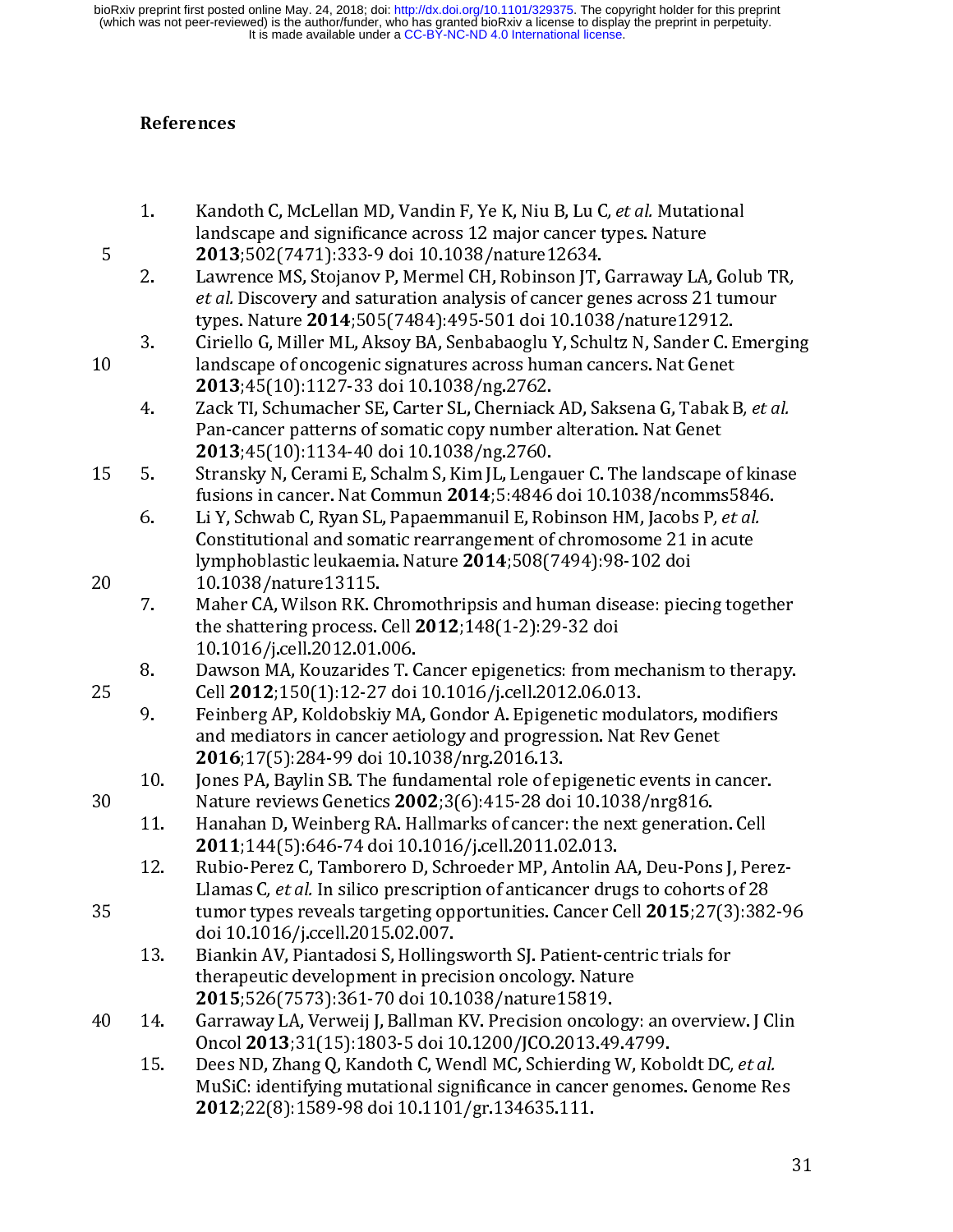- 
- -
- 16. Lawrence Ms, Stojanov 11, Folak P, Kryukov GV, Ebuassis K, Sivachenko A, et<br>
d. Mutational heterogeneity in cancer and the search for new cancer-<br>
associated genes. Nature 2013;499(7457):214-8 doi 10.1038/nature 12213 associated genes. Nature 2013;499(7457):214-8 doi 10.1038/nature<br>Djotsa Nono ABD, Chen K, Liu X. Comutational prediction of genetic d<br>cancer. eLS 2016 doi 10.1002/9780470015902.a0025331.<br>Adzhubei I, Jordan DM, Sunyaev SR. associated genes. Nature 2013, T+7-7, Harmond prediction of genetic drivers in Djotsa Nono ABD, Chen K, Liu X. Comutational prediction of genetic drivers in cancer. eLS 2016 doi 10.1002/9780470015902.a0025331.<br>Adzhubei I, 21. Gonzalez-Perez A, Lopez-Bigas N. Functional impact bias reveals cancer<br>
2016. Adzhubei I, Jordan DM, Sunyaev SR. Predicting functional effect of human<br>
missense mutations using PolyPhen-2. Curr Protoc Hum Genet 2013; C 28 cancer. eLS 2010 dof 10.1002/97700119902. Curre Protoco Hum Gemissense mutations using PolyPhen-2. Curr Protoc Hum Ger<br>7:Unit7 20 doi 10.1002/0471142905.hg0720s76.<br>19. Carter H, Chen S, Isik L, Tyekucheva S, Velculescu missense mutations using PolyPhen-2. Curr Protoc Hum Genet 2013;Chap<br>
7:Unit7 20 doi 10.1002/0471142905.hg0720s76.<br>
19. Carter H, Chen S, Isik L, Tyekucheva S, Velculescu VE, Kinzler KW, *et al.*<br>
Cancer-specific high-thro missense mutations using Polyvime-Palman (2012)<br>T.Unit7 20 doi 10.1002/0471142905.hg0720576.<br>Carter H, Chen S, Isik L, Tyekucheva S, Velculescu VE, Kinzler KW, *et al.*<br>Cancer-specific high-throughput annotation of somatic Carter H, Chen S, Isik L, Tyekucheva S, Velculescu V<br>Cancer-specific high-throughput annotation of son<br>computational prediction of driver missense muta<br>2009;69(16):6660-7 doi 10.1158/0008-5472.CAN<br>Reva B, Antipin Y, Sander 19. Carter H, Chern 3, Isik L, Tyekucheva S, Vecluescu VE, Kinzler Kw, et al.<br>
Cancer-specific high-throughput annotation of somatic mutations:<br>
computational prediction of driver missense mutations. Cancer Res<br>
2009:69(1
	-
	-
	-
- 11 Computational prediction of driver missense mutations. Cancer Resection 2009;69(16):6660-7 doi 10.1158/0008-5472.CAN-09-1133.<br>
20. Reva B, Antipin Y, Sander C. Predicting the functional impact of promutations: applicati 2009;69(16):6660-7 doi 10.1158/0008-5472.CAN-09-1133.<br>Reva B, Antipin Y, Sander C. Predicting the functional impact of prot<br>mutations: application to cancer genomics. Nucleic Acids Res<br>2011;39(17):e118 doi 10.1093/nar/gkr 2009;69(10):0669-7 dof 10.1158/0008-9472.CAN-09-1133.<br>Reva B, Antipin Y, Sander C. Predicting the functional impact omutations: application to cancer genomics. Nucleic Acids Res<br>2011;39(17):e118 doi 10.1093/nar/gkr407.<br>Gon mutations: application to cancer genomics. Nucleic Acids Res<br>
2011;39(17):e118 doi 10.1093/nar/gkr407.<br>
21. Gonzalez-Perez A, Lopez-Bigas N. Functional impact bias reveals cancer<br>
drivers. Nucleic Acids Res 2012;40(21):e1 **2011**;39(17):e118 doi 10.1093/nar/gkr407.<br>
Gonzalez-Perez A, Lopez-Bigas N. Functional impact bias reve<br>
drivers. Nucleic Acids Res 2012;40(21):e169 doi 10.1093/na<br>
Niu B, Scott AD, Sengupta S, Bailey MH, Batra P, Ning J 2011;39(17):e118 doi 10.1093/nar/gki1407.<br>
21. Gonzalez-Perez A, Lopez-Bigas N. Functional i<br>
drivers. Nucleic Acids Res 2012;40(21):e169<br>
22. Niu B, Scott AD, Sengupta S, Bailey MH, Batra<br>
structure-guided discovery of fu 22. divers. Nucleic Acids Res 2012;40(21):e169 doi 10.1093/nar/gks743.<br>
22. Niu B, Scott AD, Sengupta S, Bailey MH, Batra P, Ning J, *et al.* Protein-<br>
structure-guided discovery of functional mutations across 19 cancer ty drivers. Nucleic Acids Res 2012;40(21):e109 dof 10.1093/nar/gks743.<br>Niu B, Scott AD, Sengupta S, Bailey MH, Batra P, Ning J, et al. Protein-<br>structure-guided discovery of functional mutations across 19 cancer typ<br>Nat Genet 22. Niu B, Scott AD, Sengupta S, Bailey MH, Batra 1, Ning J, et al. 110eem-<br>structure-guided discovery of functional mutations across 19 cancer<br>Nat Genet 2016;48(8):827-37 doi 10.1038/ng.3586.<br>Bertrand D, Chng KR, Sherbaf Nat Genet 2016;48(8):827-37 doi 10.1038/ng.3586.<br>Bertrand D, Chng KR, Sherbaf FG, Kiesel A, Chia BK, Sia YY, *et al.* Patient-<br>specific driver gene prediction and risk assessment through integrated<br>network analysis of canc 20 Nat deflet 2010;+0(0j.027-37 doi 10.1030/ng.3586.<br>
23. Bertrand D, Chng KR, Sherbaf FG, Kiesel A, Chia BK, Si<br>
5 specific driver gene prediction and risk assessment the<br>
network analysis of cancer onics profiles. Nuclei
- 
- 23. Bertrand D, cump Riv, Snetter of, Kuestri, Chia BK, Saksena through integrated<br>specific driver gene prediction and risk assessment through integrated<br>network analysis of cancer omics profiles. Nucleic Acids Res 2015;4 network analysis of cancer omics profiles. Nucleic Acids Res 2015;43(7<br>doi 10.1093/nar/gku1393.<br>Hou JP, Ma J. DawnRank: discovering personalized driver genes in cance<br>Genome Med 2014;6(7):56 doi 10.1186/s13073-014-0056-8.<br> network analysis of cancer omics promes. Nucleic Acids Res 2013, +3(7): e++<br>
Hou JP, Ma J. DawnRank: discovering personalized driver genes in cancer.<br>
Genome Med 2014;6(7):56 doi 10.1186/s13073-014-0056-8.<br>
Bashashati A, H
	-
- Hou JP, Ma J. DawnRank: dis<br>Genome Med 2014;6(7):56<br>Bashashati A, Haffari G, Ding<br>uncovering the impact of so<br>networks in cancer. Genome<br>13-12-r124.<br>Zack TI, Schumacher SE, Car<br>Pan-cancer patterns of som.<br>2013;45(10):1134 25. Comme Med 2014;6(7):56 doi 10.1186/s13073-014-0056-8.<br>
25. Bashashati A, Haffari G, Ding J, Ha G, Lui K, Rosner J, et al. Driver Net:<br>
uncovering the impact of somatic driver mutations on transcriptional<br>
networks in c denome med 2014;0(7):56 doi 10.1100/815073-014-0050-6.<br>Bashashati A, Haffari G, Ding J, Ha G, Lui K, Rosner J, *et al.* Drive<br>uncovering the impact of somatic driver mutations on transcri-<br>networks in cancer. Genome Biol 2 25. Bashashata A, Haffari G, Ding J, Ha G, Lui K, Rosner J, et al. DriverRet.<br>
uncovering the impact of somatic driver mutations on transcriptiona<br>
networks in cancer. Genome Biol 2012;13(12):R124 doi 10.1186/gb<br>
13-12-r12 networks in cancer. Genome Biol 2012;13(12):R124 doi 10.1186/gb-:<br>13-12-r124.<br>Zack TI, Schumacher SE, Carter SL, Cherniack AD, Saksena G, Tabak B,<br>Pan-cancer patterns of somatic copy number alteration. Nat Genet<br>2013;45(10 networks in cancer. Genome Biol 2012, 15(12):R124 doi 10.1160/gb-2012-<br>13-12-r124.<br>Zack Tl, Schumacher SE, Carter SL, Cherniack AD, Saksena G, Tabak B, *et al.*<br>Pan-cancer patterns of somatic copy number alteration. Nat Ge 26. Zack TI, Schu<br>
Pan-cancer p<br>
2013;45(10)<br>
27. Mermel CH, 9<br>
61STIC2.0 fac<br>
focal somatic<br>
2011;12(4):<br>
28. Pearl J. Causa<br>
Press; 2009<br>
40 29. Glymour C, C<br>
MA: MIT Pre<br>
30. Visweswarai<br>
patient-spec<br>
2010:43(5): 26. Zack Tr, Schumacher 31, carter 31, carter 12, carter atteration. Nat Genet<br>
26. Zack T., Schumacher St, Schumacher alteration. Nat Genet<br>
2013;45(10):1134-40 doi 10.1038/ng.2760.<br>
27. Mermel CH, Schumacher SE, Hill B, **2013**;45(10):1134-40 doi 10.1038/ng.2760.<br>Mermel CH, Schumacher SE, Hill B, Meyerson ML, Beroukhim R, Ge<br>GISTIC2.0 facilitates sensitive and confident localization of the targ<br>focal somatic copy-number alteration in huma 2013,45(10):1134-40 doi 10.10307/ng.2760.<br>Mermel CH, Schumacher SE, Hill B, Meyerson<br>GISTIC2.0 facilitates sensitive and confident l<br>focal somatic copy-number alteration in hum<br>**2011**;12(4):R41 doi 10.1186/gb-2011-12-4-1<br>P GISTIC2.0 facilitates sensitive and confident localization of the targets of ocal somatic copy-number alteration in human cancers. Genome Biol **2011**;12(4):R41 doi 10.1186/gb-2011-12-4-r41.<br>
28. Pearl J. Causality: Models,
	-
- 
- 35 Focal somatic copy-number alteration in human cancers. Genome Biol<br>
2011;12(4):R41 doi 10.1186/gb-2011-12-4-r41.<br>
28. Pearl J. Causality: Models, Reasoning and Inference. Cambridge Universit<br>
Press; 2009.<br>
40 29. Glymou 2011;12(4):R41 doi 10.1186/gb-2011-12-4-r41.<br>Pearl J. Causality: Models, Reasoning and Inference. Cambridge Univer<br>Press; 2009.<br>Glymour C, Cooper G. Computation, Causation, and Discovery. Cambric<br>MA: MIT Press; 1999.<br>Viswe 2011, 12(4): N+1 doi 10.1100/gb-2011-12-4-141.<br>Pearl J. Causality: Models, Reasoning and Inferenc<br>Press; 2009.<br>Glymour C, Cooper G. Computation, Causation, an<br>MA: MIT Press; 1999.<br>Visweswaran S, Angus DC, Hsieh M, Weissfel Press; 2009.<br>
29. Glymour C, Cooper G. Computation, Causation, and Discovery. Cambridge,<br>
MA: MIT Press; 1999.<br>
201. Visweswaran S, Angus DC, Hsieh M, Weissfeld L, Yealy D, Cooper GF. Learn<br>
2010;43(5):669-85 doi 10.1016/j **Clymour C, C**<br>MA: MIT Pres<br>Visweswarar<br>patient-speci<br>**2010**;43(5): MA: MIT Press, 1999.<br>
30. Visweswaran S, Angus DC, Hsieh M, Weissfeld L, Yealy D, Cooper GF. Learn<br>
patient-specific predictive models from clinical data. J Biomed Inform<br>
2010;43(5):669-85 doi 10.1016/j.jbi.2010.04.009. Visweswaran S, Angus<br>Visweswaran S, Angus<br>patient-specific predic<br>2010;43(5):669-85 de patient-specific predictive models from clinical data. J Biomed Inform<br>
2010;43(5):669-85 doi 10.1016/j.jbi.2010.04.009.<br>
32 2010;43(5):669-85 doi 10.1016/j.jbi.2010.04.009.<br> $\frac{1}{2}$ 2010;43(5):669-85 doi 10.1016/j.jbi.2010.04.009.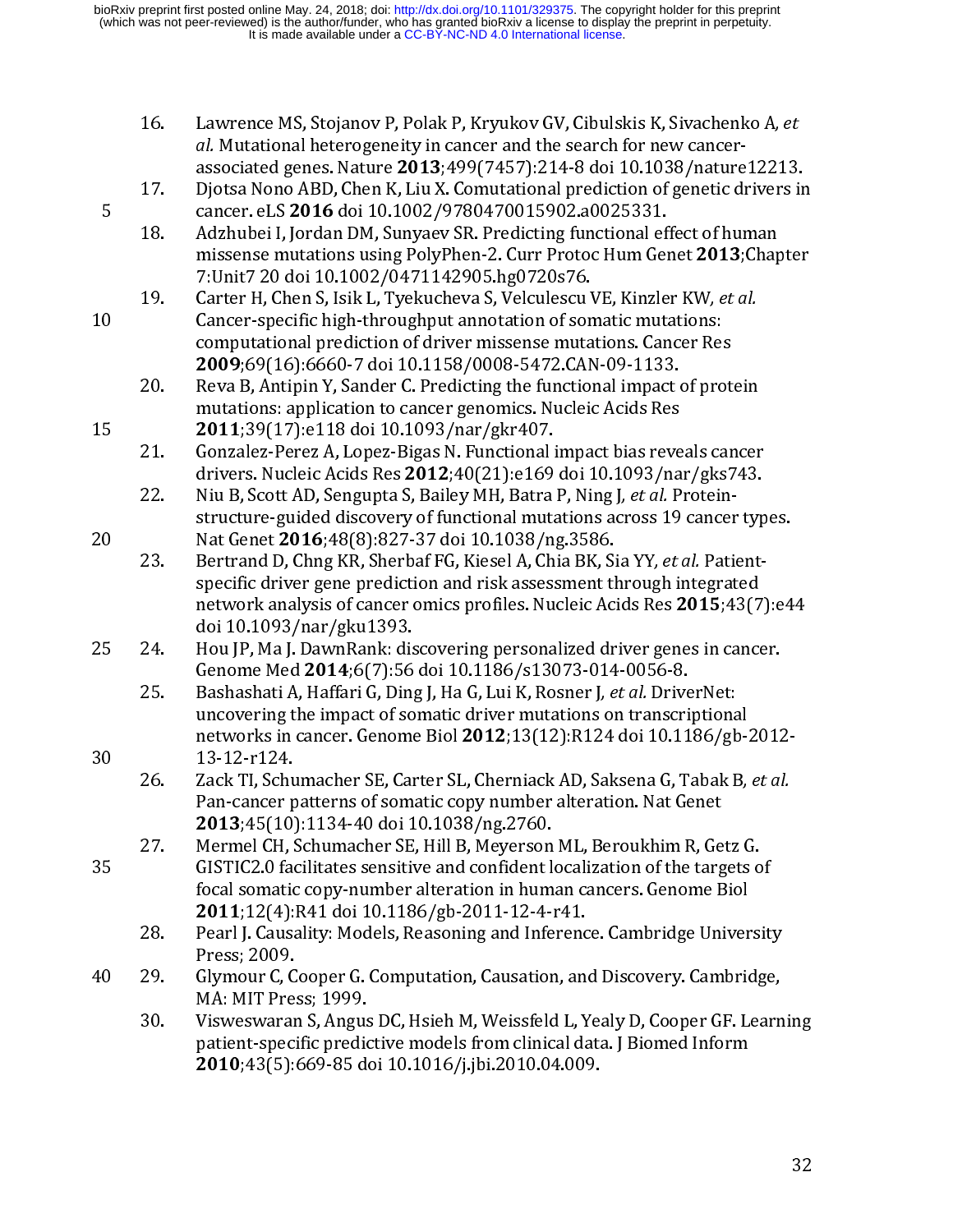|    | 31. | Cooper G, Cai C, Lu X. Tumor-specific Causal Inference (TCI): A Bayesian<br>Method for Identifying Causative Genome Alterations within Individual<br>Tumors bioRxiv 2017.                                                                |
|----|-----|------------------------------------------------------------------------------------------------------------------------------------------------------------------------------------------------------------------------------------------|
| 5  | 32. | Ciriello G, Cerami E, Sander C, Schultz N. Mutual exclusivity analysis identifies<br>oncogenic network modules. Genome research 2012;22(2):398-406 doi<br>10.1101/gr.125567.111.                                                         |
|    | 33. | Lu S, Lu KN, Cheng SY, Hu B, Ma X, Nystrom N, et al. Identifying Driver<br>Genomic Alterations in Cancers by Searching Minimum-Weight, Mutually<br>Exclusive Sets. PLoS Comput Biol 2015;11(8):e1004257 doi                              |
| 10 | 34. | 10.1371/journal.pcbi.1004257.<br>Vandin F, Upfal E, Raphael BJ. De novo discovery of mutated driver pathways<br>in cancer. Genome Res 2012;22(2):375-85 doi 10.1101/gr.120477.111.                                                       |
| 15 | 35. | Heckerman D, Geiger D, Chickering DM. Learning bayesian networks: The<br>combination of knowledge and statistical data. Machine learning                                                                                                 |
|    | 36. | 1995;20(3):197-243.<br>Montes M, Nielsen MM, Maglieri G, Jacobsen A, Hojfeldt J, Agrawal-Singh S, et<br>al. The lncRNA MIR31HG regulates p16(INK4A) expression to modulate<br>senescence. Nat Commun 2015;6:6967 doi 10.1038/ncomms7967. |
| 20 | 37. | Shih JW, Chiang WF, Wu ATH, Wu MH, Wang LY, Yu YL, et al. Long noncoding<br>RNA LncHIFCAR/MIR31HG is a HIF-1alpha co-activator driving oral cancer<br>progression. Nat Commun 2017;8:15874 doi 10.1038/ncomms15874.                      |
|    | 38  | Kumar B, Khaleghzadegan S, Mears B, Hatano K, Kudrolli TA, Chowdhury WH,<br>et al. Identification of miR-30b-3p and miR-30d-5p as direct regulators of<br>androgen receptor signaling in prostate cancer by complementary functional     |
| 25 |     | microRNA library screening. Oncotarget 2016;7(45):72593-607 doi<br>10.18632/oncotarget.12241.                                                                                                                                            |
|    | 39. | Tseng YY, Moriarity BS, Gong W, Akiyama R, Tiwari A, Kawakami H, et al.<br>PVT1 dependence in cancer with MYC copy-number increase. Nature<br>2014;512(7512):82-6 doi 10.1038/nature13311.                                               |
| 30 | 40. | Hofree M, Shen JP, Carter H, Gross A, Ideker T. Network-based stratification<br>of tumor mutations. Nature methods 2013;10(11):1108-15 doi<br>10.1038/nmeth.2651                                                                         |
| 35 | 41. | Chudnovsky Y, Kim D, Zheng S, Whyte WA, Bansal M, Bray MA, et al. ZFHX4<br>interacts with the NuRD core member CHD4 and regulates the glioblastoma<br>tumor-initiating cell state. Cell reports 2014;6(2):313-24 doi                     |
|    | 42. | 10.1016/j.celrep.2013.12.032.<br>Liu CX, Li Y, Obermoeller-McCormick LM, Schwartz AL, Bu G. The putative<br>tumor suppressor LRP1B, a novel member of the low density lipoprotein                                                        |
| 40 |     | (LDL) receptor family, exhibits both overlapping and distinct properties with<br>the LDL receptor-related protein. J Biol Chem 2001;276(31):28889-96 doi<br>10.1074/jbc M102727200.                                                      |
|    | 43. | Hart JR, Zhang Y, Liao L, Ueno L, Du L, Jonkers M, et al. The butterfly effect in<br>cancer: a single base mutation can remodel the cell. Proceedings of the<br>National Academy of Sciences of the United States of America             |
| 45 | 44. | 2015;112(4):1131-6 doi 10.1073/pnas.1424012112.<br>Weinberg RA. The Biology of Cancer. Garland Science; 2013.                                                                                                                            |
|    |     | 33                                                                                                                                                                                                                                       |
|    |     |                                                                                                                                                                                                                                          |
|    |     |                                                                                                                                                                                                                                          |
|    |     |                                                                                                                                                                                                                                          |
|    |     |                                                                                                                                                                                                                                          |
|    |     |                                                                                                                                                                                                                                          |

2015;112(4):1151-0 doi 10.1073/phas.1424012112.<br>44. Weinberg RA. The Biology of Cancer. Garland Science;  $\frac{4}{\sqrt{2}}$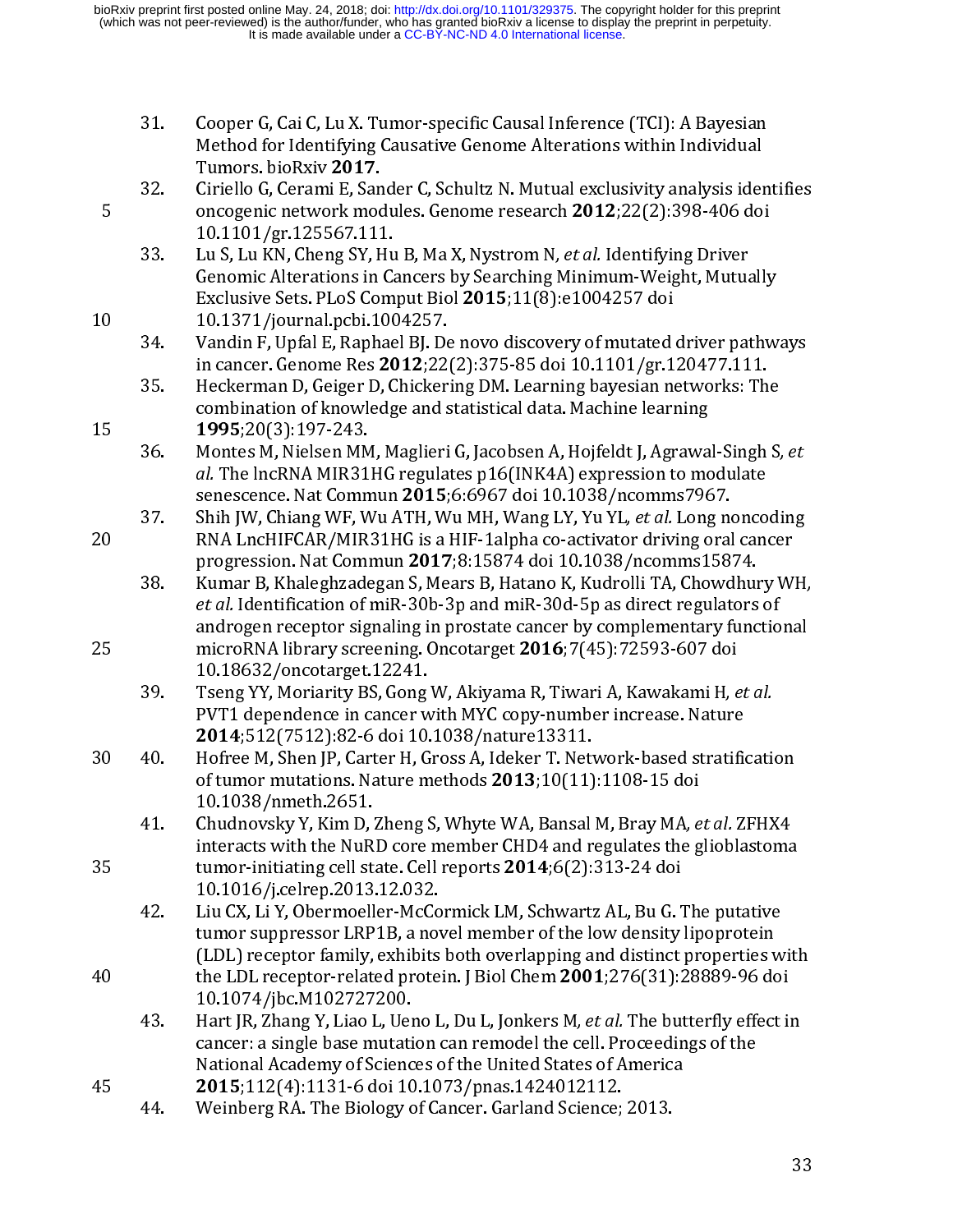| 45. | Thomas-Chollier M, Hufton A, Heinig M, O'Keeffe S, Masri NE, Roider HG, et al. |
|-----|--------------------------------------------------------------------------------|
|     | Transcription factor binding predictions using TRAP for the analysis of ChIP-  |
|     | seq data and regulatory SNPs. Nat Protoc 2011;6(12):1860-9 doi                 |
|     | 10.1038/nprot 2011.409                                                         |

- 45. Thomas-Chollier M, Hufton A, Heinig M, O'Keeffe S, Masri NE, Roider HG, *et al.*<br>
Transcription factor binding predictions using TRAP for the analysis of ChIP-<br>
seq data and regulatory SNPs. Nat Protoc 2011;6(12):1860 seq data and regulatory SNPs. Nat Protoc 2011;0(12):1860-9 dof<br>10.1038/nprot.2011.409.<br>Lustgarten JL, Balasubramanian JB, Visweswaran S, Gopalakrishna<br>Learning Parsimonious Classification Rules from Gene Expression<br>Bayesia Eustgarten JL, Balasubram<br>Learning Parsimonious Cla<br>Bayesian Networks with L<br>10.3390/data2010005.<br>Meissl K, Macho-Maschler<br>STAT1 in solid tumours. C<br>10.1016/j.cyto.2015.11.01<br>Lin J, Myers AL, Wang Z, N<br>Osteopontin (OPN/SPP 5
	- -
		-
- De Marco P, Romeo E, Vivacqua A, Malaguarnera R, Abonante S, Romeo F, et Learning Parsimonious Classification Rules from Gene Expression Data<br>
Bayesian Networks with Local Structure. Data (Basel) 2017;2(1) doi<br>
10.3390/data2010005.<br>
47. Meissl K, Macho-Maschler S, Muller M, Strobl B. The good a Bayesian Networks with Local Structure. Data (Basel) 2017;2(1) doi<br>10.3390/data2010005.<br>Meissl K, Macho-Maschler S, Muller M, Strobl B. The good and the bad faces of<br>STAT1 in solid tumours. Cytokine 2017;89:12-20 doi<br>10.10 Bayesian Networks with Local Structure. Data (basel) 2017, 2(1) doi<br>10.3390/data2010005.<br>Meissl K, Macho-Maschler S, Muller M, Strobl B. The good and the bad<br>STAT1 in solid tumours. Cytokine 2017;89:12-20 doi<br>10.1016/j.cyt Meissl K, Macho-Maschl<br>STAT1 in solid tumours<br>10.1016/j.cyto.2015.11<br>Lin J, Myers AL, Wang Z,<br>Osteopontin (OPN/SPP?<br>and dissemination in ess<br>2015;6(26):22239-57 d<br>De Marco P, Romeo E, V<br>*al*. GPER1 is regulated b<br>fibroblas STAT1 in solid tumours. Cytokine 2017;89:12-20 doi<br>
10.1016/j.cyto.2015.11.011.<br>
48. Lin J, Myers AL, Wang Z, Nancarrow DJ, Ferrer-Torres D, Handlogten A, *et al.*<br>
0steopontin (OPN/SPP1) isoforms collectively enhance tum 10.1016/j.cyto.2015.11.011.<br>
10.1016/j.cyto.2015.11.011.<br>
2017.03.12-20 doi<br>
10.1016/j.cyto.2015.11.011.<br>
48. Lin J, Myers AL, Wang Z, Nancarrow DJ, Ferrer-Torres<br>
0steopontin (OPN/SPP1) isoforms collectively enhand<br>
and d Lin J, Myers AL, Wang Z, Nano<br>
Lin J, Myers AL, Wang Z, Nano<br>
Osteopontin (OPN/SPP1) iso<br>
and dissemination in esopha;<br> **2015**;6(26):22239-57 doi 10<br>
De Marco P, Romeo E, Vivacq<br> *al*. GPER1 is regulated by insi<br>
fibroblas 48. Lin J, Myers AL, Wang Z, Nancarrow DJ, Ferrer-Torres D, Handlogten A, et al.<br>
0186epontin (OPN/SPP1) isoforms collectively enhance tumor cell invasion<br>
and dissemination in esophageal adenocarcinoma. Oncotarget<br>
2015; and dissemination in esophageal adenocarcinoma. Oncotarget<br> **2015**;6(26):22239-57 doi 10.18632/oncotarget.4161.<br>
De Marco P, Romeo E, Vivacqua A, Malaguarnera R, Abonante S, Romeo F*, et*<br> *al.* GPER1 is regulated by insul **2015**;6(26):22239-57 doi 10.18632/oncotarget.4161.<br>De Marco P, Romeo E, Vivacqua A, Malaguarnera R, Abonante S<br>*al.* GPER1 is regulated by insulin in cancer cells and cancer-ass<br>fibroblasts. Endocr Relat Cancer **2014**;21 2015;6(26):22239-57 doi 10.10032/oncotarget.4161.<br>
19 De Marco P, Romeo E, Vivacqua A, Malaguarnera R, Abc<br> *al.* GPER1 is regulated by insulin in cancer cells and can<br>
fibroblasts. Endocr Relat Cancer 2014;21(5):739-53 d 49. Be ward of , Nomeo E, Wacqua A, Manguariera R, Abonante S, Nomeo F, et<br>
d. GPER1 is regulated by insulin in cancer cells and cancer-associated<br>
fibroblasts. Endocr Relat Cancer 2014;21[5]:739-53 doi 10.1530/ERC-14-<br>
02
- fibroblasts. Endocr Relat Cancer 2014;21(5):739-53 doi 10.1530/ERC-14-0245.<br>Magge D, Guo ZS, O'Malley ME, Francis L, Ravindranathan R, Bartlett DL.<br>Inhibitors of C5 complement enhance vaccinia virus oncolysis. Cancer Gene<br>
	-
- 
- al. GFLKT is regulated by insulin in cancer cells and cancer-associated<br>fibroblasts. Endocr Relat Cancer 2014;21(5):739-53 doi 10.1530/ERC<br>0245.<br>Magge D, Guo ZS, O'Malley ME, Francis L, Ravindranathan R, Bartlett D<br>Inhibit Magge<br>Inhibi<br>Ther 2<br>Willer<br>Genet<br>Dyson<br>2016;<br>Bykov<br>efficie<br>10.10:<br>Aubre<br>apopt<br>Cell De
- 20 50. Magge D, Guo ZS, O'Malley ME, Francis L, Ravindranathan R, Bartlett DL.<br>
Inhibitors of C5 complement enhance vaccinia virus oncolysis. Cancer Ge<br>
Ther **2013**;20(6):342-50 doi 10.1038/cgt.2013.26.<br>
51. Willert K, Nu Ther 2013;20(6):342-50 doi 10.1038/cgt.2013.26.<br>
Willert K, Nusse R. Beta-catenin: a key mediator of Wnt signaling. Curr Opin<br>
Genet Dev 1998;8(1):95-102.<br>
Dyson NJ. RB1: a prototype tumor suppressor and an enigma. Genes
- Ther 2013,20(0j.542-50 dof 10.1039/cgt.2013.26.<br>Willert K, Nusse R. Beta-catenin: a key mediator of V<br>Genet Dev 1998;8(1):95-102.<br>Dyson NJ. RB1: a prototype tumor suppressor and a<br>2016;30(13):1492-502 doi 10.1101/gad.28214 52. Dyson NJ. RB1: a prototype tumor suppressor and an enigma. Genes Dev<br> **2016**;30(13):1492-502 doi 10.1101/gad.282145.116.<br>
53. Bykov VJN, Eriksson SE, Bianchi J, Wiman KG. Targeting mutant p53 for<br>
efficient cancer the denet Dev 1998;0(1):95-102.<br>Dyson NJ. RB1: a prototype turn<br>2016;30(13):1492-502 doi 10<br>Bykov VJN, Eriksson SE, Bianc!<br>efficient cancer therapy. Nat R<br>10.1038/nrc.2017.109.<br>Aubrey BJ, Kelly GL, Janic A, He<br>apoptosis and ho 2016;30(13):1492-502 doi 10.1101/gad.282145.116.<br>
2016;30(13):1492-502 doi 10.1101/gad.282145.116.<br>
53. Bykov VJN, Eriksson SE, Bianchi J, Wiman KG. Targeting mutant p53 for<br>
efficient cancer therapy. Nat Rev Cancer 2018; 2010,30(13):1492-302 doi 10.1101/gad.202143.110.<br>Bykov VJN, Eriksson SE, Bianchi J, Wiman KG. Targeting<br>efficient cancer therapy. Nat Rev Cancer 2018;18(2):8<sup>4</sup><br>10.1038/nrc.2017.109.<br>Aubrey BJ, Kelly GL, Janic A, Herold MJ efficient cancer therapy. Nat Rev Cancer 2018;18(2):89-102 doi<br>
10.1038/nrc.2017.109.<br>
Aubrey BJ, Kelly GL, Janic A, Herold MJ, Strasser A. How does p53 induce<br>
apoptosis and how does this relate to p53 -mediated tumour s emetent cancer therapy. Nat Rev Cancer 2018, 10(2):09-102 dof<br>10.1038/nrc.2017.109.<br>Aubrey BJ, Kelly GL, Janic A, Herold MJ, Strasser A. How does p53<br>apoptosis and how does this relate to p53-mediated tumour supp<br>Cell Deat Aubrey BJ, Kelly GL, Jani<br>Aubrey BJ, Kelly GL, Jani<br>apoptosis and how does<br>Cell Death Differ 2018;2<br>Kumar S, Park SH, Ciepl;<br>the control of anoikis se<br>mesenchymal transitior<br>10.1128/MCB.01342-10<br>Carracedo A, Pandolfi P<br>tal apoptosis and how does this relate to p53-mediated tumour suppression<br>Cell Death Differ **2018**;25(1):104-13 doi 10.1038/cdd.2017.169.<br>
55. Kumar S, Park SH, Cieply B, Schupp J, Killiam E, Zhang F, *et al.* A pathway<br>
the
	-
	-
- Cell Death Differ 2018;25(1):104-13 doi 10.1038/cdd.2017.169.<br>Kumar S, Park SH, Cieply B, Schupp J, Killiam E, Zhang F, *et al.* A pathway fo<br>the control of anoikis sensitivity by E-cadherin and epithelial-to-<br>mesenchymal cen Beath Differ 2010,25(1):104-13 dof 10.1030/cdd.2017.169.<br>Kumar S, Park SH, Cieply B, Schupp J, Killiam E, Zhang F, et al. A p.<br>the control of anoikis sensitivity by E-cadherin and epithelial-to-<br>mesenchymal transition. 55. Kumar S, Fark SH, Cleply D, Schupp J, Killiam E, Zhang F, et al. A pathway for<br>the control of anoikis sensitivity by E-cadherin and epithelial-to-<br>mesenchymal transition. Mol Cell Biol 2011;31[19]:4036-51 doi<br>10.1128/ 10.1128/MCB.01342-10.<br>
10.1128/MCB.01342-10.<br>
2011;31(19):4036-51 doi<br>
10.1128/MCB.01342-10.<br>
2008;27(41):5527-41 doi 10.1038/onc.2008.24<br>
57. Cully M, You H, Levine AJ, Mak TW. Beyond PTEN mutations: the<br>
pathway as an in **Carracedo A, Pandolfi PP.**<br>Carracedo A, Pandolfi PP.<br>talks. Oncogene **2008**;27<br>Cully M, You H, Levine AJ,<br>pathway as an integrator<br>Cancer **2006**;6(3):184-92<br>Saal LH, Holm K, Maurer I<br>correlate with hormone r<br>mutually excl talks. Oncogene 2000, 27(41):5527-41 doi 10.10580/0nc.2000.247.<br>Cully M, You H, Levine AJ, Mak TW. Beyond PTEN mutations: the PI<br>pathway as an integrator of multiple inputs during tumorigenesis. I<br>Cancer 2006;6(3):184-92 pathway as an integrator of multiple inputs during tumorigenesis. Nat<br>Cancer 2006;6(3):184-92 doi 10.1038/nrc1819.<br>Saal LH, Holm K, Maurer M, Memeo L, Su T, Wang X, *et al.* PIK3CA mutation receptors, node metastasis, and Cancer 2006;6(3):184-92 doi 10.1038/nrc1819.<br>
58. Saal LH, Holm K, Maurer M, Memeo L, Su T, Wang X, *et al.* PIK3CA mutation.<br>
correlate with hormone receptors, node metastasis, and ERBB2, and are<br>
mutually exclusive with cancer 2006;6(3):164-92 doi 10.10380/incroil).<br>Saal LH, Holm K, Maurer M, Memeo L, Su T, Wang<br>correlate with hormone receptors, node metastas<br>mutually exclusive with PTEN loss in human brea<br>2005;65(7):2554-9 doi 10.1158/00 58. Saar En, Holm K, Maurer M, Memeo L, Su T, Wang X, et al. PIKSCA mutations<br>correlate with hormone receptors, node metastasis, and ERBB2, and are<br>mutually exclusive with PTEN loss in human breast carcinoma. Cancer Res<br>2 mutually exclusive with PTEN loss in human breast carcinoma. Cancer Re<br>2005;65(7):2554-9 doi 10.1158/0008-5472-CAN-04-3913.<br>Webla-B2, and are metastasis. And are metastasis. And are metastasisment are metastasisment and ar 2005;65(7):2554-9 doi 10.1158/0008-5472-CAN-04-3913.  $2005,05(7)$ :2554-9 doi 10.1150/0000-5472-CAN-04-5915.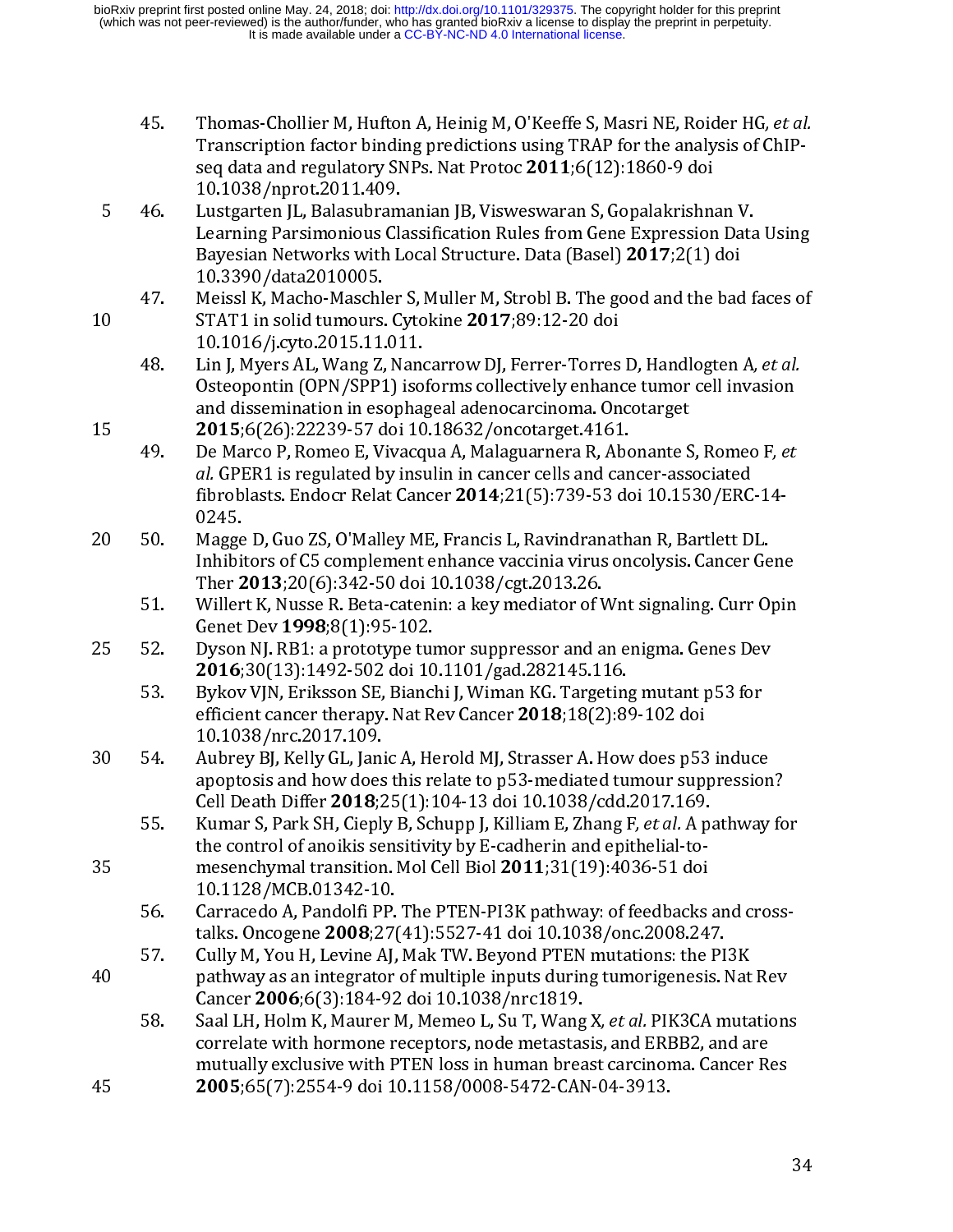- 59. Kim J<sub>A</sub>, Tan T, wang X, Cao X, Veeraraghavan J, Elang T, et al. Comprehensive<br>functional analysis of the tousled-like kinase 2 frequently amplified in<br>aggressive luminal breast cancers. Nat Commun 2016;7:12991 doi<br>10
- -
- aggressive luminal breast cancers. Nat Commun 2016;7:12991 doi<br>10.1038/ncomms12991.<br>Han C, Yang L, Choi HH, Baddour J, Achreja A, Liu Y, *et al*. Amplification<br>USP13 drives ovarian cancer metabolism. Nat Commun 2016;7:1352
- aggressive luminal breast cancers. Nat commun 2010,7.12991 dof<br>10.1038/ncomms12991.<br>Han C, Yang L, Choi HH, Baddour J, Achreja A, Liu Y, *et al.* Amplificat<br>USP13 drives ovarian cancer metabolism. Nat Commun 2016;7:135<br>10. Han C, Yang L, Choi HH, B<br>Han C, Yang L, Choi HH, B<br>USP13 drives ovarian can<br>10.1038/ncomms13525.<br>Mukaida N, Wang YY, Li Y<br>tumorigenesis. Cancer Sci<br>7006.2011.01966.x.<br>Visweswaran S, Angus D,<br>patient-specific predictive<br>in 5 60. Han C, Hang E, Cominity, Achrey Madouri, Achrey A, Liu Y, Cetal. Amplification of<br>10.1038/ncomms13525.<br>10.1038/ncomms13525.<br>10.1038/ncomms13525.<br>10.1038/ncomms13525.<br>10.1038/ncomms13525.<br>10.101966x.<br>10.101966x.<br>10.10 10.1038/ncomms13525.<br>
Mukaida N, Wang YY, Li YY. Roles of Pim-3, a novel survival kinase, in<br>
tumorigenesis. Cancer Sci 2011;102(8):1437-42 doi 10.1111/j.1349-<br>
7006.2011.01966.x.<br>
Visweswaran S, Angus D, Hsieh M, Weissfel Mukaida N, Wang YY, Li Y<br>tumorigenesis. Cancer Sci<br>7006.2011.01966.x.<br>Visweswaran S, Angus D,<br>patient-specific predictive<br>informatics **2010**;43:669<br>Visweswaran S, Cooper G<br>outcomes of patients with<br>Symposium proceedings<br>63 tumorigenesis. Cancer Sci 2011;102(8):1437-42 doi 10.1111/j.1349-7006.2011.01966x.<br>
62. Visweswaran S, Angus D, Hsieh M, Weissfeld L, Yealy D, Cooper G. Leapatient-specific predictive models from clinical data. Journal of tumorigenesis. Cancer Sci 2011, 102(0).1437-42 doi 10.1111/j.1347-<br>7006.2011.01966.x.<br>Visweswaran S, Angus D, Hsieh M, Weissfeld L, Yealy D, Cooper G. Lea<br>patient-specific predictive models from clinical data. Journal of b 62. Visweswaran S, Ang<br>
patient-specific pred<br>
informatics 2010;43<br>
63. Visweswaran S, Coop<br>
outcomes of patients<br>
Symposium proceed<br>
63.<br>
64. Mills RE, Walter K, S<br>
copy number variati<br>
2011;470(7332):59<br>
65. Sudmant PH, patient-specific predictive models from clinical data. Journal of biomedical<br>informatics 2010;43:669-85.<br>63. Visweswaran S, Cooper GF. Patient-specific models for predicting the<br>outcomes of patients with community acquired repatives 2010;43:669-85.<br>Visweswaran S, Cooper GF. Patient-specific models for predicting the<br>outcomes of patients with community acquired pneumonia. AMIA Annual<br>Symposium proceedings / AMIA Symposium AMIA Symposium 2005: mormatics 2010,45:669-85.<br>Visweswaran S, Cooper GF. Pa<br>outcomes of patients with con<br>Symposium proceedings / AM<br>63.<br>Mills RE, Walter K, Stewart C,<br>copy number variation by por<br>2011;470(7332):59-65 doi 10<br>Sudmant PH, Rausch outcomes of patients with community acquired pneumonia. AMIA An<br>Symposium proceedings / AMIA Symposium AMIA Symposium 2005:<br>63.<br>Mills RE, Walter K, Stewart C, Handsaker RE, Chen K, Alkan C, *et al.* Ma<br>copy number variatio
	-
- Symposium proceedings / AMIA Symposium AMIA Symposium 2005:759-63.<br>63.<br>Mills RE, Walter K, Stewart C, Handsaker RE, Chen K, Alkan C, *et al.* Mappin<br>copy number variation by population-scale genome sequencing. Nature<br>2011; Mill<br>cop<br>201<br>Sud<br>*al. I*<br>Nat<br>Hec<br>con<br>199 64. Mills R.C., wave Tr., Saeswart C., Handsaker R.C., Chen K, Kikan C, et al. Mapping<br>copy number variation by population-scale genome sequencing. Nature<br>2011;470(7332):59-65 doi 10.1038/nature09708.<br>66. Sudmant PH, Rausc 2011;470(7332):59-65 doi 10.1038/nature09708.<br>
Sudmant PH, Rausch T, Gardner EJ, Handsaker RE, Abyzov A, Huddleston<br>
al. An integrated map of structural variation in 2,504 human genomes.<br>
Nature 2015;526(7571):75-81 doi 10
- Symposium proceedings / AMIA Symposium AMIA Symposium 2005:759-63.<br>
64. Mills RE, Walter K, Stewart C, Handsaker RE, Chen K, Alkan C, *et al.* Mappin<br>
copy number variation by population-scale genome sequencing. Nature<br>
2 20 2011,470(7332):39-63 doi 10.1030/nature09700.<br>
65. Sudmant PH, Rausch T, Gardner EJ, Handsaker RE,  $A$ <br> *al.* An integrated map of structural variation in 2,50<br>
Nature 2015;526(7571):75-81 doi 10.1038/nature<br>
66. Hecke 66. Sudmant PH, Rausch T, Gardner EJ, Handsaker RB, Anyzov A, Huddleston J, et al. An integrated map of structural variation in 2,504 human genomes.<br>Nature 2015;526(7571):75-81 doi 10.1038/nature 15394.<br>66. Heckerman D, G al. An integrated map of structural variation in 2,504 human genomes.<br>Nature 2015;526(7571):75-81 doi 10.1038/nature15394.<br>Heckerman D, Geiger D, Chickering M. Learning Bayesian networks: Theombination of knowledge and st Nature 2015,526(7571).75-01 doi 10.10567 hatare15394.<br>Heckerman D, Geiger D, Chickering M. Learning Bayesian no<br>combination of knowledge and statistical data. Machine Lea<br>1995;20:197-243. combination of knowledge and statistical data. Machine Learning 1995;20:197–243.<br>1995;20:197–243.  $1995;20:197-243.$  $1995,20.197$ –273.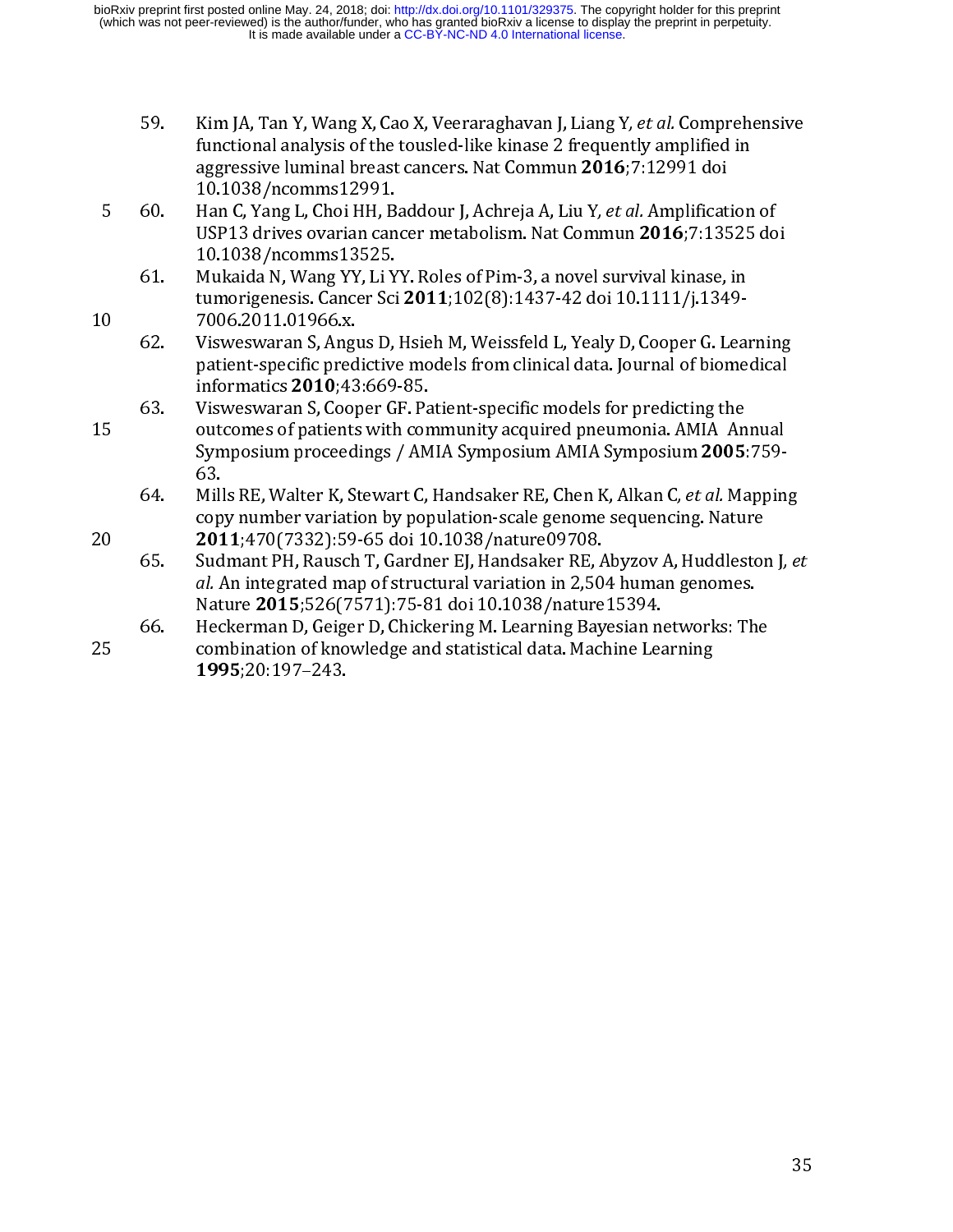### Figure legends

- righte 1. Workhow of Teranarysis. a. A compendium of cancer onnes data is used<br>as the training dataset. Three types of data from the 5,097 pan-cancer tumors were<br>used in this study, including SM data (774,483 mutation even as the training SM data (774,483 mutation events in 22,580 genes),<br>SCNA data (1,612,667 copy number alteration events in 25,038 genes), and gene<br>expression data (13,563,530 DEG events in 20,411 genes). SM and SCNA data wer SCNA data (1,612,667 copy number alteration events in 25,038 genes), and gene<br>expression data (13,563,530 DEG events in 20,411 genes). SM and SCNA data were<br>integrated as SGA data. Expression of each gene in each tumor wa
- expression data (13,563,530 DEG events in 20,411 genes). SM and SCNA data weightegrated as SGA data. Expression of each gene in each tumor was compared to a distribution of the same gene in the "normal control" samples, an integrated as SGA data. Expression of each gene in each tumor was compared to a<br>distribution of the same gene in the "normal control" samples, and , if a gene's<br>expression value was outside the significance boundary, it wa distribution of the same gene in the "normal control" samples, and , if a gene's<br>expression value was outside the significance boundary, it was designated as a DE<br>in the tumor. The final dataset included 5,097 tumors with expression value was outside the significance boundary, it was designated as a<br>in the tumor. The final dataset included 5,097 tumors with 1,364,207 SGA ever<br>and 13,549,660 DEG events. **b.** A set of SGAs and a set of DEGs f 11 In the tumor. The final dataset included 5,097 tumors with 1,364,207 SGA events<br>
and 13,549,660 DEG events. **b.** A set of SGAs and a set of DEGs from an individual<br>
tumor as input for TCI modeling. **c**. The TCI algorit
- and 13,549,660 DEG events. **b.** A set of SGAs and a set of DEGs from an individual<br>tumor as input for TCI modeling. **c.** The TCI algorithm infers the causal relationsh<br>between SGAs and DEGs for a given tumor *t* and outpu and 13,549,660 DEG events. **b.** A set of SGAs and a set of DEGs from an individual<br>tumor as input for TCI modeling. **c.** The TCI algorithm infers the causal relationsh<br>between SGAs and DEGs for a given tumor t and output tumor as input for TCI modeling. C. The TCI algorithm infers the causal relationships<br>between SGAs and DEGs for a given tumor t and output a tumor-specific causal<br>model. d. A hypothetic model illustrates the results of TC between SGAs and DEGs for a given tumor t and output a tumor-specific causar<br>model. **d.** A hypothetic model illustrates the results of TCI analysis. In this tumo<br> $SGA\_SET_t$  has three SGAs plus the non-specific factor  $A_0$ , 15 model. d. A hypothetic model indicates the results of TCI analysis. In this tumor,<br>  $SGA\_SET_t$  has three SGAs plus the non-specific factor  $A_0$ , and  $DEG\_SET_t$  has six DEC<br>
variables. Each  $E_i$  must have exactly one arc int variables. Each  $E_i$  must have exactly one arc into it, which represents having one<br>cause among the variables in *SGA\_SET<sub>t</sub>*. In this model,  $E_1$  is caused by  $A_0$ ;  $E_2$ ,  $E_3$ ,  $E_4$ <br>are caused by  $A_1$ ;  $E_5$ ,  $E_6$

variables. Each  $E_i$  must have exactly one arc into it, which represents having one<br>cause among the variables in  $SGA\_SET$ t. In this model,  $E_1$  is caused by  $A_0$ ;  $E_2$ ,  $E_3$ ,  $E_4$ <br>are caused by  $A_1$ ;  $E_5$ ,  $E_6$  are cause among the variables in SoA\_SETt. In this model, E<sub>1</sub> is caused by  $A_0$ , E<sub>2</sub>, E<sub>3</sub>, E<sub>4</sub><br>are caused by  $A_1$ ; E<sub>5</sub>, E<sub>6</sub> are caused by  $A_3$ ;  $A_2$  does not have any regulatory impact.<br>**Figure 2. The landscape of S** Figure 2. The landscape of SGAs and SGA-FIs. a & b. The distributions of SGAs I<br>tumor and SGA-FIs per tumor of different cancer types. Beneath the bar box plots<br>the distributions of different types of SGAs (SM, copy number Figure 2. The landscape of SuAs and SuA-FIs. a & b. The distributions of SuAs per<br>tumor and SGA-FIs per tumor of different cancer types. Beneath the bar box plots,<br>the distributions of different types of SGAs (SM, copy num the distributions of different types of SGAs (SM, copy number amplification, and the distributions of different types of  $\mathcal{C}(S)$  ,  $\mathcal{C}(S)$  number amplification, and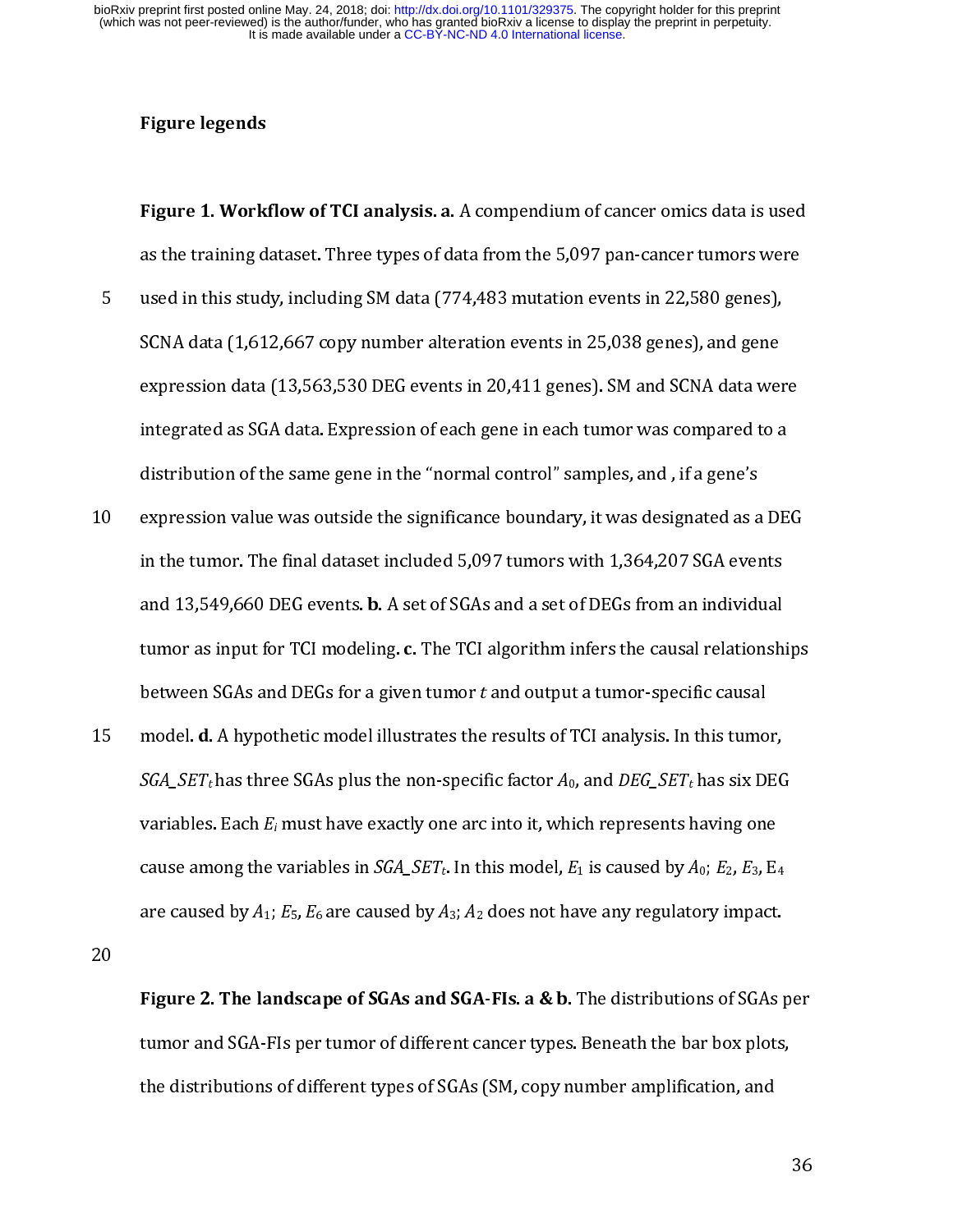- deletion) are shown. c. Identification of SdA-FIs is independent of the anteration<br>frequency or protein length. Pink dots indicate SGA-FIs, and green dots represen<br>SGAs that were not designated as SGA-FIs. A few commonly a Frequency or protocommonly altered genes are<br>indicated by their gene names, where genes labeled with blue font are well-known<br>drivers, and those labeled with orange font are novel candidate driver. **d.** Tumor<br>specific Baye indicated by their gene names, where genes labeled with blue font are well-kn<br>drivers, and those labeled with orange font are novel candidate driver. **d.** Tum<br>specific Bayesian prior distributions for top 15 most frequent drivers, and those labeled with orange font are novel candidate driver. **d.** Tumor<br>specific Bayesian prior distributions for top 15 most frequent SGAs. The number<br>above each box represents number of tumors that the corresp specific Bayesian prior distributions for top 15 most frequent SGAs. The number<br>above each box represents number of tumors that the corresponding SGA appear<br>e. A Circos plot shows SGA events and SGA-FI calls along the chro
- specific Bayesian prior distribution of tumors that the corresponding SGA appear<br>e. A Circos plot shows SGA events and SGA-FI calls along the chromosomes.<br>Different types of SGA evetns (SM, copy number amplification, delet e. A Circos plot shows SGA events and SGA-FI calls along the chromosomes.<br>
Different types of SGA evetns (SM, copy number amplification, deletion) were<br>
shown in the track 2, 3, and 4 respective. The track 1 shows the freq e. A circos piot shows SGA events and SGA-FI calls along the chromosomes.<br>Different types of SGA evetns (SM, copy number amplification, deletion) were<br>shown in the track 2, 3, and 4 respective. The track 1 shows the freque Shown in the track 2, 3, and 4 respective. The track 1 shows the frequency of a<br>be called as SGA-FIs. The genes names denote the top 62 SGA-FIs (some are SC<br>units) that were called in over 300 tumors with a call rate > 0.8 10 shown in the track 2, 3, and 4 respective the track 2 respective. The track 2 respective to the track 2 shown in this shown in the following of an SGA reports, and orange ones are novel candidate drivers. **f**. SGA-FIs t units) that were called in over 300 tumors with a call rate > 0.8. Genes labeled w<br>blue font are known drivers from two TCGA reports, and orange ones are novel<br>candidate drivers. f. SGA-FIs that were called in less than 3
- blue font are known drivers from two TCGA reports, and orange ones are novel<br>candidate drivers. f. SGA-FIs that were called in less than 300 tumors and with a cal<br>rate > 0.9 are shown in this frequency-vs-call rate plot. S candidate drivers. f. SGA-Fls that were called in less than 300 tumors and with a<br>rate > 0.9 are shown in this frequency-vs-call rate plot. Similarly, genes labeled v<br>blue font are known drivers from TCGA studies, and oran candidate drivers. f. Son-Fis that were called in less than 300 tumors and with a call<br>rate > 0.9 are shown in this frequency-vs-call rate plot. Similarly, genes labeled with<br>blue font are known drivers from TCGA studies,

15 Ferroric Control of The Galacter of the California of the candidate drivers.<br>
15 candidate drivers.<br> **Figure 3. SM and SCNA perturbing a gene exert common functional impact. a.**<br>
20 Combining SM and SCNA data drisrupts eandidate drivers.<br>
Figure 3. SM and SCNA perturbing a gene exert common functional implements.<br>
Figure 3. SM and SCNA data drisrupts the correlation structure among ge<br>
enclosed in a common SCNA fragments. The chromosome Figure 3. SM and !<br>Combining SM and<br>enclosed in a comr<br>example genes (*PI*,<br>frequency of SCNA Figure 3. SM and SCNA data drisrupts the correlation structure among genes<br>enclosed in a common SCNA fragments. The chromosome cytobands enclosing thre<br>example genes (*PIK3CA, CSMD3, and ZFHX4*) are shown. The bar charts s 20 Constants of the combined of the correlation structure among general enclosed in a common SCNA fragments. The chromosome cytobands enclosing example genes (*PIK3CA, CSMD3, and ZFHX4*) are shown. The bar charts show the example genes (*PIK3CA, CSMD3, and ZFHX4*) are shown. The bar charts show the frequency of SCNA (red, standing for amplificaton) and SM (green). The 37 example genes (PIK3CA, CSMD3, and ZFHX4) are shown. The bar charts show the<br>frequency of SCNA (red, standing for amplificaton) and SM (green). The frequency of SCNA (red, standing for amplitude) and  $\mathbf{G}^{\text{c}}$  (green). The standard condition of  $\mathbf{G}^{\text{c}}$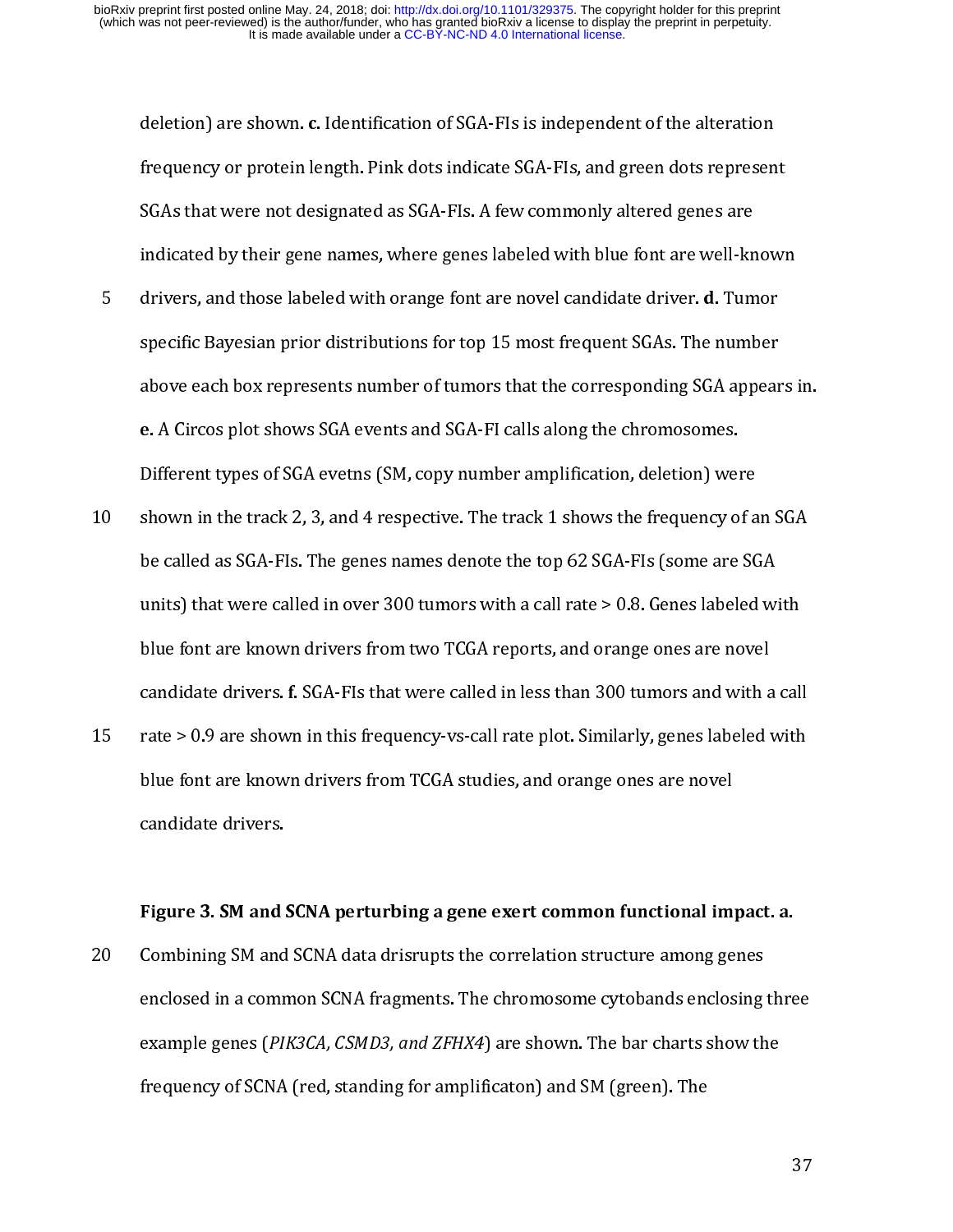within a cytoband. **b-e.** The SGA patterns, i.e. SM and CN amplification/deletion,<br>across different cancer types for *PIK3CA, CDKN2A, CSMD3* and *ZFHX4*, f-i. SGA-FI<br>target DEGs call rate in SM tumors and CN amplification/ within a cytoband. b-e. The SdA patterns, i.e. SM and CN amplification/deletion,<br>across different cancer types for *PIK3CA, CDKN2A, CSMD3* and *ZFHX4*, f-i. SGA-FI<br>target DEGs call rate in SM tumors and CN amplification/de

across uncrent cancer types for PIRSCA, CDKN2A, CSMD3 and 21 HAT, FT. SGA-FI<br>target DEGs call rate in SM tumors and CN amplification/deletion for *PIK3CA,<br>CDKN2A, CSMD3* and *ZFHX4*. **j-m.** Venn diagrams illustring the rel *CDKN2A, CSMD3* and *ZFHX4*. **j-m.** Venn diagrams illustring the relationships of caused by CN amplication/deletion and SM for *PIK3CA, CDKN2A, CSMD3* and *Z*<br>**Figure 4. Statistical and experimental Evaluation of TCI predi** 

- 5 CDKN2A, CSMD3 and 2FHX4. j-m. Venn diagrams indicting the relationships of DEGs<br>caused by CN amplication/deletion and SM for PIK3CA, CDKN2A, CSMD3 and ZFHX4.<br>Figure 4. Statistical and experimental Evaluation of TCI predi Eigure 4. Statistical and experimental Evaluation of TCI predictions. a. The<br>causal relationship inferred by TCI is statistically sound. Plots in this panel show the<br>probability density distribution of the highest posterio Figure 4. Statistical and experimental Evaluation of Tel predictions, a. The<br>causal relationship inferred by TCI is statistically sound. Plots in this panel show<br>probability density distribution of the highest posterior pr probability density distribution of the highest posterior probabilities assigned to<br>each DEG in TCGA dataset, when the TCI algorithms was applied to real data (red)<br>and two random datasets, in which DEGs permutated across Formally distribution of the TCI algorithms was applied to real data (red)<br>and two random datasets, in which DEGs permutated across all tumors (blue) and<br>the corresponding SGA permutated across all tumors (green). The pane
- each of the corresponding SGA permutated across all tumors (blue) and<br>the corresponding SGA permutated across all tumors (green). The panel on the left<br>shows the results for the posterior probabilities for all most probabl the corresponding SGA permutated across all tumors (green). The panel on the left<br>shows the results for the posterior probabilities for all most probable candidate<br>edges in whole dataset; rest of the plots show the distrib shows the results for the posterior probabilities for all most probable candidate<br>edges in whole dataset; rest of the plots show the distributions of posterior<br>probaiblities of most probable edges pointing from 3 specific shows the results for the plots show the distributions of posterior<br>probaiblities of most probable edges pointing from 3 specific SGAs to predicted<br>target DEGs. **b.** Boxplots of q-values associated with predicted target DE 15 edges in time of most probable edges pointing from 3 specific SGAs to predid<br>target DEGs. **b.** Boxplots of q-values associated with predicted target DEGs f<br>SGA-FIs in different LINCS cell line after perturbation experim target DEGs. **b.** Boxplots of *q*-values associated with predicted target DEGs for 8<br>SGA-FIs in different LINCS cell line after perturbation experiments. Each black d<br>represent a *q*-value associated with a target DEG of a SGA-FIs in different LINCS cell line after perturbation experiments. Each black d<br>represent a *q*-value associated with a target DEG of an SGA-FI, when expression<br>value was assessed with *t*-test contrasting before and aft
- represent a *q*-value associated with a target DEG of an SGA-FI, when expression<br>value was assessed with *t*-test contrasting before and after genetic manipulation of<br>the corresponding SGA-FI gene. represent a q-value associated with a target DEG of an SGA-FI, when expression<br>value was assessed with *t*-test contrasting before and after genetic manipulation<br>the corresponding SGA-FI gene. 20 value was assessed with t-test contrasting before and after genetic manipulation of<br>the corresponding SGA-FI gene. the corresponding SGA-FI gene.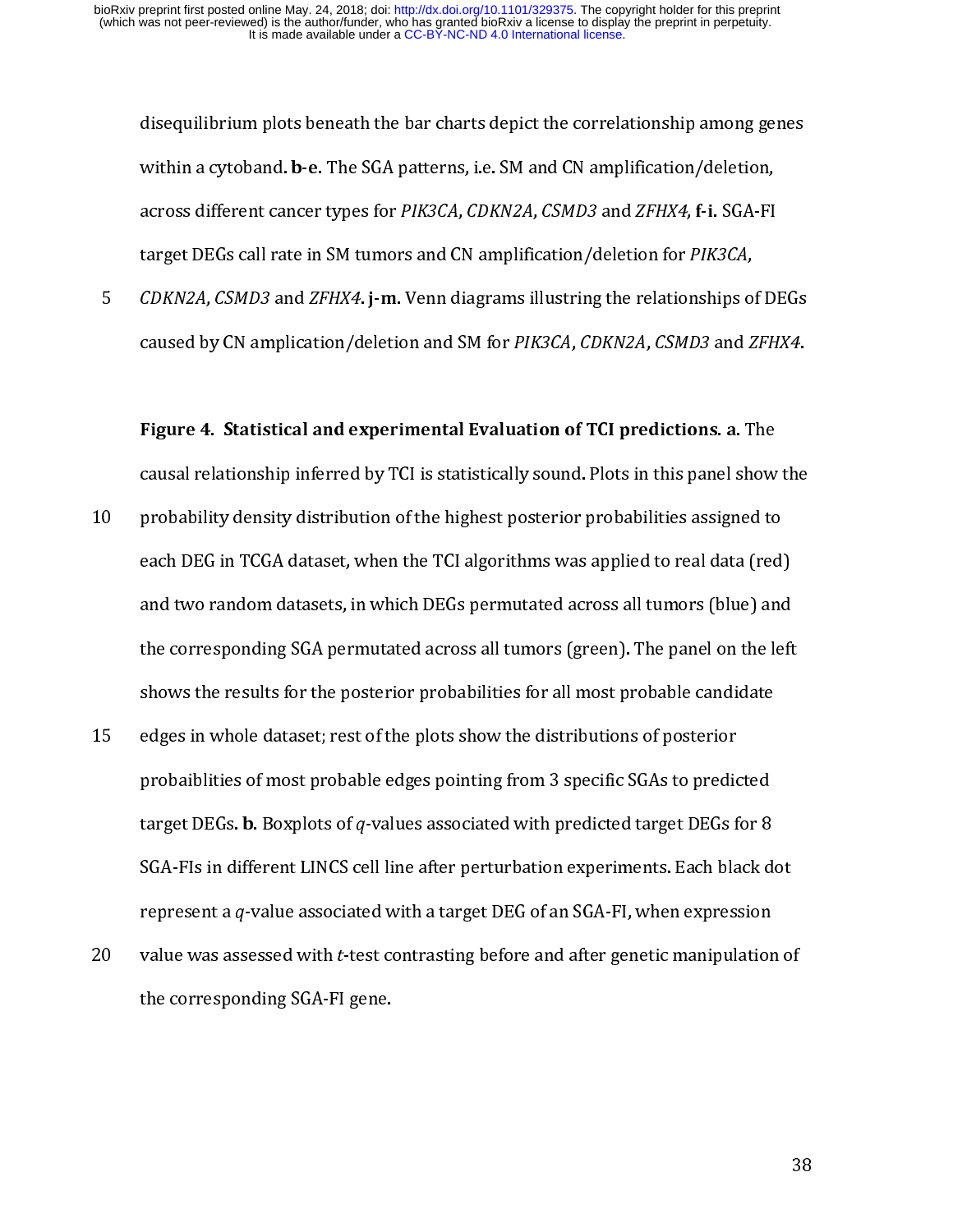Figure 5. Cell biology evaluation of oncogenic properties of CSMD3 and ZHFX4. a-b. The impact of knocking down CSMD3 and ZFHX4 on cell migration. e. Impact of ZFHX4<br>impact of knocking down CSMD3 and ZFHX4 on cell migration. e. Impact of ZFHX4<br>knockdown on apoptosis in PC3 cell line measured by Annex

impact of knocking down CSMD3 and 2FHX4 of eth imgration. e. Impact of 2FHX4<br>knockdown on apoptosis in PC3 cell line measured by Annexin V and propidium<br>iodide (PI) staining.<br>**Figure 6. Detection of functional impact of SG** knockdown of the collection of functional impact of SGA-FIs reveals functional<br>
connections among SGA-FIs. a. Top 45 SGAs-FIs (regulating the largest number<br>
DEGs) and their relationships with 17 cancer hallmark gene sets. Figure 6. Detection of functional impact of SGA-FIs reveals functional

- Figure 6. Detection<br>
connections among<br>
DEGs) and their rela<br>
0 represents the perce<br>
of each SGA-FI. b-e. DEGs) and their relationships with 17 cancer hallmark gene sets. The value<br>represents the percentage of genes in a gene set that is covered by the target DEGs<br>of each SGA-FI. b-e. Top 15 SGA-FIs that share the most signifi represents the percentage of genes in a gene set that is covered by the targe<br>of each SGA-FI. b-e. Top 15 SGA-FIs that share the most significant overlapp<br>target DEGswith PIK3CA, TTN, CSMD3, and ZFHX4. An edge between a pa 10 represents the percentage of genes in a gene set that is coveraged of each SGA-FI. b-e. Top 15 SGA-FIs that share the most significant overlapping target DEGswith *PIK3CA*, *TTN*, *CSMD3*, and *ZFHX4*. An edge between a
- of each SGA-FI. b-e. Top 15 SGA-FIS that share the most significant overlapping<br>target DEGswith *PIK3CA, TTN, CSMD3,* and *ZFHX4*. An edge between a pair of SG<br>indicate that they share significantly overlapping target DEG target DEGswith PIK3CA, PTIN, C3MD3, and ZPIIX4. An edge between a pair of SGA-FI<br>indicate that they share significantly overlapping target DEG sets, and the thickness<br>of the line is proportional to negative log of the p-v of the line is proportional to negative log of the *p*-values of overlapping target DEG<br>sets. **e.** The "oncoprint" illustrating the causal relationships between a DEG,<br>*RUNDC3B*, and its 3 main drivers, *PIK3CA*, *CDKN2A*, of the line is proportional to negative log of the p-values of overlapping target DEG<br>sets. **e.** The "oncoprint" illustrating the causal relationships between a DEG,<br>*RUNDC3B*, and its 3 main drivers, *PIK3CA*, *CDKN2A*, a 15 sets. e. The "oncoprint" intestrating the causal relationships between a DEG,<br>
RUNDC3B, and its 3 main drivers, PIK3CA, CDKN2A, and PTEN. Each column<br>
corresponds to a tumor; green bars show SGA events that cause RUNDC3 RUNDC3B, and its 3 main drivers, *PIRSCA*, CDRN2A, and *PTEN*. Each column<br>corresponds to a tumor; green bars show SGA events that cause *RUNDC3B* D<br>SGA-Fls; the causal relationship is color-coded, which illustrate which S SGA-Fls; the causal relationship is color-coded, which illustrate which SGA-Fl is<br>responsible for a DEG event in *RUNDC3B*; blue bar indicates that DEG events that<br>were assigned to SGA-Fls other than the above 3 SGA-Fls; g
- responsible for a DEG event in *RUNDC3B*; blue bar indicates that DEG events that<br>were assigned to SGA-FIs other than the above 3 SGA-FIs; gray bars indicate a w<br>type genomic and transcriptomic status. responsible for a DEG event in RONDC3B; blue bar indicates that DEG events that<br>were assigned to SGA-FIs other than the above 3 SGA-FIs; gray bars indicate a wil<br>type genomic and transcriptomic status.  $20$  were assigned to SGA-FIS other than the above 3  $\frac{1}{2}$ ; gray bars indicate a wild  $\frac{1}{2}$ . type genomic and transcriptomic status.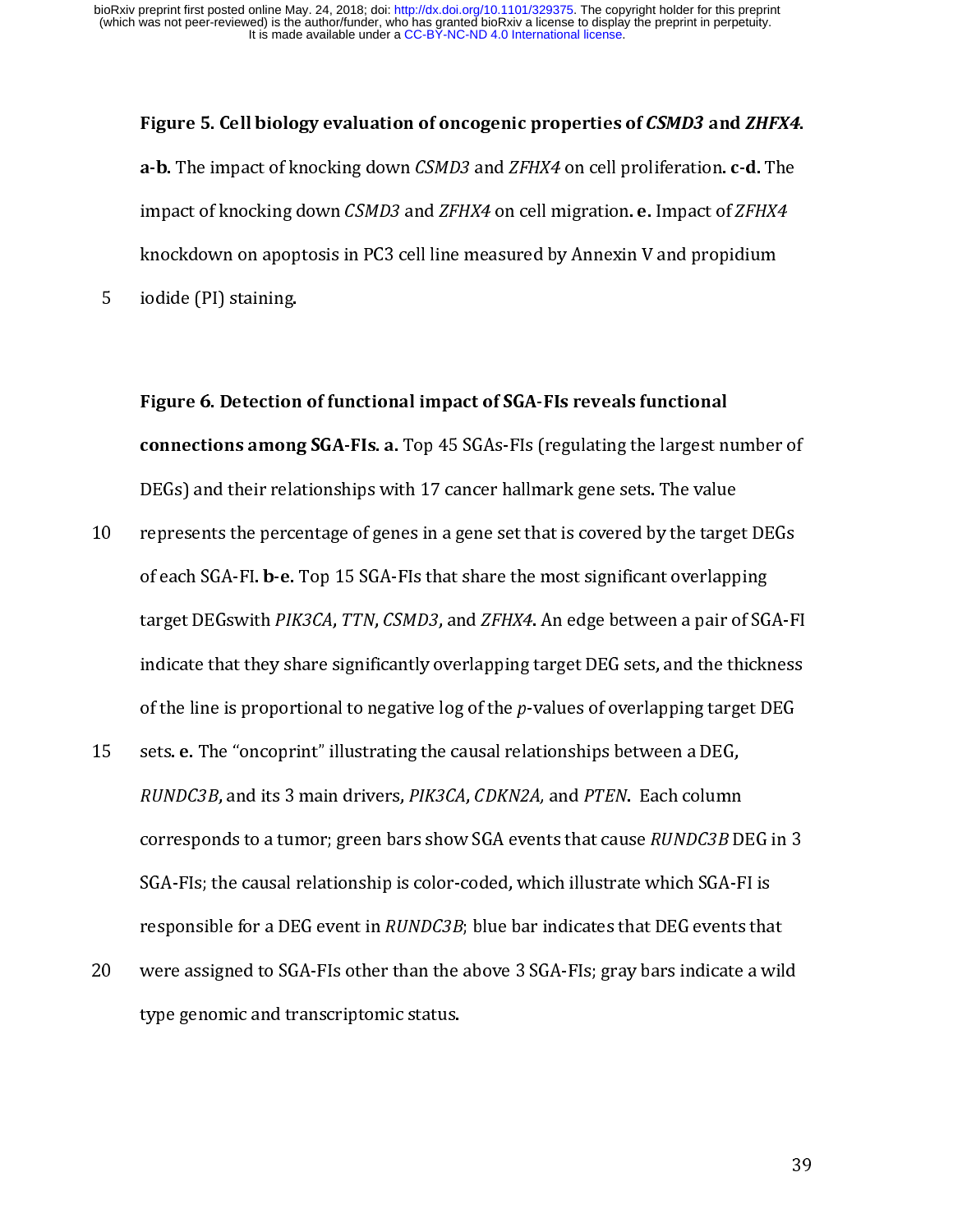Figure 7. TCI reveals the SGA-FIs and their functional impacts at the individual

- tamor level. a. The bipartite graph intestrating major 36A-1 is and their regulated<br>cancer processes for the tumor TCGA-B1-A657. Blue node represent SGA-FIs and<br>red nodes (square) represent oncogenic processes. An green di red nodes (square) represent oncogenic processes. An green directed link indicat<br>an SGA-FI regulates 10% or more DEGs in the cancer process. **b.** Same DEGs<br>regulated by distinct SGA-FIs in different tumors. DEGs in cancer an SGA-FI regulates 10% or more DEGs in the cancer process. **b.** Same DEGs<br>regulated by distinct SGA-FIs in different tumors. DEGs in cancer processes shared<br>between tumor TCGA-B1-A657 and tumor TCGA-HE-A5NL are shown as p an SGA-FI regulates 10 % or more DEGs in the cancer process. D. Same DEGs<br>regulated by distinct SGA-FIs in different tumors. DEGs in cancer processes<br>between tumor TCGA-B1-A657 and tumor TCGA-HE-A5NL are shown as pie<br>Blue
- regularing measure of the mail term tament tumor to the Martin protects starts<br>between tumor TCGA-B1-A657 and tumor TCGA-HE-A5NL are shown as pie-charts<br>Blue nodes denote SGA-FIs in tumor TCGA-B1-A657. Red nodes denote SGA Blue nodes denote SGA-FIs in tumor TCGA-B1-A657. Red nodes denote SGA-FIs in<br>tumor TCGA- HE-A5NL. Yellow nodes, (i.e., *NEFH*), is shared by both tumors. Each<br>large node in the middle represents an oncogenic process. The n tumor TCGA- HE-A5NL. Yellow nodes, (i.e., *NEFH*), is shared by both tumors. Each<br>large node in the middle represents an oncogenic process. The number in the blue<br>area denotes the number of DEGs specific to TCGA-B1-A657. T tumor TCGA- HE-A5NE. Tenow nodes, (i.e., *NEFH*), is shared by both tumors. Each<br>large node in the middle represents an oncogenic process. The number in the blue<br>area denotes the number of DEGs specific to TCGA- HE-A5NL. T 11 and denotes the number of DEGs specific to TCGA-B1-A657. The number in the red<br>area denotes the number of DEGs specific to TCGA-HE-A5NL. The number in the<br>yellow area denotes the number of DEGs shared by both tumors. An area denotes the number of DEGs specific to TCGA-HE-A5NL. The number in the<br>yellow area denotes the number of DEGs shared by both tumors. An green directed<br>link indicates an SGA-FI regulates 10% or more DEGs in the cancer area denotes the number of DEGs specific to TCGA- HE-A5NL. The number in the link indicates an SGA-FI regulates 10% or more DEGs in the cancer process. link indicates an SGA-FI regulates 10% or more DEGs in the cancer process.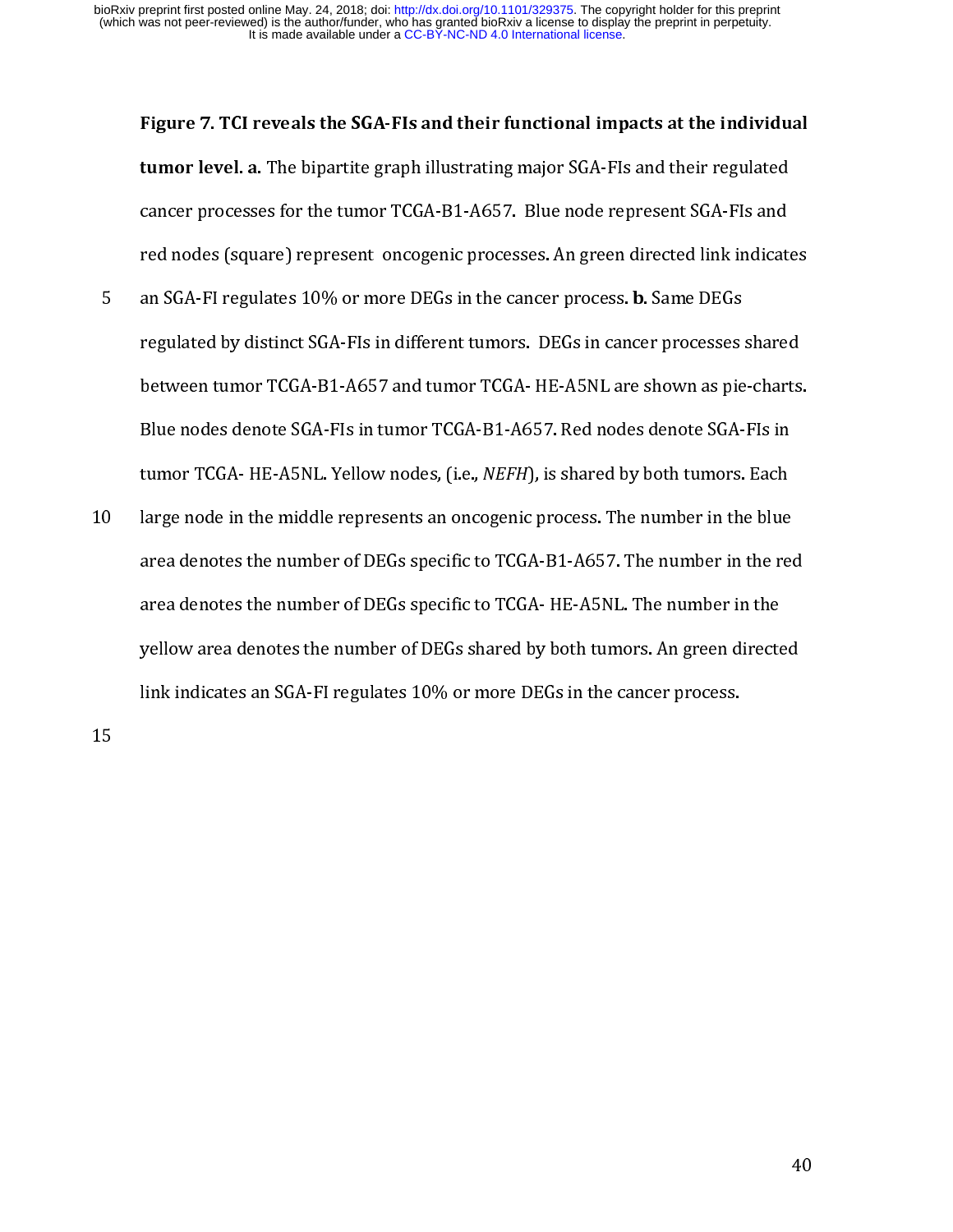## Figures





 $\overline{5}$ 

 $\overline{6}$ 10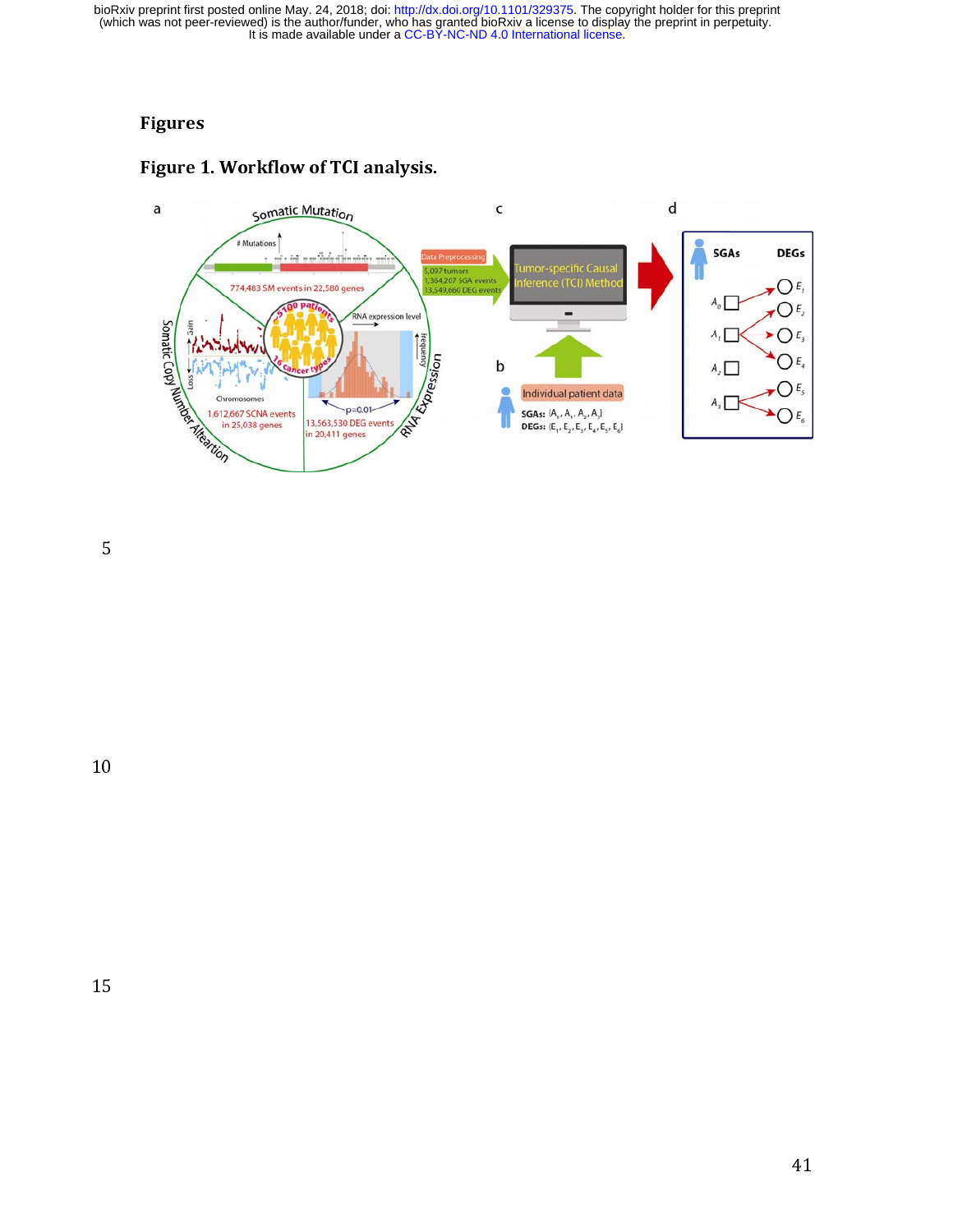

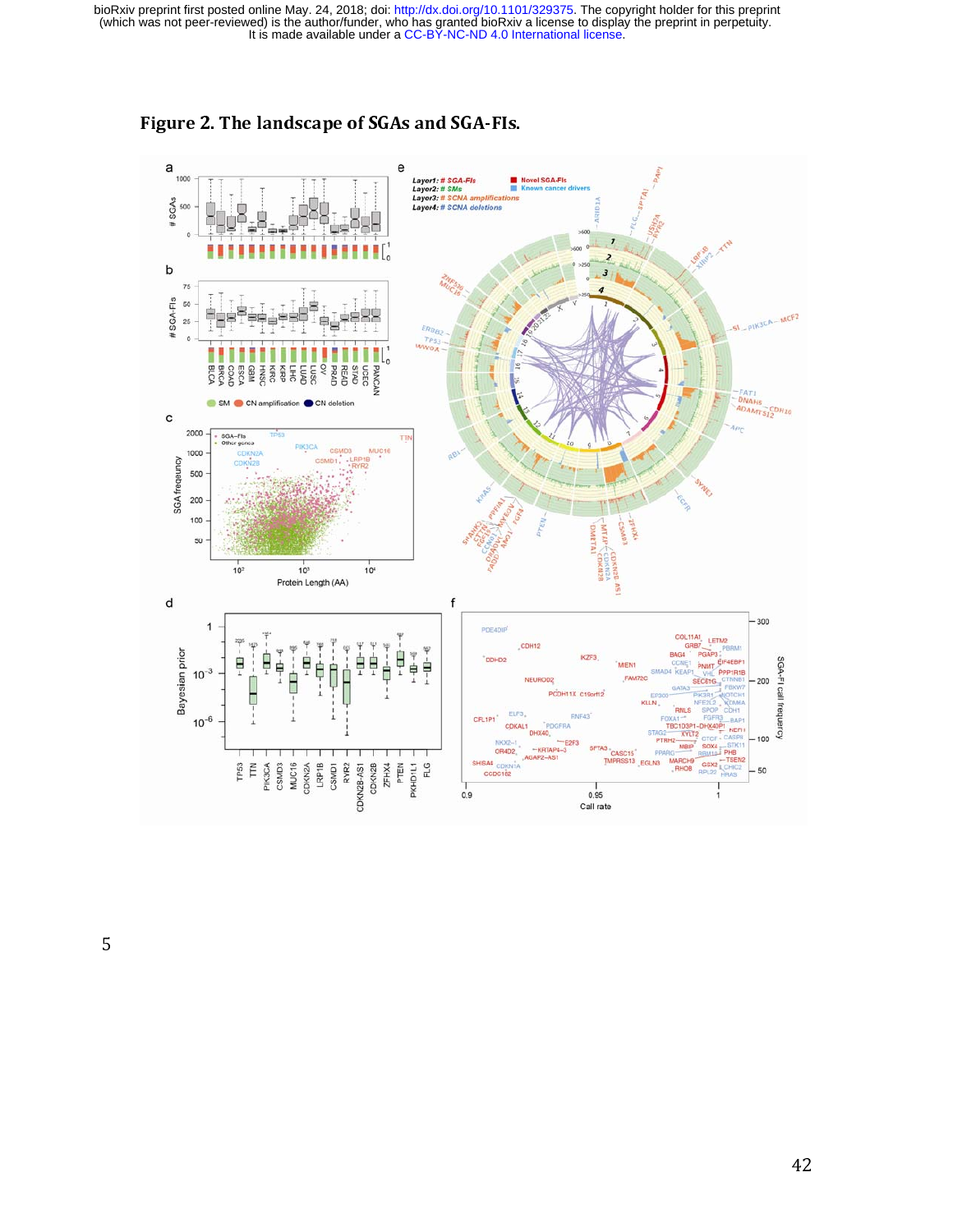

Figure 3. SM and SCNA perturbing a gene exert common functional impact.

5

 $\overline{6}$ 10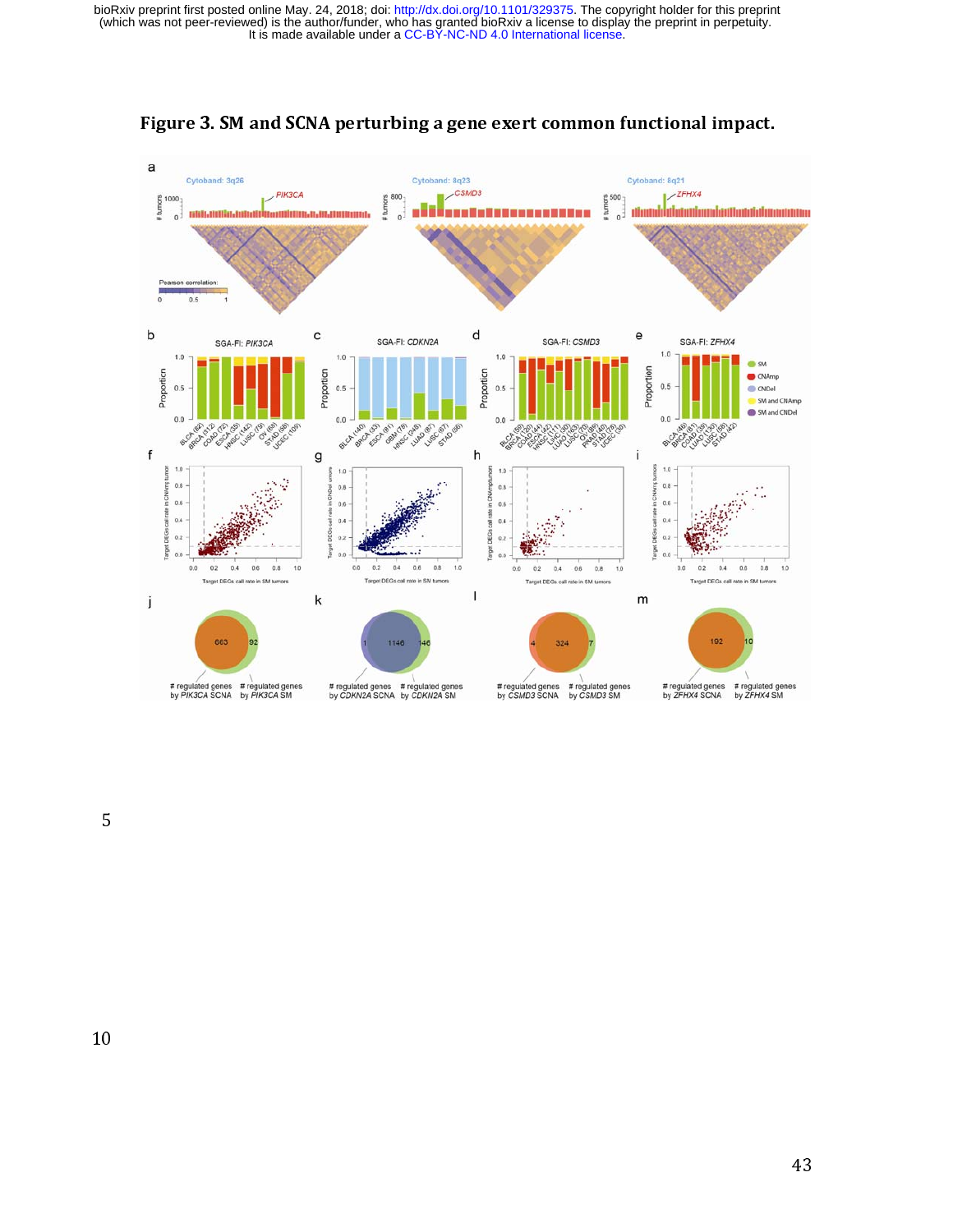

Figure 4. Statistical and experimental validation of TCI predictions.

 $\overline{5}$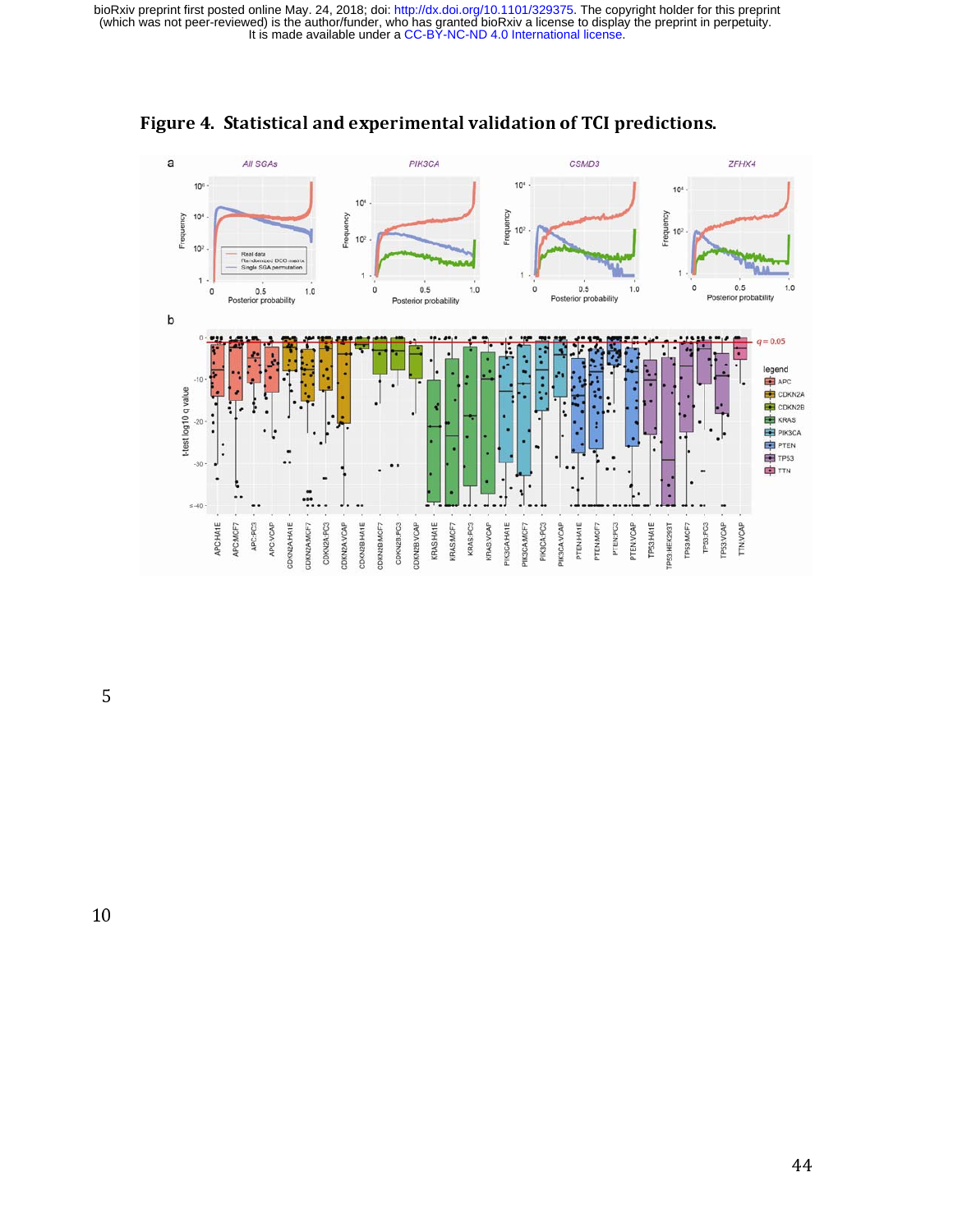

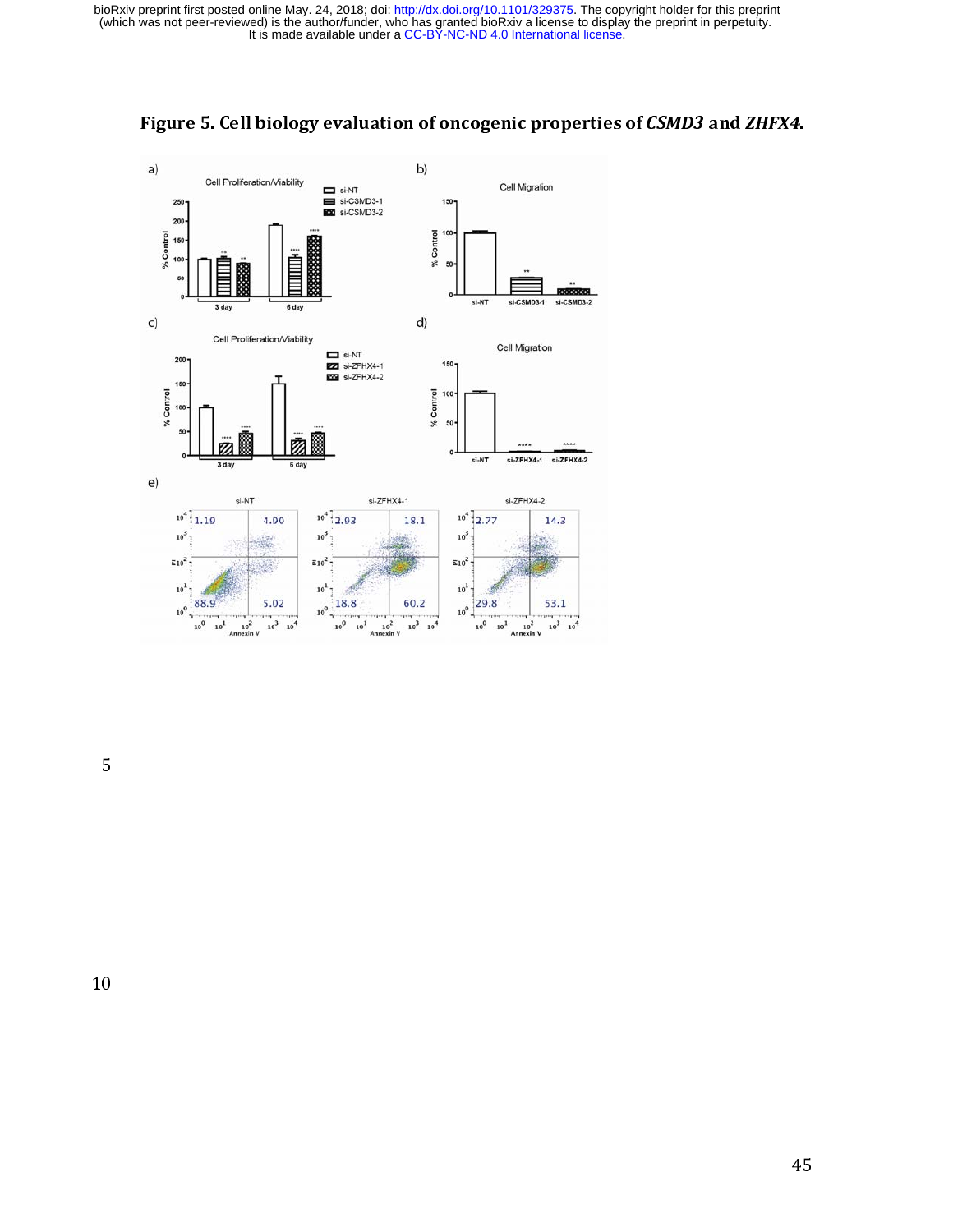## Figure 6. Detection of functional impact of SGA-FIs reveals functional

#### connections among SGA-FIs.

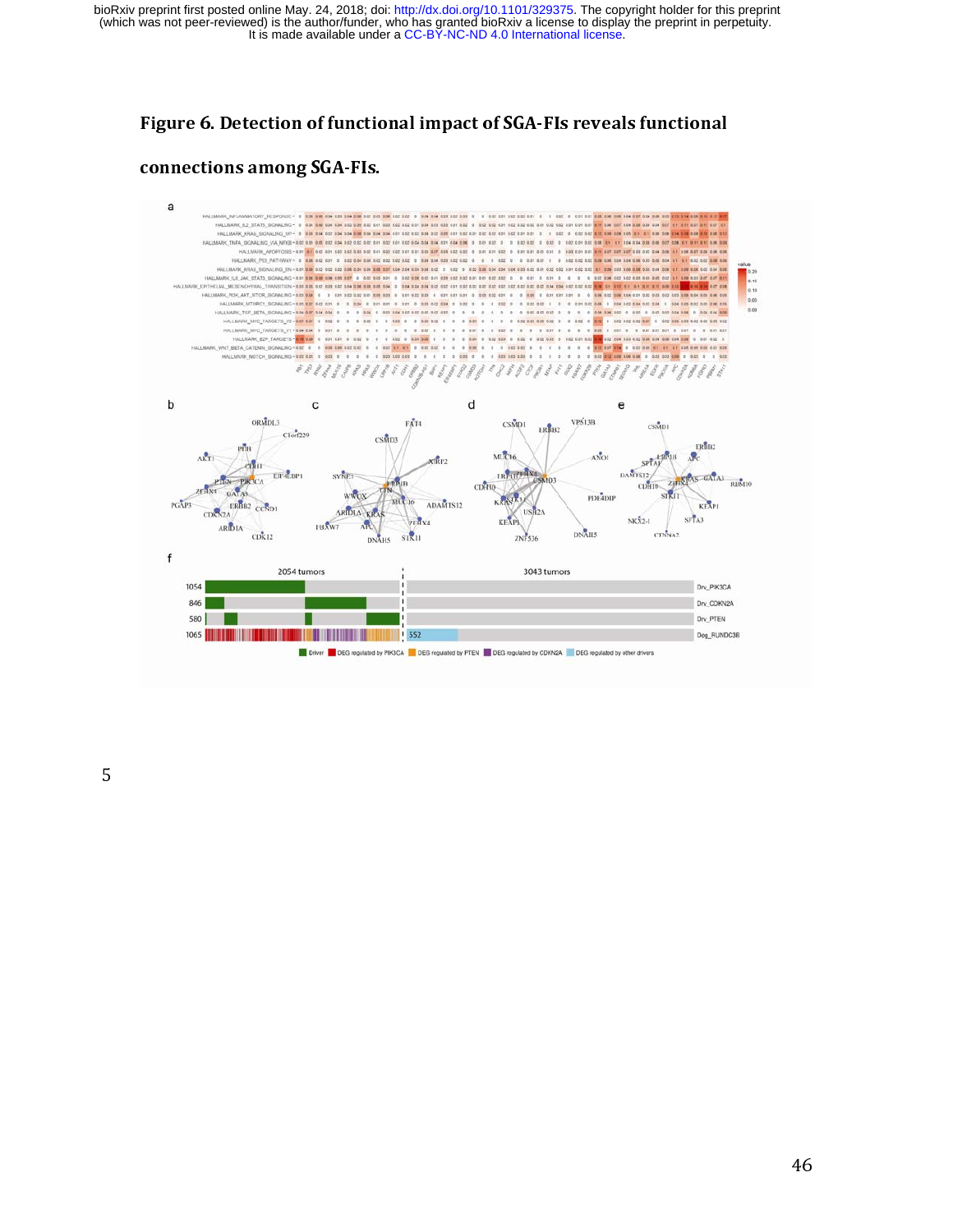## Figure 7. TCI reveals the SGA-FIs and their functional impacts at the individual

tumor level.

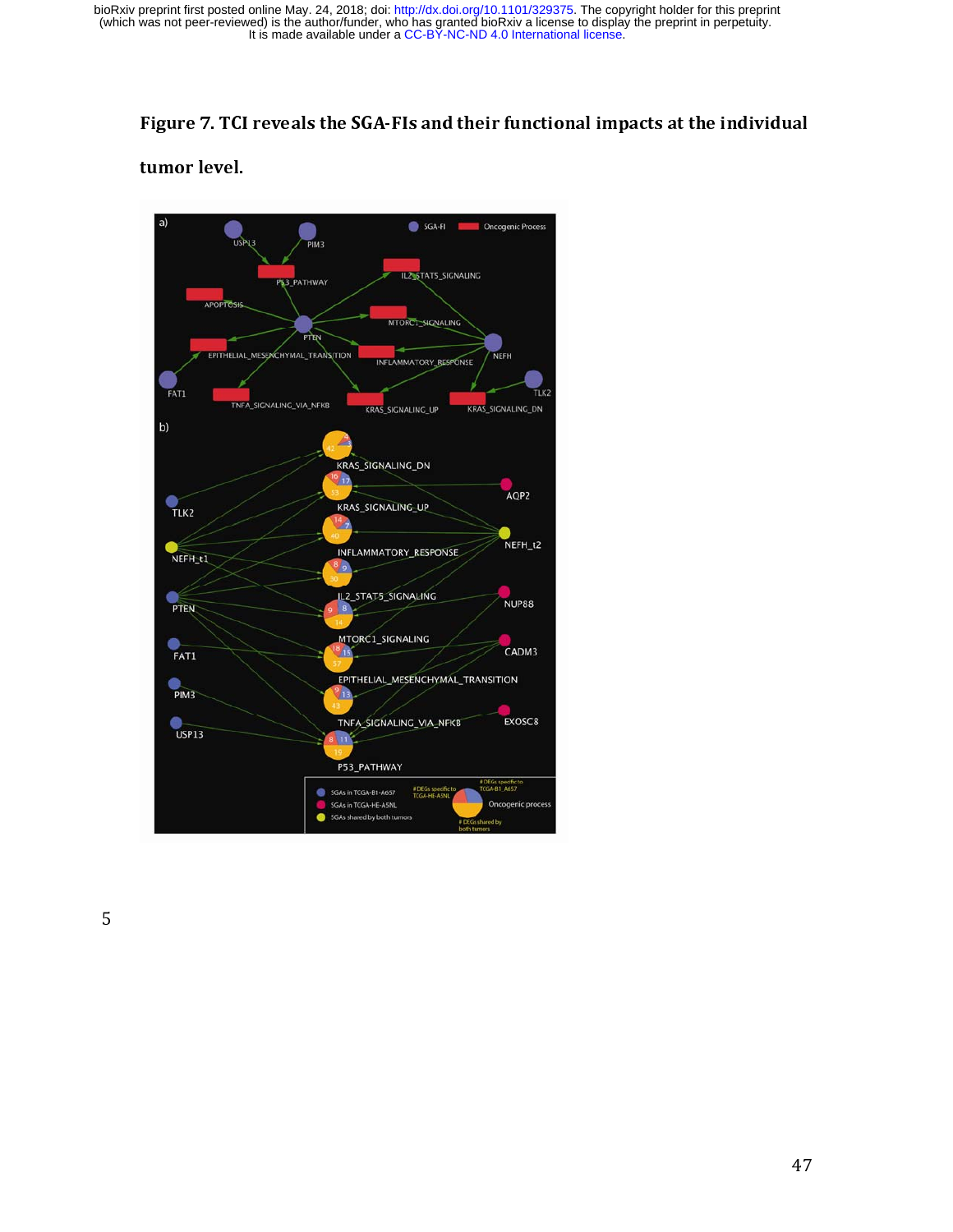- Supplementary Figure S1. Cont<br>relationship of total number of S(<br>threshold of calling an SGA-FI in i<br>different thresholds, i.e., the num<br>and the y-axis shows the number supplementary Figure S1. Controlling false discovery. a. The plot shows the relationship of total number of SGAs being designated as SGA-FIs with respect to threshold of calling an SGA-FI in random and real data. The x-axi relationship of calling an SGA-FI in random and real data. The x-axis shows the<br>different thresholds, i.e., the number of DEGs predicted to be regulated by an SGA-FI,<br>and the y-axis shows the number of significant SGA-FIs 5 different thresholds, i.e., the number of DEGs predicted to be regulated by an<br>and the y-axis shows the number of significant SGA-FIs across all tumors. **b.** 7<br>shows the relationship of average number of SGAs being desig and the y-axis shows the number of significant SGA-FIs across all tumors. **b.** The plot shows the relationship of average number of SGAs being designated as SGA-FIs in a tumor with respect to the threshold of calling an SG
- and the y-axis shows the number of significant SGA-FIs across an tumors. **b.** The plot<br>shows the relationship of average number of SGAs being designated as SGA-FIs in a<br>tumor with respect to the threshold of calling an SGA tumor with respect to the threshold of calling an SGA-FI in random and real data.<br>The x-axis shows the different thresholds, i.e., the number of DEGs predicted to be<br>regulated by an SGA-FI, and the y-axis shows the average The x-axis shows the different thresholds, i.e., the number of DEGs predicted to be<br>regulated by an SGA-FI, and the y-axis shows the average number of significant S(<br>FIs in a single tumor.<br>Supplementary Figure S2. Comparis 10 The axis shows the average number of significant SG.<br>
10 The x-axis shows the average number of significant SG.<br>
115 The a single tumor.<br>
115 Supplementary Figure S2. Comparison of causal analysis results from real da<br>

Supplementary Figure S2. Comparison of causal analysis results from real data

- Supplementary Figu<br>and random data. a.<br>the highest candidate<br>Examples of 3 genes v<br>probability causal ed<sub>8</sub>  $\frac{3}{5}$  t I c s 15 and random data. a. Comparison of distributions of the posterior probabilities of<br>the highest candidate causal edges point from 3 most frequent SGAs to DEGs. **b.**<br>Examples of 3 genes with high SGA frequency but without the highest candidate causal edges point from 3 most frequent 30As to DEGs. b.<br>Examples of 3 genes with high SGA frequency but without any high posterior<br>probability causal edges emitting from them. c. Comparison of number probability causal edges emitting from them. c. Comparison of number of tuncalled as SGA-FIs from the real dataset, randomly permutated DEG dataset an single SGA permutated dataset for the 6 most frequency SGAs. probability causal edges emitting from them. c. Comparison of number of tumors<br>called as SGA-FIs from the real dataset, randomly permutated DEG dataset and<br>single SGA permutated dataset for the 6 most frequency SGAs.
- called SGA-permutated dataset for the 6 most frequency SGAs.<br>
Single SGA-permutated dataset for the 6 most frequency SGAs. 20 single SGA permutated dataset for the 6 most frequency SGAs.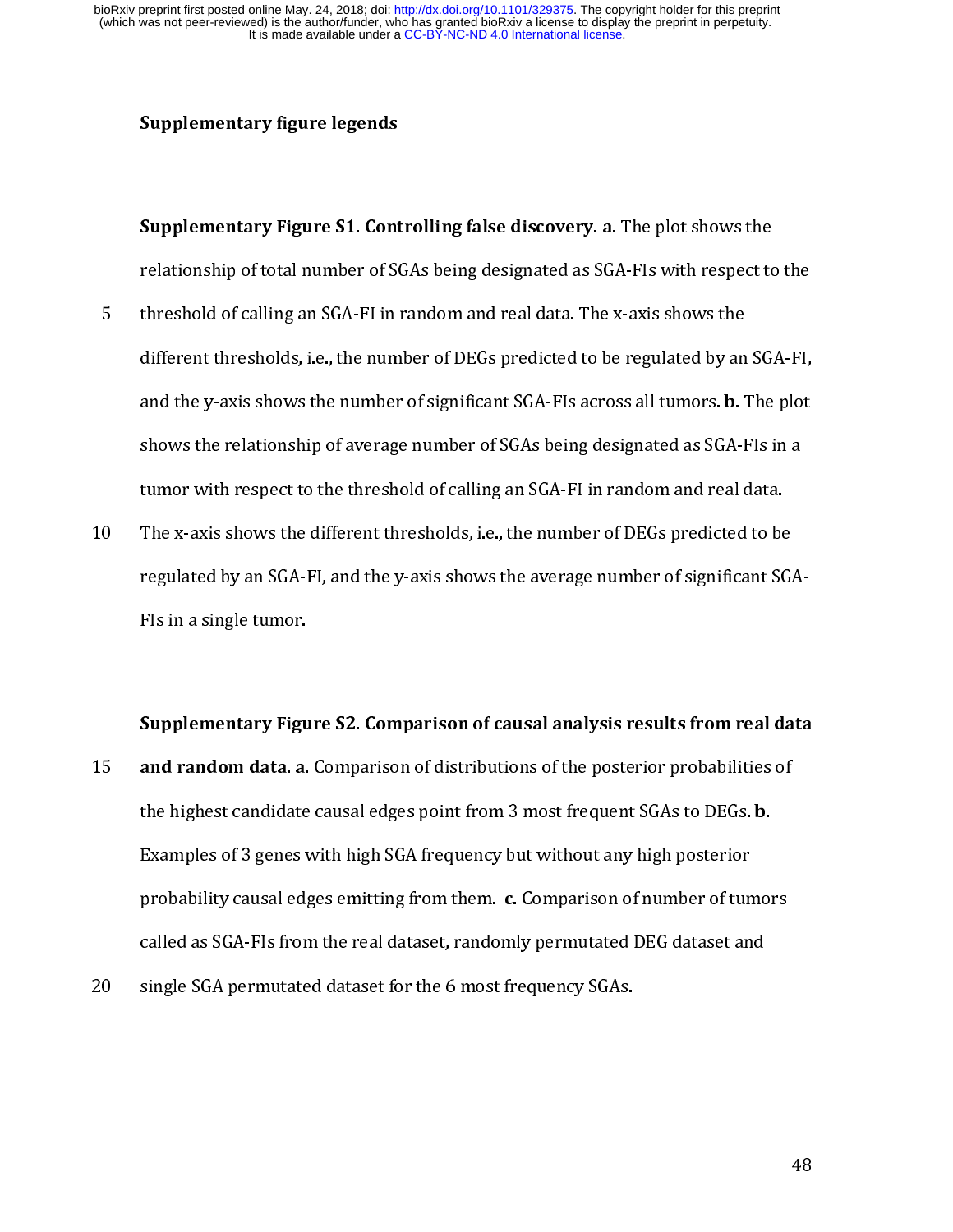#### Supplementary Figure S3. Networks of SGA-FIs share significant overlapping

DEGs. a. SGA-FIS interacting network containing 536 SGA-FIS and 2669 edges. Blue<br>nodes represent known cancer drivers and red nodes represent novel SGA-FIs. Node<br>size indicates the number of its affected DEGs and edge widt size indicates the number of its affected DEGs and edge width indicates the number<br>of overlapped DEGs between two nodes. **b**-e. Top 15 SGA-FIs that share the most<br>significant overlapping target DEGs with *CDKN2A*, *PTEN*, of overlapped DEGs between two nodes. **b-e.** Top 15 SGA-Fls that share the most<br>significant overlapping target DEGs with *CDKN2A, PTEN, LRP1B,* and *MUC16.* An<br>edge between a pair of SGA-FI indicates that they share signif 5 of overlapped DEGs between two nodes. b-e. Top 15 SGA-FIS that share the most<br>significant overlapping target DEGs with *CDKN2A*, *PTEN*, *LRP1B*, and *MUC16*. An<br>edge between a pair of SGA-FI indicates that they share si significant overlapping target DEGs with CDKN2A, PTEN, ENTTD, and MOCT6. An<br>edge between a pair of SGA-FI indicates that they share significantly overlapping<br>target DEG sets, and the thickness of the line is proportional t target DEG sets, and the thickness of the line is proportional to negative log of the<br>values of overlapping target DEG sets. target DEG sets, and the thickness of the line is proportional to negative log or the p-<br>values of overlapping target DEG sets. values of overlapping target DEG sets.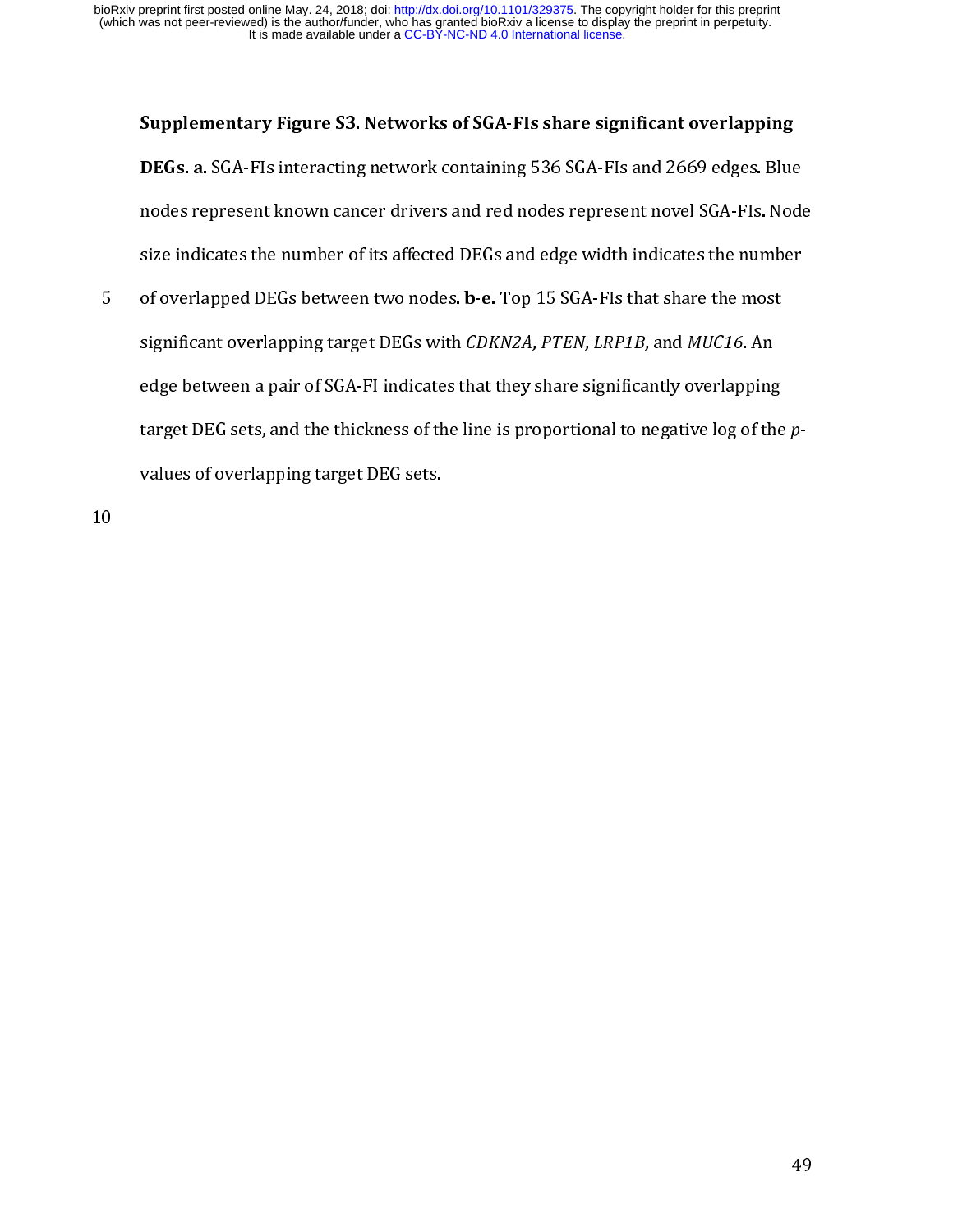

5

 $\overline{0}$ 10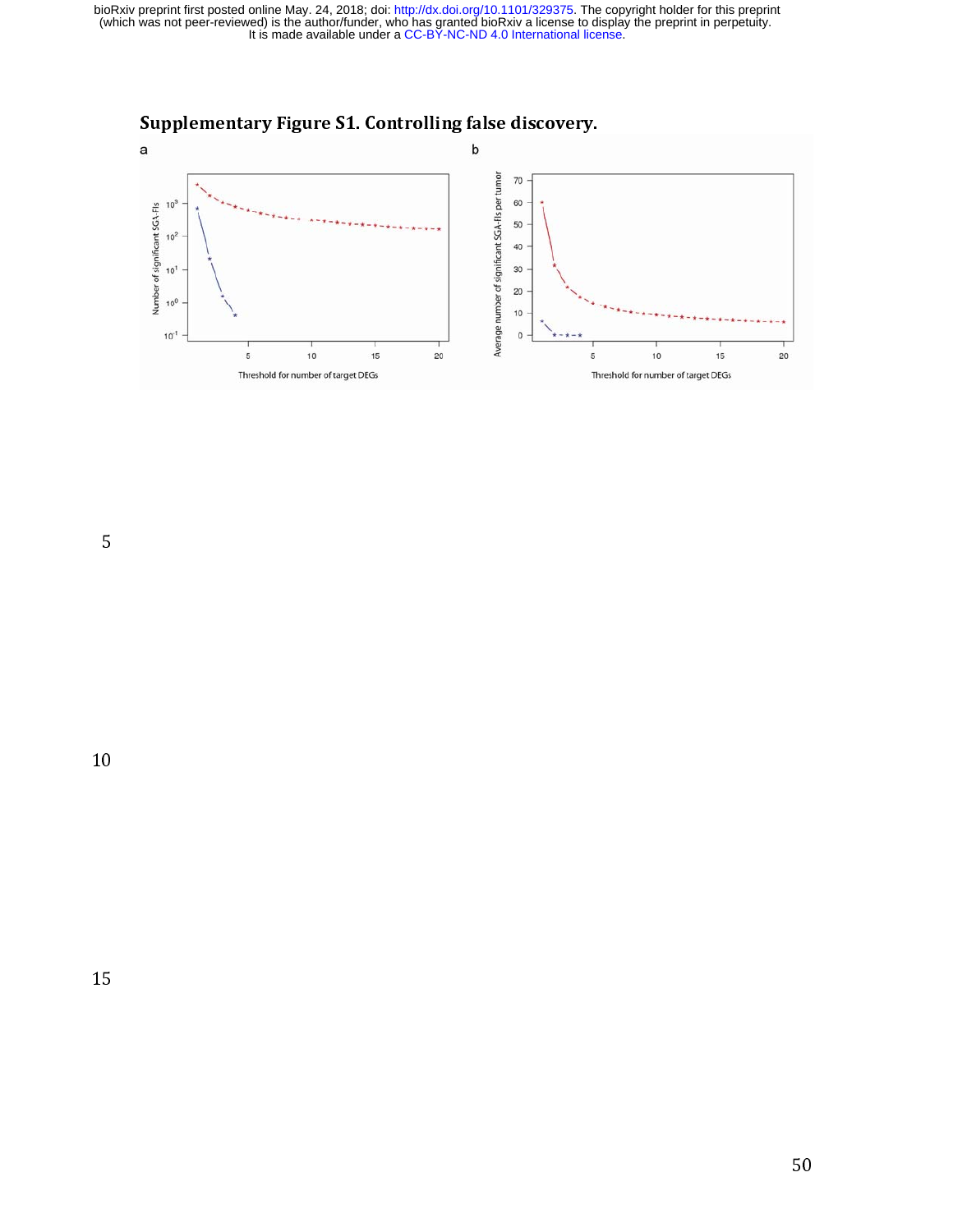## Supplementary Figure S2. Comparison of causal analysis results from real data

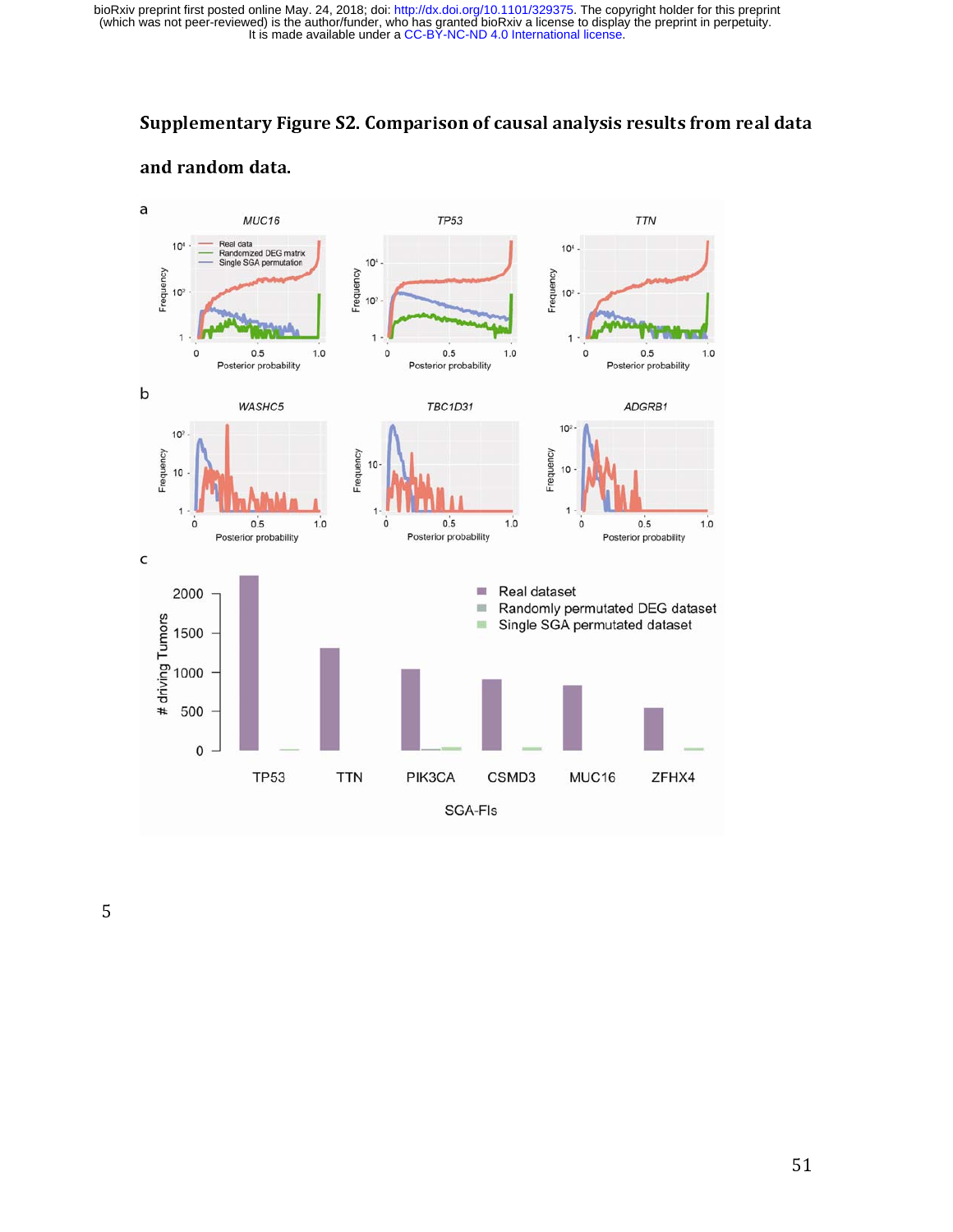## Supplementary Figure S3. Networks of SGA-FIs share significant overlapping

#### DEGs.